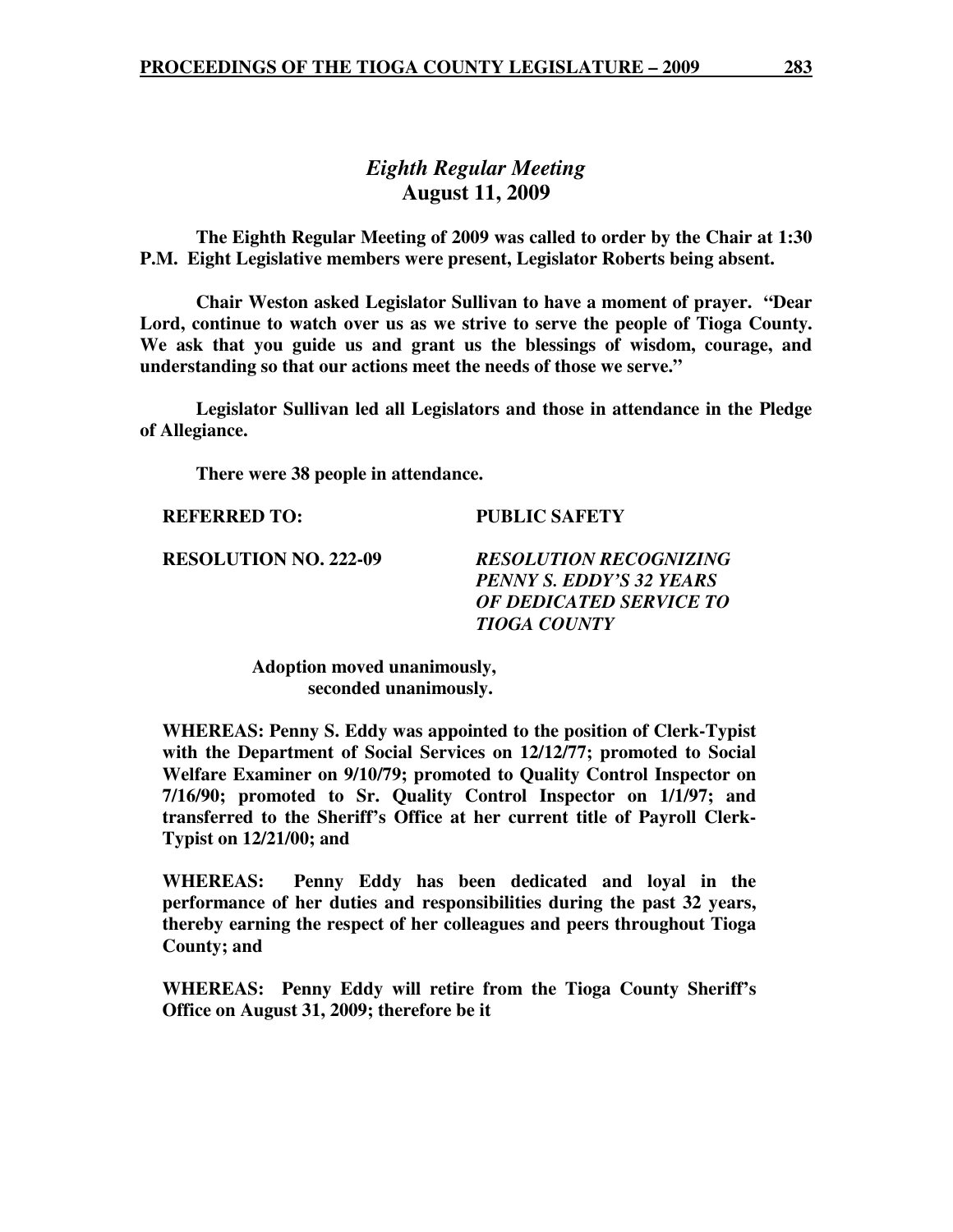**RESOLVED: That the Tioga County Legislature, on its own behalf, as well as on behalf of the citizens of Tioga County, express sincere gratitude to Penny Eddy for her 32 years of dedicated and loyal service to the residents of Tioga County; and be it further** 

**RESOLVED: That this resolution be spread upon the minutes of this meeting and a certified copy be presented to this outstanding employee, Penny Eddy.** 

#### **CARRIED**

 **Sheriff Howard spoke. "I am just going to say a few words. Penny is like a mother to most of the troops up there. They all come to Penny for what they need and she takes care of them. She is going to be really missed. She does a lot for the Undersheriff and I on a daily basis, nightly basis, on a weekend basis. We do have a replacement which Penny sat in last week and did 14 interviews, and I want to introduce Jessica Hobart. She is going to be our new Penny. Out of the 14 applicants that we interviewed she was the only one that passed Penny's mustard.** 

 **"I want to thank Penny personally. I know everyone in the Sheriff's Office wants to thank her personally. She has done so much for us for the nine years that she has been with us and I know she worked across the street. I just want to say you are losing a great great employee, a very dedicated employee. She is really going to be missed in our department."** 

 **Penny Eddy spoke. "I just want to say thank you very much and I have enjoyed all 32 years. I enjoyed Social Services and I have liked the Sheriff's Department, and I think if one thing you learn is you learn how blessed you really are because of all the services we provide and I have enjoyed it."** 

 **Legislator Huttleston presented a Proclamation on Child Support Enforcement Month.** 

#### PROCLAMATION

WHEREAS: New York's children need the emotional and financial support of both parents, as well as the support of their extended families and the community, in order to grow into healthy, productive adults; and

WHEREAS: New York State is committed to promoting the health and well-being of all of its children by ensuring that parents pay child support on a regular and timely basis; and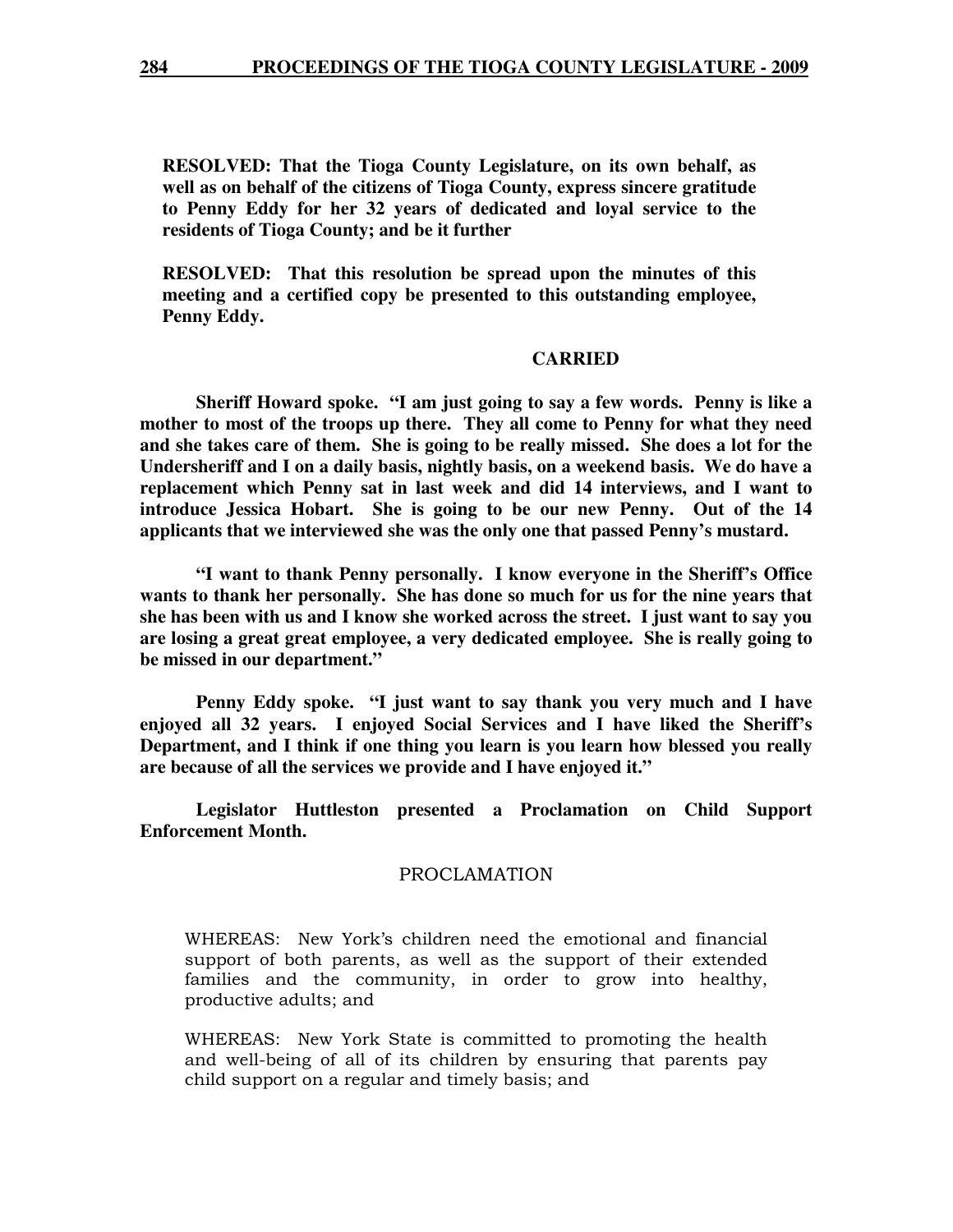WHEREAS: Prior to 1975, child support enforcement was primarily accomplished in the private sector through civil actions by private attorneys; and

WHEREAS: The public sector of Child Support Enforcement was established in 1975 under Title IV-D of the Social Security Act, making child support enforcement a joint federal, state and local partnership in order to ensure that children are financially supported by both parents. In addition to the efforts made by the public sector, private attorneys still continue to play an active role in child support enforcement; and

WHEREAS: In 2008, New York State collected over \$1.7 billion dollars in child support; and

WHEREAS: In 2008, Tioga County collected over \$5.5 million dollars in child support; which represents an 8.3% increase over 2007 collections and ranked third in New York State for increased collections; now therefore

THE TIOGA COUNTY LEGISLATURE does hereby Proclaim August 2009 to be

Child Support Enforcement Month

in Tioga County and salute those parents who support their children and honor the child support enforcement professionals in our community and throughout New York State.

 **Commissioner Shawn Yetter spoke. "Good afternoon. We took advantage of this being Child Support Collection Month and invited to be with us today two gentlemen from the New York State Office of Temporary and Disability Assistance to commend and recognize our staff on some very significant accomplishments that they made during the past year, and so at this time I would like to invite to the podium Scott Cade who is the Deputy Commissioner and Director of State Child Support for OTDA and Charles Ackley who is the Chief of Program Operations."** 

 **Scott Cade spoke. "Thank you Commissioner, thank you Mr. Chairman, and thank you to all the Board members for having us here today. From time-totime it is my great pleasure not only to get out of Albany, but to be able to visit the many great parts of the State and as Child Support Month was just declared here in Tioga County I want to say on behalf of Governor Paterson and the Office of Temporary and Disability Assistance, I will also share with you a copy of our State Proclamation for August being Child Support Awareness Month.**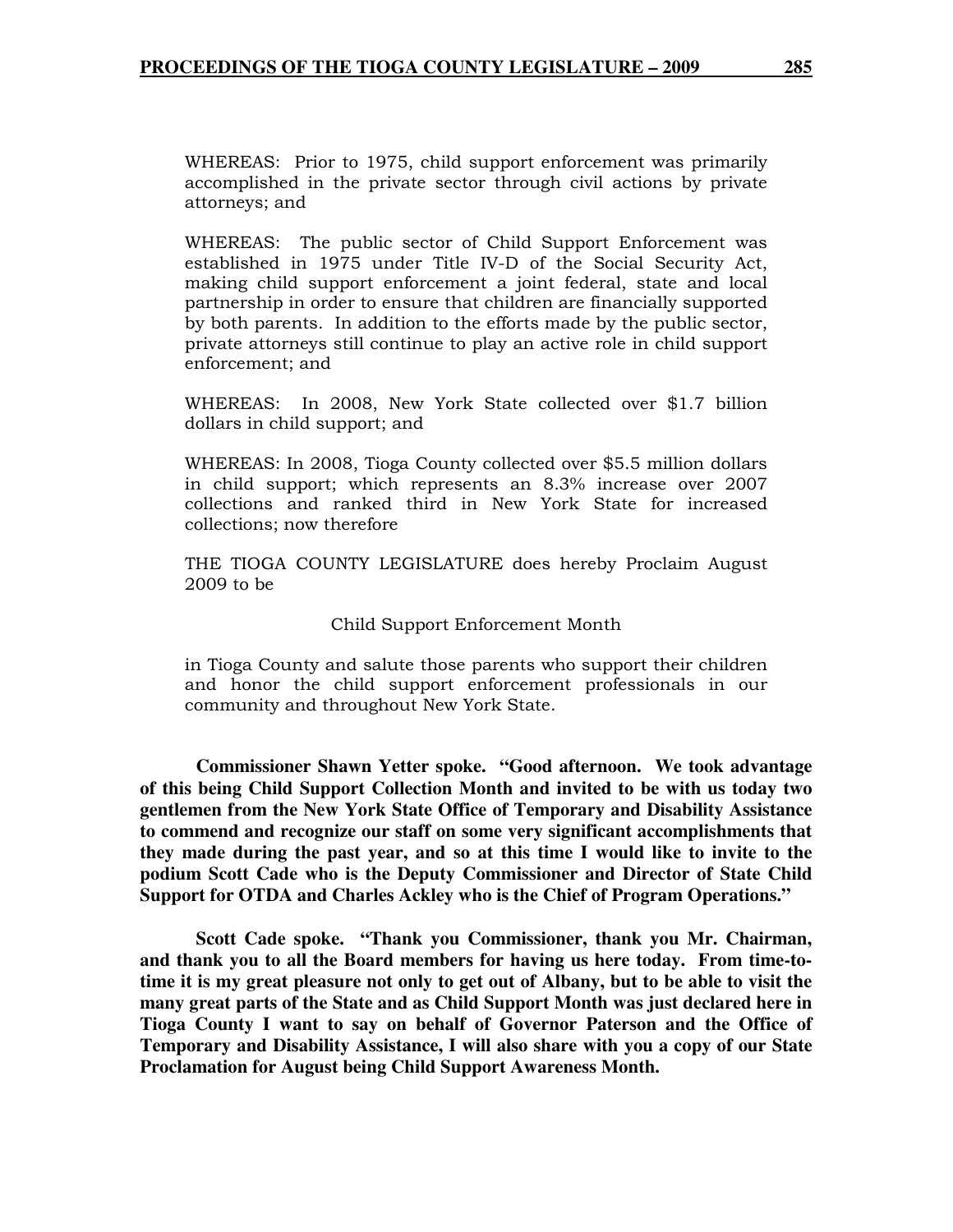**"I am here because as Commissioner Yetter said Tioga County last year stood out amongst the Counties across New York State in its efforts collecting child support. Last year we collected a record 1.7+ billion dollars in child support in New York State and that was not only a record, but the rate of increase from the prior year was significant, and Tioga County I am proud to say had the third highest rate of increase in child support collections last year at a rate of 8.3%. A significant amount of support for the 3100 families served by the Child Support Program here in Tioga. Because of that I am glad to be here today and I am glad to have the opportunity to both honor those accomplishments and very publicly congratulate the fine staff here in Tioga for their efforts.** 

 **"I really wanted to do two things. The first thing I would like to do and I will be leaving this here if I could very briefly just read you a certificate of recognition. It is a certificate of recognition presented to Tioga County Child Support Collection Unit for helping achieve record child support collections in 2008 and for your standing as one of the highest performing districts in all of New York State. Congratulations and thank you for your continued support and dedication to the children and families of Tioga County.** 

 **"The second thing I would like the pleasure to do because this is a significant accomplishment is ask all the Child Support staff from Tioga to come up here. We have prepared individual certificates for each of them, so I beg your indulgence for a couple more minutes. I think their recognition is due. I will read them by name and present them with their certificates so everybody in this room knows who is responsible for the great efforts that have occurred here in Tioga.** 

 **"Mr. Chairman, thank you for these few moments today. Congratulations to you all on behalf of the State of New York and the State Child Support Program. Keep up the good work and look forward to being back sometime in the future. Thank you very much."** 

 **Legislator Huttleston spoke. "I really appreciate it. I appreciate your coming here and making this award, and I also appreciate our staff and how much easier they make it for us Legislators. Thank you again."** 

 **Legislator Huttleston presented the following Proclamation on National Alcohol and Substance Abuse Recovery Month to Sue Hewitt of Alcohol & Drug Services.**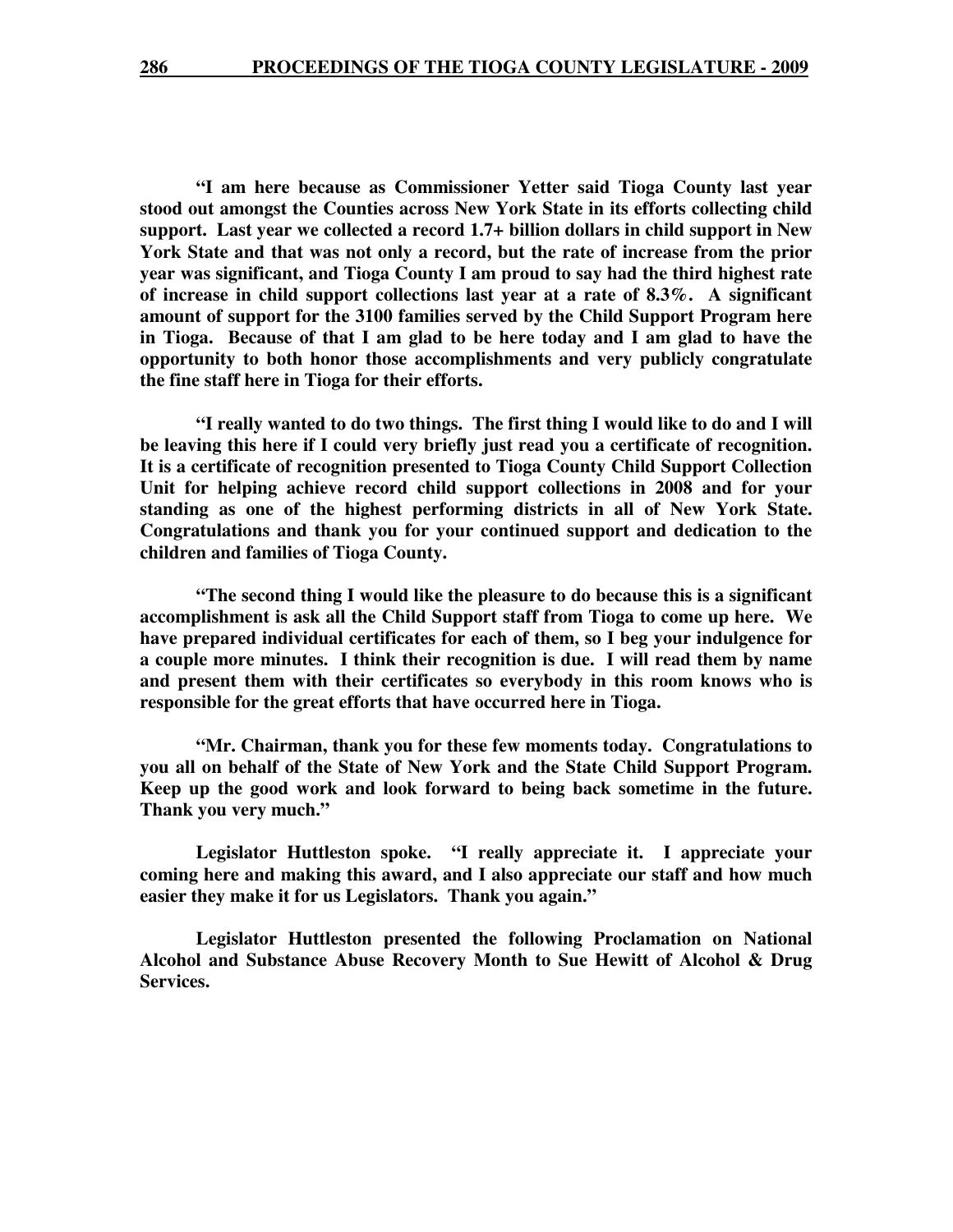#### **2009 PROCLAMATION**  *National Alcohol and Substance Abuse Recovery Month*

**WHEREAS: Prevention, treatment and recovery efforts improve the community's welfare and provide renewed outlook on life for those who, along with their family and friends, struggle with substance use disorders; and** 

**WHEREAS: In 2007, 23.2 million people aged 12 or older in the United States needed treatment for a substance use disorder, and 5.4 million adults also suffered from a concurrent mental illness; and** 

**WHERAS: Substance abuse negatively affects children, families and loved-ones and takes a great toll on our society economically and in terms of safety; and** 

**WHEREAS: Studies have indicated that 8.9 percent of people who made an effort to get treatment , but did not receive it, were concerned that receiving treatment might cause neighbors and community members to have negative opinions of them; and** 

**WHEREAS: Fear and stigma continue to be barriers to seeking help for an addiction; and** 

**WHEREAS: Tioga County Council on Addiction and Substance Abuse provides prevention, education, advocacy, early intervention and referral services for individuals, friends or family members who are living with an addiction; and** 

**WHEREAS: Tioga County Department of Mental Hygiene remains eager and prepared to provide treatment for Tioga County Citizens who choose to work toward recovery for a substance use disorder; and** 

**WHEREAS: Such education and raising awareness is essential in overcoming misconceptions and achieving long-term recovery; and** 

**WHEREAS: To help achieve this goal, the US Department of Health and Human Services, the Substance Abuse and Mental Health Services Administration, the White House Office of National Drug Control Policy, the New York State Office of Alcoholism and Substance Abuse Services, and the Tioga County Department of Mental Hygiene invite all Tioga County residents to participate in the 20th anniversary of National Alcohol and Drug Addiction Recovery Month; therefore be it** 

**RESOLVED: That the Tioga County Legislature hereby asks all residents of our county to join in declaring September 2009 as** 

#### *National Alcohol and Substance Abuse Recovery Month*

**in the County of Tioga, NY.** 

 **Sue Hewitt from Alcohol & Drug Services spoke. "I was asked to come today and just say thank you very much on behalf of the entire staff of Alcohol & Drug Services for preparing this Proclamation. Substance abuse is an issue that affects all people across all socioeconomic backgrounds and many many many families here in Tioga County. We have an excellent staff that continues to assist when possible and I think it is important to help raise awareness that it is about recovery. There is no cure, but people can certainly improve their lives and our staff is right there all the time assisting when possible. Again I would like to just say thank you."**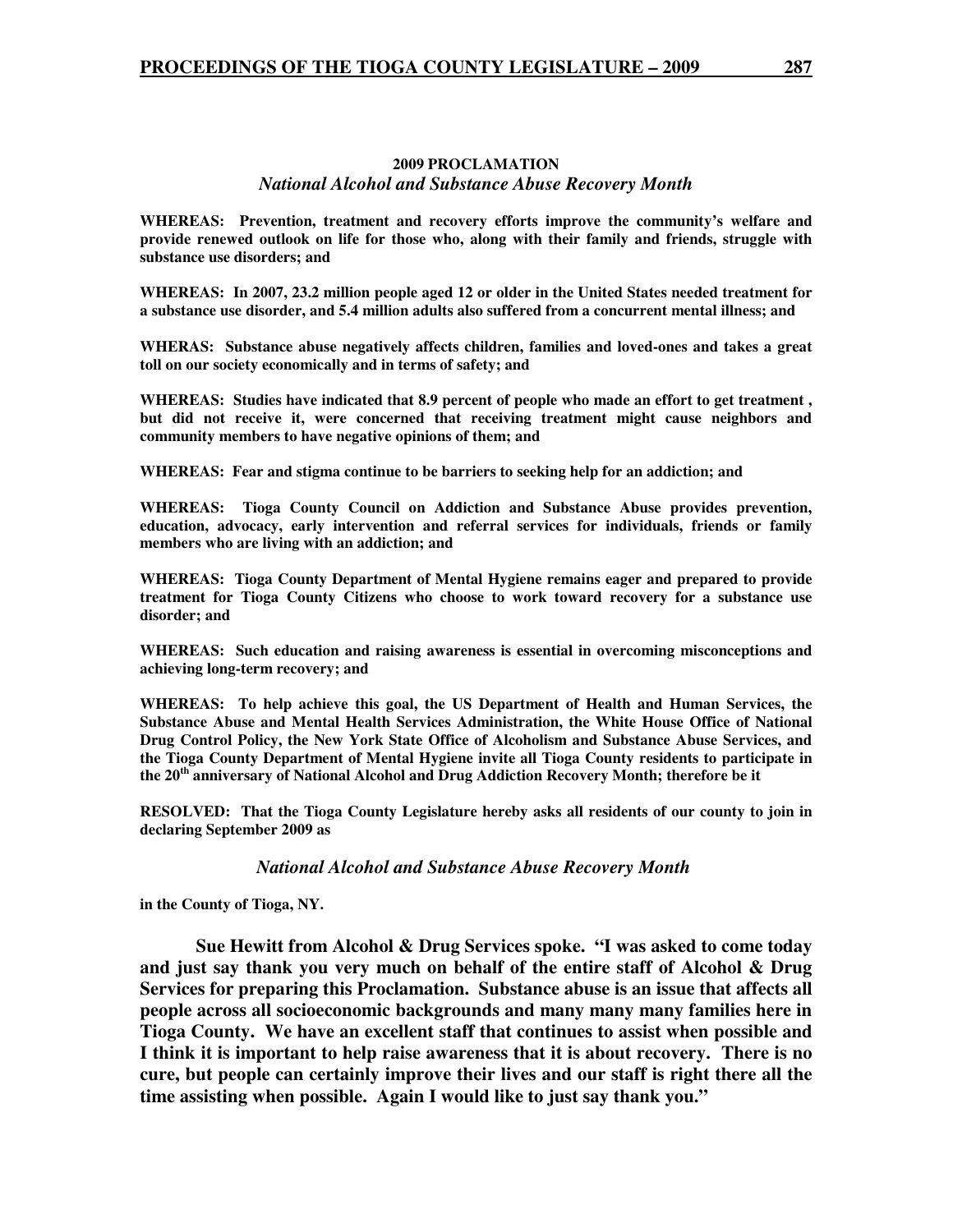**Legislator Huttleston spoke. "Again thank you and your staff. I appreciate it. It does make our job easier."** 

 **Joe Albrecht had privilege of the floor. "I would like to congratulate the interior decorating. This place looks considerably different than it did the last time I was here. Just points of interest, I would like the Legislature to consider supporting an individuals privilege of providing security for themselves, their family, and their property including, but not limited to, the home, the auto, and businesses, and I came across something that the State of Oklahoma passed. I do not want to be as optimistic as I am, but things are going to become I think considerably less pleasant socially within the next couple of years and an individual has the privilege of providing security for self, family, etc. and it may require something a little closer to home before it has standing in the judicial system. Give it some thought.** 

 **"I would like to identify Medicaid and Medicare costs to the County in terms of tax revenues used to support each and I will educate myself more on the processes, but this just kind of came up recently because there is talk of a 500 billion dollar Medicare savings and I do not know how that will be accomplished or where or the ultimate effect, so I leave that out there.** 

 **"There a couple of items or processes or organizations that you may wish to become familiar with. One is the US Preventive Services Task Force. The other is the Alliance for Health Reform. The first one, the Preventive Services Task Force, may be the source of the discussions of rationing healthcare. Again it is to enlighten anyone who is interested. On the interesting reading list there is something called the "2009 Guide to Federal Benefits for civilian employees" and it is kind of an interesting piece of information. It is on the Internet. In the introduction iii there is a list of plans and companies that provide services and their rank. On page 7 it indicates that the cost of the individual and family health insurance is covered by the Federal Government to the rate of 72% or 75%. On page 20 it indicates long term care insurance may not be approved. Then there is a series of plans or HMO plans or point of service plans by States and if you take for example Arizona, the insurance of the individual ranges from \$95 to \$137. Average it, it comes out to be \$116 a month times four because if the individual is paying one-fourth and the Government is paying three-fourths, it turns out to be \$464 a month. Twelve months gives you \$5,568 times the 40 million uninsured is \$222,720,000,000. Now I do not understand in the news media how all these numbers come together, the 1.7 trillion cost by people, the 2.7 trillion, whatever, but anyway this booklet does provide a significant quantity of information that may alleviate basic ignorance on your part if you chose to do so.**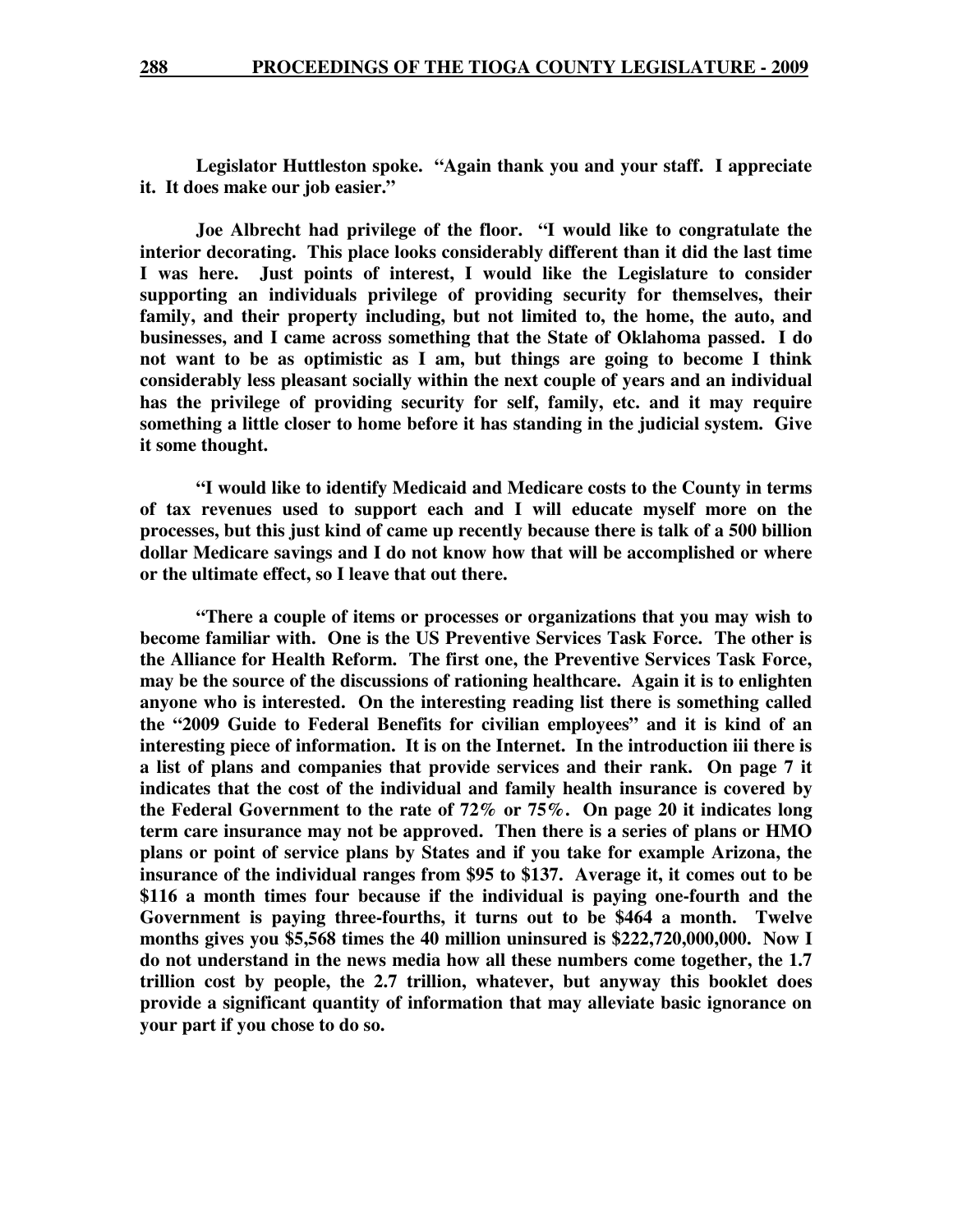**"The last item on the agenda is the possibility of supporting legislation to add square dancing to the list of hazardous activities and I will close with that. Thank you."** 

**The list of audited bills was submitted and is summarized as follows:** 

| Code     | <b>Description</b>                        | <b>Equipment</b> | <b>Expense</b> |
|----------|-------------------------------------------|------------------|----------------|
| A1010    | <b>Legislative Board</b>                  |                  | 1,263.19       |
| A1165    | <b>District Attorney</b>                  |                  | 2,447.41       |
| A1170    | <b>Public Defender</b>                    |                  | 3,454.63       |
| A1172    | <b>Assigned Counsel</b>                   |                  | 35,979.14      |
| A1185    | <b>Medical Examiners/Coroners</b>         | 235.00           | 4,236.00       |
| A1325    | <b>Treasurer</b>                          |                  | 36,659.18      |
| A1355    | <b>Assessments</b>                        |                  | 4,519.04       |
| A1410    | <b>County Clerk</b>                       |                  | 1,270.50       |
| A1411    | <b>Department of Motor Vehicles</b>       |                  | 6,014.98       |
| A1420    | Law                                       |                  | 2,739.58       |
| A1430    | <b>Personnel</b>                          |                  | 1,453.24       |
| A1450    | <b>Elections</b>                          |                  | 6,914.93       |
| A1460    | <b>Records Management</b>                 |                  | 753.77         |
| A1460.41 | <b>Records Management</b>                 |                  | 1,164.23       |
| A1490    | <b>Public Works Administration</b>        |                  | 52.89          |
| A1620    | <b>Buildings</b>                          | 161.97           | 85,426.30      |
| A1680    | <b>Information Technology</b>             |                  | 9,115.80       |
| A2960    | <b>Education of Handicapped Children</b>  |                  | 145,224.42     |
| A3020    | <b>Public Safety Communication E911</b>   |                  | 15,896.30      |
| A3110    | <b>Sheriff</b>                            | 85.00            | 23,214.61      |
| A3110.41 | <b>Sheriff-Court Attendants</b>           |                  | 2,262.31       |
| A3140    | <b>Probation</b>                          |                  | 79.17          |
| A3142    | <b>Alternatives to Incarceration</b>      |                  | 2,543.75       |
| A3146    | <b>Sex Offender Program</b>               |                  | 8,766.67       |
| A3150    | <b>Jail</b>                               |                  | 54,030.23      |
| A3315    | <b>Special Traffic Programs</b>           |                  | 1,563.98       |
| A3410    | <b>Fire</b>                               |                  | 2,379.45       |
| A3640    | <b>Emergency Mgmt Office</b>              |                  | 463.39         |
| A3653    | <b>EMO Grant Education</b>                | 914.96           |                |
| A4010    | <b>Public Health Nursing</b>              | 292.75           | 70,230.85      |
| A4011    | <b>Public Health Administration</b>       |                  | 12,050.53      |
| A4012    | <b>Public Health Education</b>            |                  | 5,809.71       |
| A4042    | <b>Rabies Control</b>                     |                  | 1,869.89       |
| A4044    | <b>Early Intervention</b>                 | 372.00           | 81,074.42      |
| A4053    | <b>Preventive/Primary Health Services</b> |                  | 1,387.04       |
| A4054    | <b>Preventive Dental Services</b>         |                  | 3,802.77       |
| A4064    | <b>Managed Care-Dental Services</b>       |                  | 21,126.56      |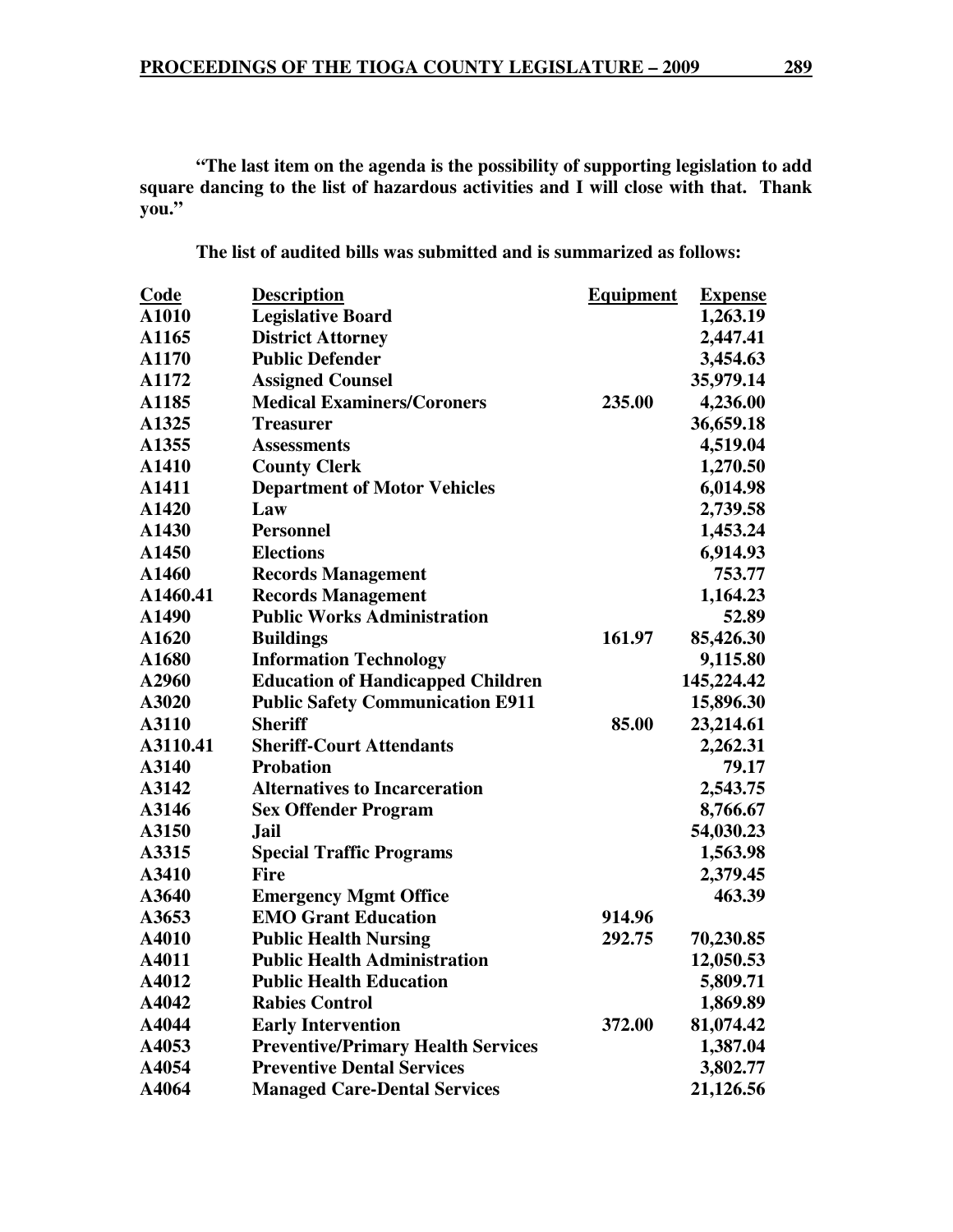| A4070                           | <b>Disease Control</b>                  | 6,431.91     |
|---------------------------------|-----------------------------------------|--------------|
| A4090                           | <b>Environmental Health</b>             | 8,261.73     |
| A4210                           | <b>Alcohol and Drug Services</b>        | 4,764.09     |
| A4211                           | <b>Council on Alcoholism</b>            | 19,847.32    |
| A4309                           | <b>Mental Hygiene Co Admin</b>          | 9,994.73     |
| A4310                           | <b>Mental Health Clinic</b>             | 34,186.49    |
| A4315                           | <b>Mental Retardation</b>               | 31,448.00    |
| A4320                           | <b>Crisis Intervention Services</b>     | 31,186.46    |
| A4321                           | <b>Intensive Case Management</b>        | 3,915.63     |
| A6010                           | <b>Social Services Administration</b>   | 163,455.44   |
| A6141                           | <b>Energy Crisis Assistance Program</b> | 27,758.99    |
| A6422                           | <b>Economic Development</b>             | 543.11       |
| A6610                           | <b>Sealer of Weights &amp; Measures</b> | 173.98       |
| A7310                           | <b>Youth Programs</b>                   | 167.00       |
| A7310.41                        | <b>Youth Programs, Refundable</b>       | 7,026.00     |
| A8020                           | <b>Planning</b>                         | 91.87        |
| A9060                           | <b>Health Insurance</b>                 | 1,618.22     |
| <b>SOLID WASTE FUND</b>         |                                         | 89,111.48    |
|                                 | <b>COUNTY ROAD FUND</b>                 | 42,459.13    |
|                                 | <b>SPECIAL GRANT FUND</b>               | 26,514.89    |
| <b>CONSOLIDATED HEALTH FUND</b> |                                         | 1,220,460.34 |
| <b>CAPITAL FUND</b>             |                                         | 1,439,181.99 |
|                                 | <b>LIABILITY INSURANCE FUND</b>         | 986.65       |
| <b>WORKERS' COMP</b>            |                                         | 2,500.00     |
|                                 |                                         |              |

**GRAND TOTAL \$3,831,387.99** 

**Legislator Monell made a motion to approve the minutes of July 9, 14, and 23, 2009, seconded by Legislator Oberbeck, and carried.** 

**Committee meeting reports are on file in the Legislative Clerk's Office and may be procured there by any interested person.** 

**REFERRED TO: FINANCE/LEGAL COMMITEE** 

**RESOLUTION NO. 223–09** *ADOPT LOCAL LAW NO. 5 OF 2009*

 **Adoption moved by Legislator McEwen, seconded by Legislator Sauerbrey.**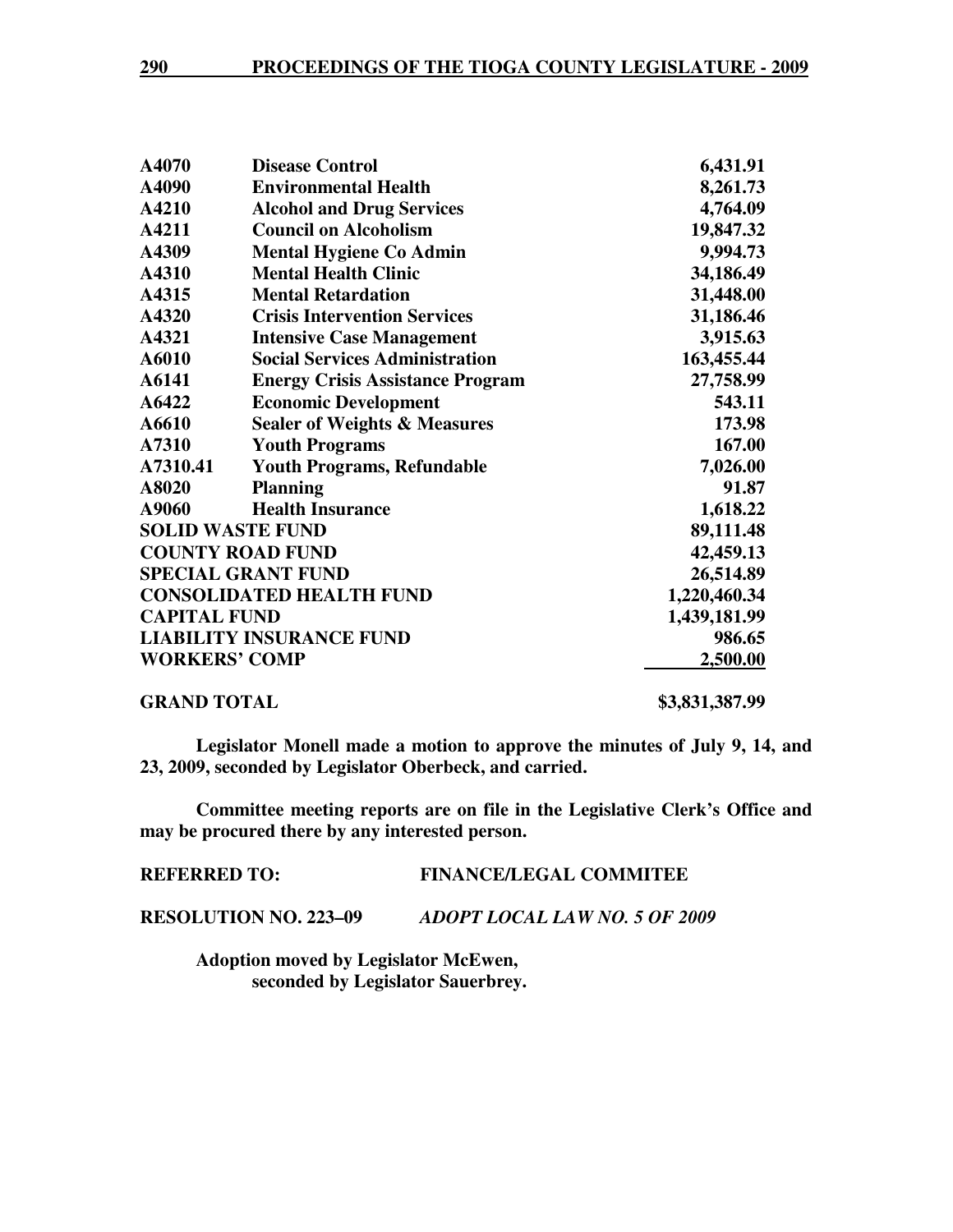**WHEREAS: A public hearing was held on July 9, 2009, following due notice thereof to consider the adoption of Local Law Introductory No. E of the Year 2009 A Local Law maintaining the current rate of taxes on sales and uses of tangible personal property and on certain services, and on occupancy of hotel rooms and amusement charges, pursuant to Article 29 of the Tax Law of the State of New York; and** 

**WHEREAS: It is in the best interests of the residents of Tioga County to adopt such Local Law which will be Local Law No. 5 of 2009; therefore be it** 

**RESOLVED: That the following Local Law be and hereby is adopted;** 

 **County of Tioga** 

 **Local Law No. 5 of the Year 2009.** 

**A Local Law maintaining the current rate of taxes on sales and uses of tangible personal property and on certain services, and on occupancy of hotel rooms and amusement charges, pursuant to Article 29 of the Tax Law of the State of New York.** 

**Be It Enacted by the Legislature of the County of Tioga as follows:** 

#### **SECTION 1:**

**The first sentence of Section Two of Local Law No. 1 for 1968, as amended, is hereby amended to read as follows:** 

### **SECTION 2:**

**Imposition of sales tax.** 

**On and after September 1, 1984, there is hereby imposed and there shall be paid a tax of three percent upon, and for the period commencing December 1, 2009, and ending November 30, 2011 there is hereby imposed and there shall be paid an additional tax of one percent upon:** 

#### **SECTION 2:**

**Section 2-A of Local Law No. 1 of 1968, as amended, is hereby amended to read as follows:**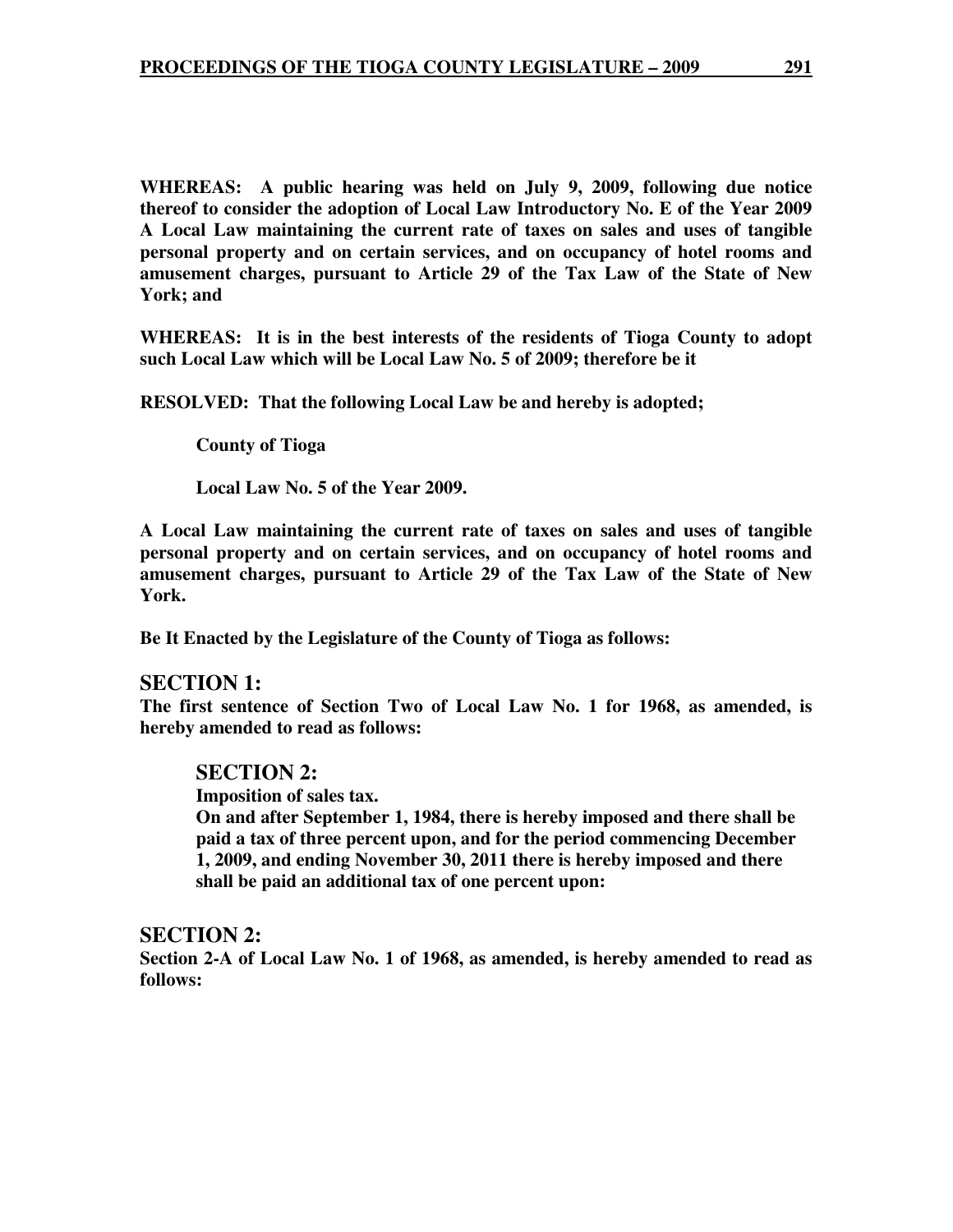#### **SECTION 2-a:**

**Tax rate on certain energy sources and related services. (a) Notwithstanding the rate of tax set forth in Section 2 of this Local Law, on and after March 1, 1994, and through November 30, 2011, the taxes imposed on the receipts from the retail sale of fuel oil and coal used for residential purposes; the receipts from the retail sale of wood used for residential heating purposes; and the receipts from every sale, other than for resale, of propane (except when sold in containers of less than one hundred pounds), natural gas, electricity, steam and gas, electric and steam services used for residential purposes shall be paid at the rate of three percent. The provisions of this subdivision shall not apply to a sale of (i) diesel motor fuel which involves a delivery at a filling station or into a repository which is equipped with a hose or other apparatus by which such fuel can be dispensed into the fuel tank of a motor vehicle and (ii) enhanced diesel motor fuel except in the case of a sale of such enhanced diesel motor fuel used exclusively for residential purposes which is delivered into a storage tank which is not equipped with a hose or other apparatus by which such fuel can be dispensed into the fuel tank of a motor vehicle and such storage tank is attached to the heating unit burning such fuel, provided that each delivery of such fuel of over four thousand five hundred gallons shall be evidenced by a certificate signed by the purchaser stating that the product will be used exclusively for residential purposes.** 

**(b) Notwithstanding the rate of tax set forth in section 4 of this Local Law for the purposes of clause (A) of subdivision (a) thereof, on and after March 1, 1994, and through November 30, 2011, the compensating use tax imposed by such section on the use of fuel oil and coal used for residential purposes and wood used for residential heating purposes shall be at the rate of three percent of the consideration given or contracted to be given for such property or for the use of such property, plus the cost of transportation except where such cost is separately stated in the written contract, if any, and on the bill rendered to the purchaser. The provisions of this subdivision shall not apply to a use of (i) diesel motor fuel which involves a delivery at a filling station or into a repository which is equipped with a hose or other apparatus by which such fuel can be dispensed into the fuel tank of a motor vehicle and (ii) enhanced diesel motor fuel except in the case of a use of such enhanced diesel motor fuel used exclusively for residential purposes which is delivered into a storage tank which is not equipped with a hose or other apparatus by which such fuel can be dispensed into the fuel tank of a motor vehicle and such storage tank is attached to the heating unit burning such fuel.**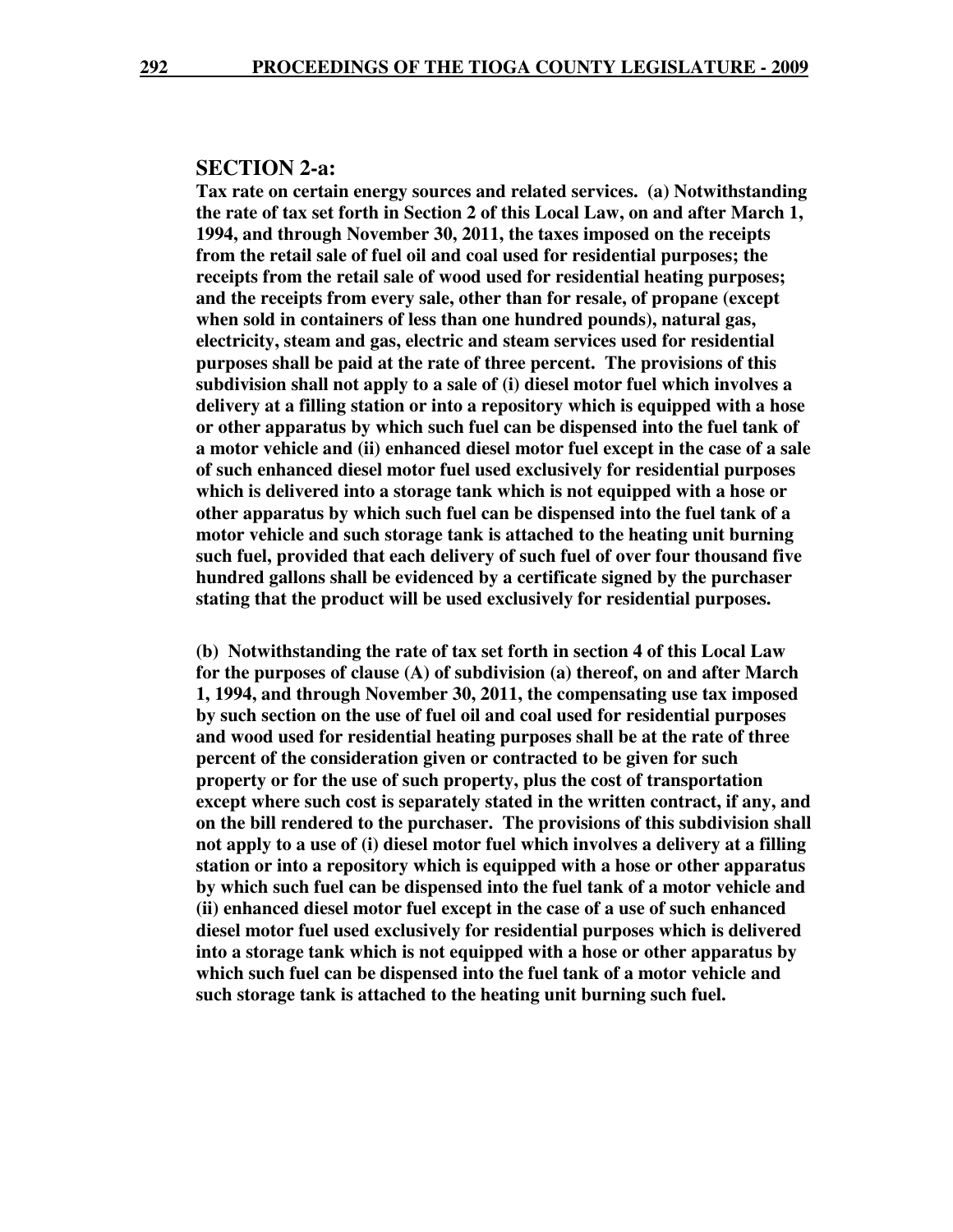**(c) The rate set forth in this section shall apply to receipts from all retail sales and uses described in this section made, rendered or arising therefrom on or after March 1, 1994, and before December 1, 2011, although made or rendered under a prior contract, if a delivery or transfer of possession of such property or services is made during said period. Where such property or service is sold on a monthly, quarterly or other term basis and the bills for such property or service are based on meter readings, the amount received on each bill for such property or service for a month or quarter or other term shall be a receipt subject to the rate of tax set forth in this section, but such rate shall be applicable to all bills based on meters read on or after March 1, 1994, and before December 1, 2011, only where more than one-half of the number of days included in the month or other periods billed are days subsequent to February 28, 1994, and before December 1, 2011.** 

**(d) Where a residence is a part of a multiple dwelling or other premises consisting of residential and non-residential units, or where a portion of a residence is used for non-dwelling purposes including the conduct of a trade or business, the same rules or regulations shall be applicable that have been established by the Commissioner of Taxation and Finance in order to allocate to such residence the portion of the sale of energy sources or services attributable to the residential portion.** 

**(e) If the Commissioner of Taxation and Finance has prescribed a certificate to be taken by the vender of the energy sources or services specified in subdivision (a) of this section from the purchaser of such energy sources or services, such certificate shall be applicable for the purposes of this section. Where a certificate is required, unless such vendor shall have received such certificate in such form as the Commissioner of Taxation and Finance may prescribe, signed by the purchaser and setting forth his name and address, together with such other information as such commissioner may require, stating that the premises, for which such energy sources or services are purchased, is used solely as a residence or identifying the residential portion of premises, for which such energy sources or services are purchased including instances where a multiple dwelling unit or other premises consists of residential and non-residential units or where a portion of a residence is used for non-dwelling purposes, such as the conduct of a trade or business, the provisions of this section shall not apply and the tax shall be imposed at the rate provided for in sections 2 and 4 of this Local Law. No further certificate need be furnished for any subsequent purchase for such premises if the information set forth in the certificate last furnished the vendor has not materially changed, except that in the case of exempt purchases of enhanced diesel motor fuel in amounts of over forty-five hundred gallons, a separate certificate must be furnished for each purchase.**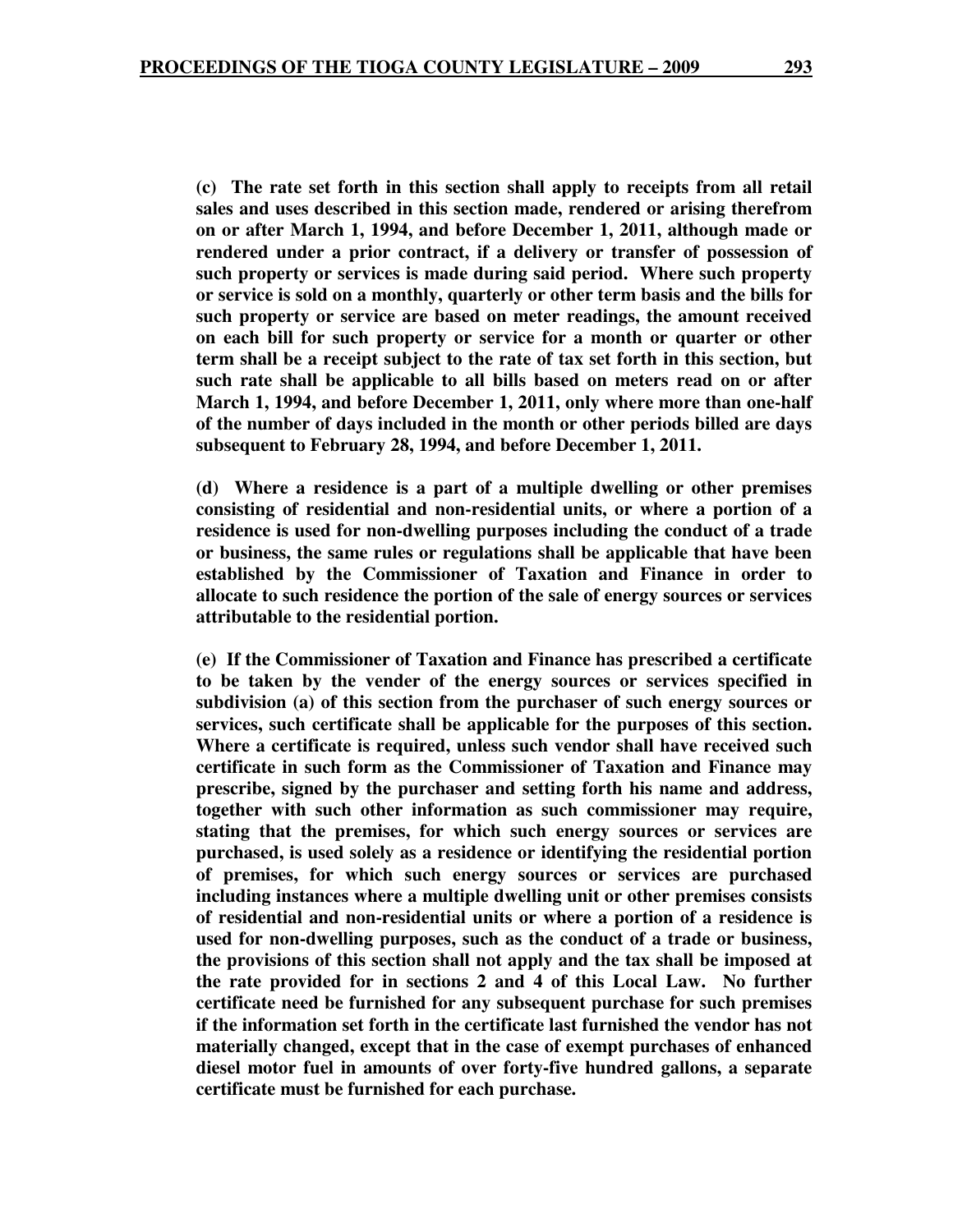#### **SECTION 3:**

**Section Three of Local Law No. 1 of 1968, as amended, is hereby amended by adding a new subdivision (h) to read as follows:** 

**(h) With respect to the additional tax of one percent imposed for the period commencing December 1, 2009, and ending November 30, 2011, the provisions of subdivisions (a), (b), (c), (d) and (e) of this section apply, except that for the purposes of this subdivision, all references in said subdivisions (a), (b), (c) and (d) to an effective date shall be read as referring to December 1, 2009, all references in said subdivision (a) to the date four months prior to the effective date shall be read as referring to August 1, 2009, and the reference in subdivision (b) to the date immediately preceding the effective date shall be read as referring to November 30, 2009. Nothing herein shall be deemed to exempt from tax at the rate in effect prior to December 1, 2009, any transaction which may not be subject to the additional tax imposed effective on that date.** 

#### **SECTION 4:**

**Section Four of Local Law No. 1 of 1968, as amended, is hereby amended to read as follows:** 

#### **SECTION 4:**

**Imposition of compensating use tax.** 

**(a) Except to the extent that property or services have already been or will be subject to the sales tax under this enactment, there is hereby imposed on every person a use tax for the use within this taxing jurisdiction on and after December 1, 2009, except as otherwise exempted under this enactment, (A) of any tangible personal property purchased at retail, (B) of any tangible personal property (other than computer software used by the author or other creator) manufactured, processed or assembled by the user, (i) if items of the same kind of tangible personal property are offered for sale by him in the regular course of business or (ii) if items are used as such or incorporated into a structure, building or real property, by a contractor, subcontractor or repairman in erecting structures or buildings, or building on, or otherwise adding to, altering, improving, maintaining, servicing or repairing real property, property or land, as the terms real property, property or land are defined in the real property tax law, if items of the same kind are not offered for sale as such by such contractor, subcontractor or repairman or other user in the regular course of business, (C) of any of the services described in paragraphs (1), (7) and (8) of subdivision (c) of section two, (D) of any tangible personal property, however acquired, where not acquired for purposes of resale, upon which any of the services described under paragraphs (2), (3) and (7) of subdivision (c) of section two have been performed, (E) of any telephone answering service described in subdivision (b) of section two and (F) of any computer software written or otherwise**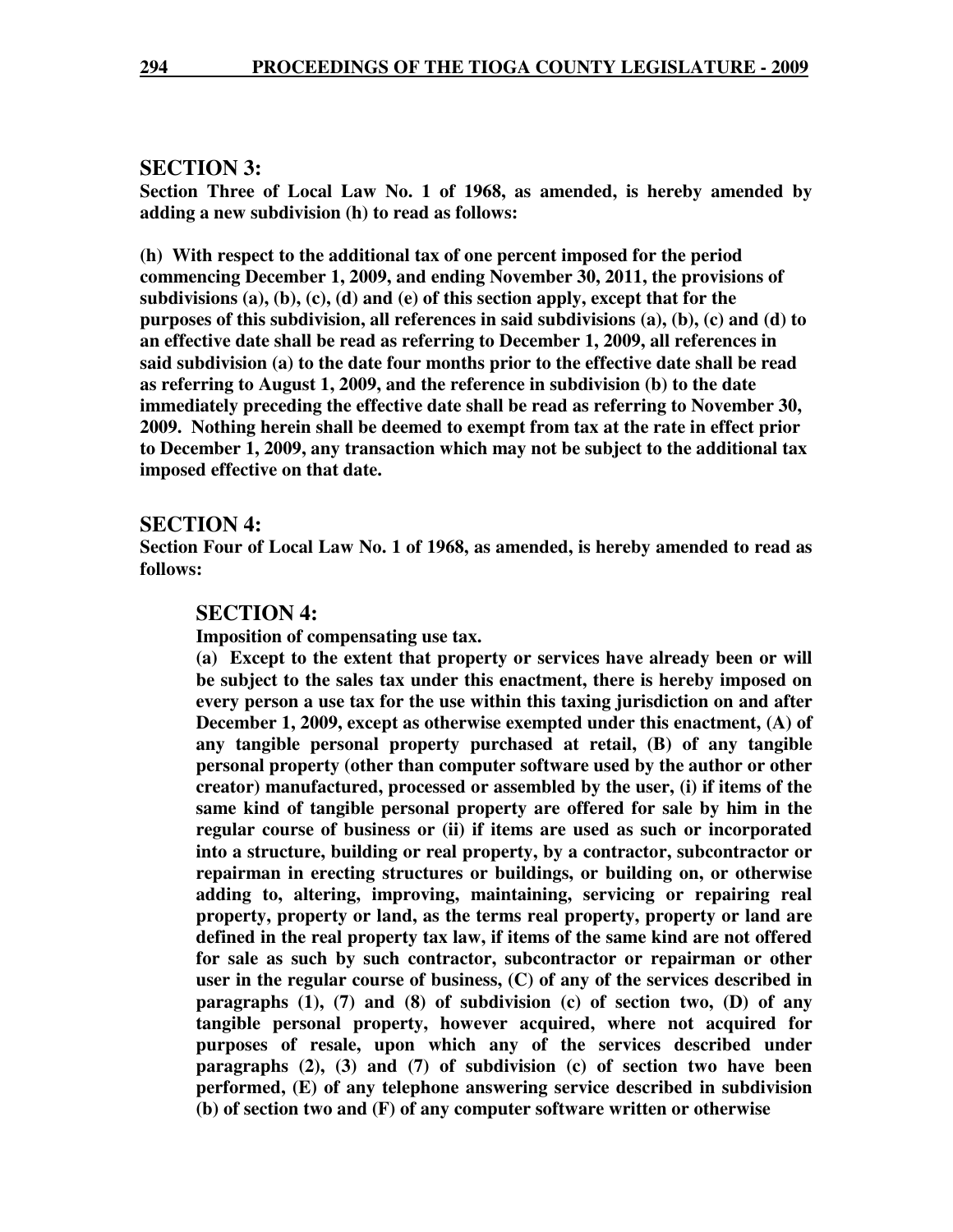**created by the user if the user offers software of a similar kind for sale as such or as a component part of other property in the regular course of business.** 

**(b) For purposes of clause (A) of subdivision (a) of this section, for the period commencing December 1, 2009, and ending November 30, 2011, the tax shall be at the rate of four percent, and on and after December 1, 2011, the tax shall be at the rate of three percent, of the consideration given or contracted to be given for such property, or for the use of such property, including any charges for shipping or delivery as described in paragraph three of subdivision (b) of section one, but excluding any credit for tangible personal property accepted in part payment and intended for resale.** 

**(c) For purposes of subclause (i) of clause (B) of subdivision (a) of this section, for the period commencing December 1, 2009, and ending November 30, 2011, the tax shall be at the rate of four percent, and on and after December 1, 2011, the tax shall be at the rate of three percent, of the price at which items of the same kind of tangible personal property are offered for sale by the user, and the mere storage, keeping, retention or withdrawal from storage of tangible personal property by the person who manufactured, processed or assembled such property shall not be deemed a taxable use by him.** 

**(d) For purposes of subclause (ii) of clause (B) of subdivision (a) of this section, for the period commencing December 1, 2009, and ending November 30, 2011, the tax shall be at the rate of four percent, and on and after December 1, 2011, the tax shall be at the rate of three percent, of the consideration given or contracted to be given for the tangible personal property manufactured, processed or assembled into the tangible personal property the use of which is subject to tax, including any charges for shipping or delivery as described in paragraph three of subdivision (b) of section one.** 

**(e) Notwithstanding the foregoing provisions of this section, for purposes of clause (B) of subdivision (a) of this section, there shall be no tax on any portion of such price which represents the value added by the user to tangible personal property which he fabricates and installs to the specifications of an addition or capital improvement to real property, property or land, as the terms real property, property or land are defined in the real property tax law, over and above the prevailing normal purchase price to such fabrication of such tangible personal property which a manufacturer, producer or assembler would charge an unrelated contractor who similarly fabricated and installed such tangible personal property to the**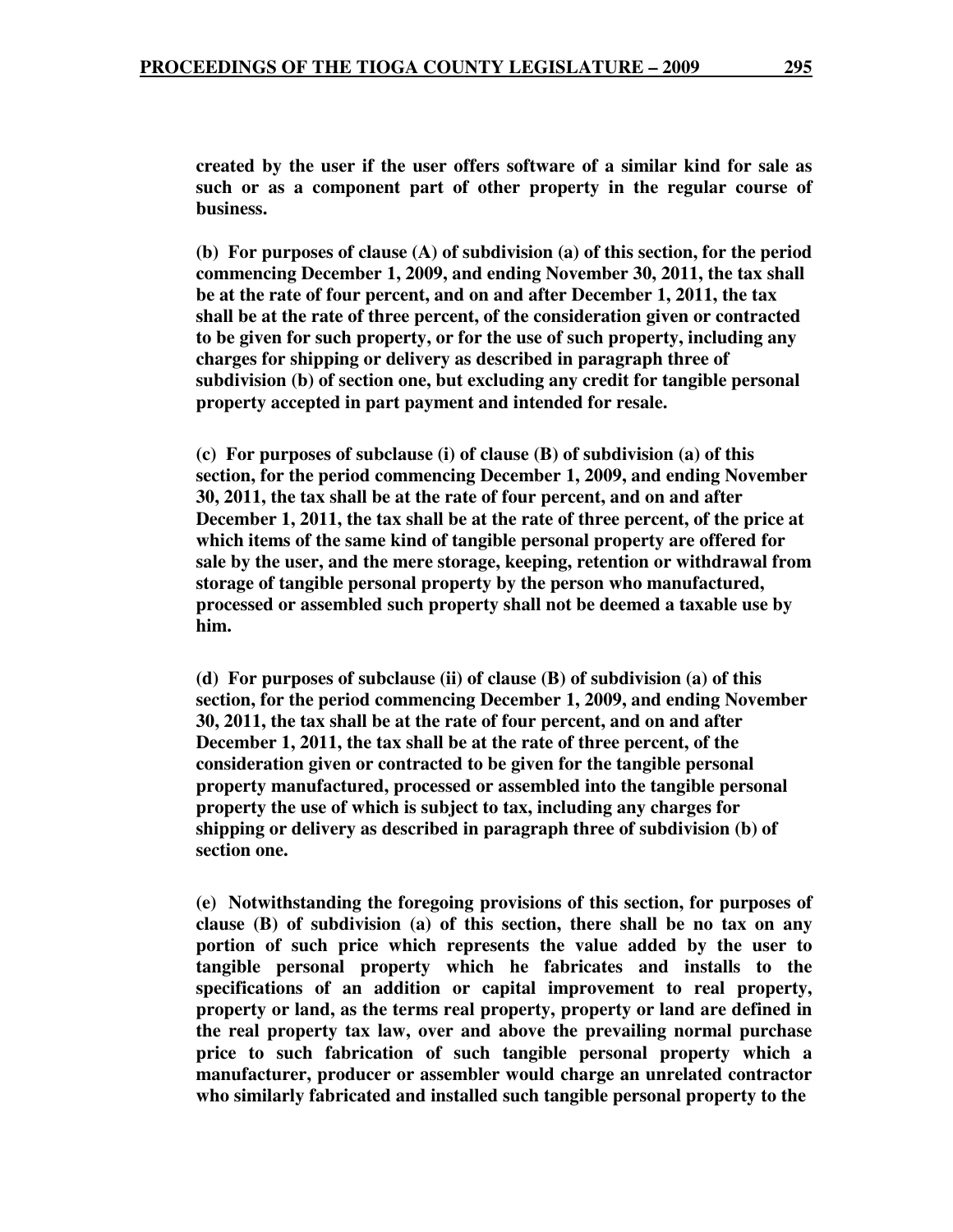**specifications of an addition or capital improvement to such real property, property or land.** 

**(f) For purposes of clauses (C), (D) and (E) of subdivision (a) of this section, for the period commencing December 1, 2009, and ending November 30, 2011, the tax shall be at the rate of four percent, and on and after December 1, 2011, the tax shall be at the rate of three percent, of the consideration given or contracted to be given for the service, including the consideration for any tangible personal property transferred in conjunction with the performance of the service and also including any charges for shipping and delivery of the property so transferred and of the tangible personal property upon which the service was performed as such charges are described in paragraph three of subdivision (b) of section one.** 

**(g) For purposes of clause (F) of subdivision (a) of this section, for the period commencing December 1, 2009, and ending November 30, 2011, the tax shall be at the rate of four percent, and on and after December 1, 2011, the tax shall be at the rate of three percent, of the consideration given or contracted to be given for the tangible personal property which constitutes the blank medium, such as disks or tapes, used in conjunction with the software, or for the use of such property, and the mere storage, keeping, retention or withdrawal from storage of computer software described in such clause (F) by its author or other creator shall not be deemed a taxable use by such person.** 

#### **SECTION 5:**

**Subdivision (1) of Section 11 of Local Law No. 1 of 1968, as amended, is hereby amended by adding a new paragraph (C) to read as follows:** 

**(C) With respect to the additional tax of one percent imposed for the period beginning December 1, 2009, and ending November 30, 2011, in respect to the use of property used by the purchaser in this County prior to December 1, 2009.** 

#### *SECTION 6:*

**Subdivision (c) of Section Fourteen of Local Law No. 1 of 1968, as amended, is hereby amended to read as follows:** 

**(c) Notwithstanding any provision of this local law or other law to the contrary, one-half of the net collections received by the County from the additional one percent rate of sales and compensating use taxes imposed, respectively, by sections two and four of this local law for the period December 1, 2009, through November 30, 2011, shall be deposited in the general fund of the County and retained for County purposes, and one-half of such net collections shall be deposited by the County in a capital reserves fund. Disbursements from such capital reserves fund**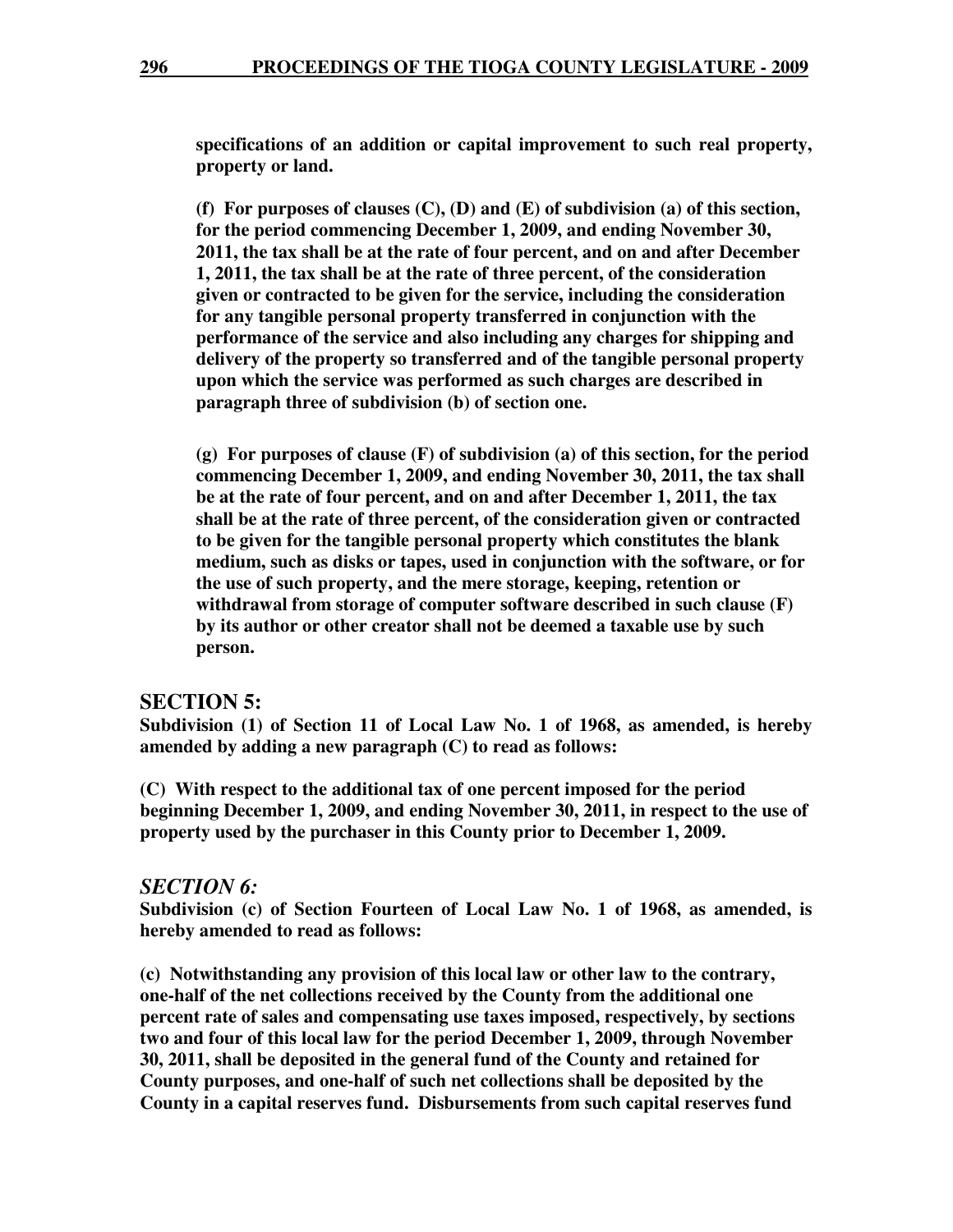**shall be made solely for the purposes of capital projects and repaying any debts incurred for such capital projects in the County.** 

**SECTION 7: This enactment shall take effect on December 1, 2009.** 

**And be it further** 

**RESOLVED: That the Clerk of the Legislature be and hereby is directed, pursuant to Local Law No. 4 of 1992, to cause to be published in the official newspapers of the County of Tioga a synopsis of such Local Law, such synopsis to be within ten days after adoption of the Local Law; and be it further** 

**RESOLVED: That the Clerk of the Legislature be and hereby is directed within five days after adoption of such Local Law to cause the Local Law to be filed as required by the Municipal Home Rule Law Section 27.**

> **Roll Call: Ayes 08 Noes 00 Absent 01 CARRIED**

#### **REFERRED TO: FINANCE/LEGAL COMMITEE**

#### **RESOLUTION NO. 224–09** *ADOPT LOCAL LAW NO. 6 OF 2009*

 **Adoption moved by Legislator McEwen, seconded by Legislator Sullivan.** 

**WHEREAS: A public hearing was held on July 9, 2009, following due notice thereof to consider the adoption of Local Law Introductory No. F of the Year 2009 A Local Law amending Local Law No. 4 of 1989 A Local Law providing for the Collection of a Hotel/Motel Tax in Tioga County, as amended by Local Law No. 2 of 1993, as amended by Local Law No. 3 of 1994, as amended by Local Law No. 9 of 1995, as amended by Local Law No. 6 of 2001, as amended by Local Law No. 3 of 2006, as amended by Local Law No. 4 of 2006, and as amended by Local Law No. 5 of 2007; and** 

**WHEREAS: It is in the best interests of the residents of Tioga County to adopt such Local Law which will be Local Law No. 6 of 2009; therefore be it** 

**RESOLVED: That the following Local Law be and hereby is adopted;**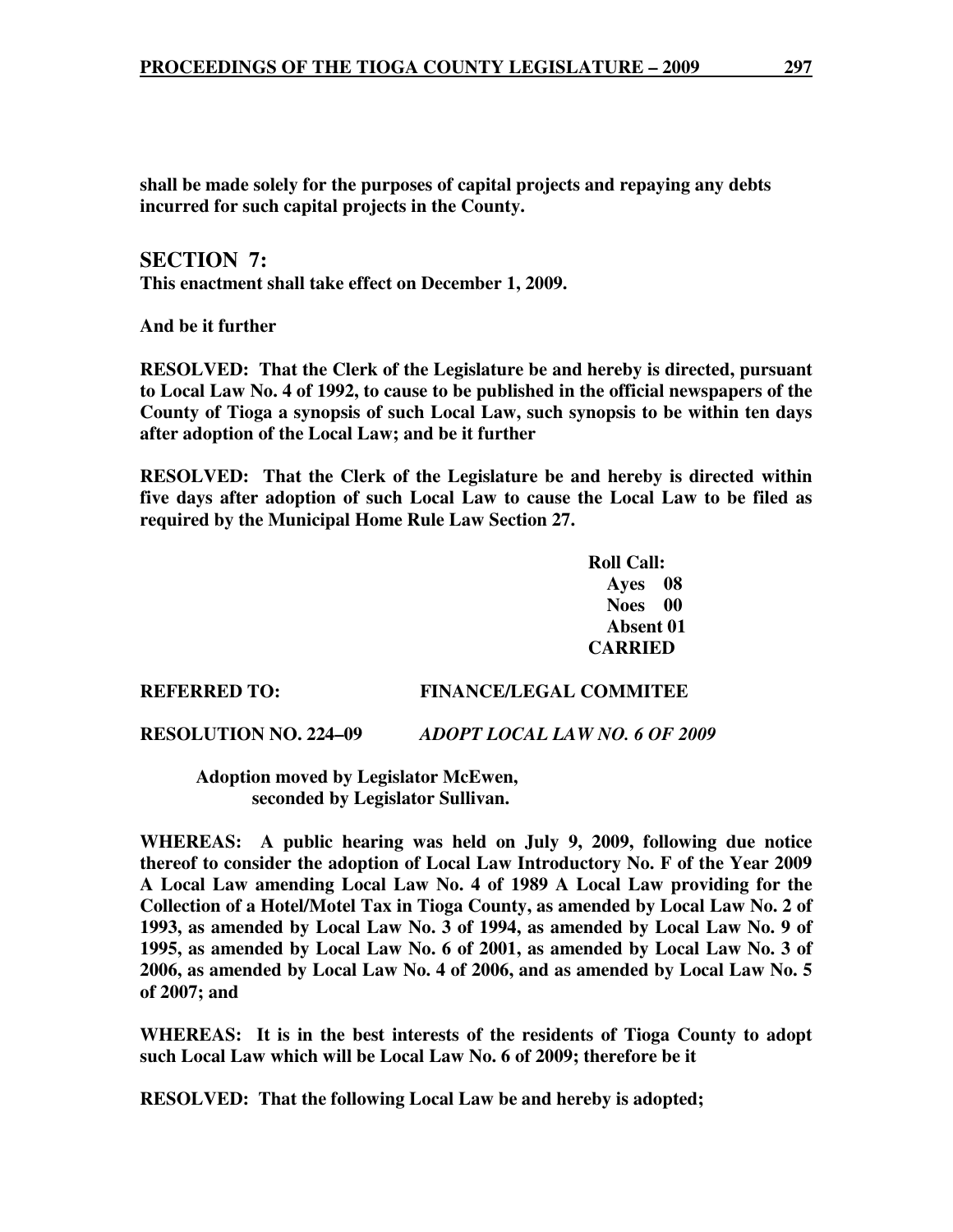**County of Tioga** 

 **Local Law No. 6 of the year 2009** 

**A Local Law amending Local Law No. 4 of 1989 A Local Law providing for the Collection of a Hotel/Motel Tax in Tioga County, as amended by Local Law No. 2 of 1993, as amended by Local Law No. 3 of 1994, as amended by Local Law No. 9 of 1995, as amended by Local Law No. 6 of 2001, as amended by Local Law No. 3 of 2006, as amended by Local Law No. 4 of 2006, and as amended by Local Law No. 5 of 2007.** 

**Be It Enacted by the Legislature of the County of Tioga as follows:** 

#### **SECTION 1: TITLE**

**This Local Law shall be known as Amendment No. 8 of Local Law No. 4 of 1989, providing for the collection of a hotel/motel tax in Tioga County.** 

#### **SECTION 2: TERMINATION**

**Local Law No. 4 of 1989, as amended by Local Law No. 2 of 1993, as amended by Local Law No. 3 of 1994, as amended by Local Law No. 9 of 1995, as amended by Local Law No. 6 of 2001, as amended by Local Law No. 3 of 2006, as amended by Local Law No. 4 of 2006, and as amended by Local Law No. 5 of 2007, is hereby amended to read as follows:** 

#### **Section 10 is amended to read:**

**SECTION 10: EFFECTIVE DATE This Local Law originally effective January 1, 1990 shall remain in effect until November 30, 2011.** 

#### **SECTION 3: SEVERABILITY**

**If any provision of this Local Law or the application thereof to any person or circumstances shall be held invalid, the remainder of this Local Law and the application of its provisions to other persons or circumstances shall not be affected thereby.** 

**SECTION 4: EFFECTIVE DATE This Local Law shall take effect on December 1, 2009.** 

**And be it further** 

**RESOLVED: That the Clerk of the Legislature be and hereby is directed, pursuant to Local Law No. 4 of 1992, to cause to be published in the official newspapers of the County of Tioga a synopsis of such Local Law, such synopsis to be within ten days after adoption of the Local Law; and be it further**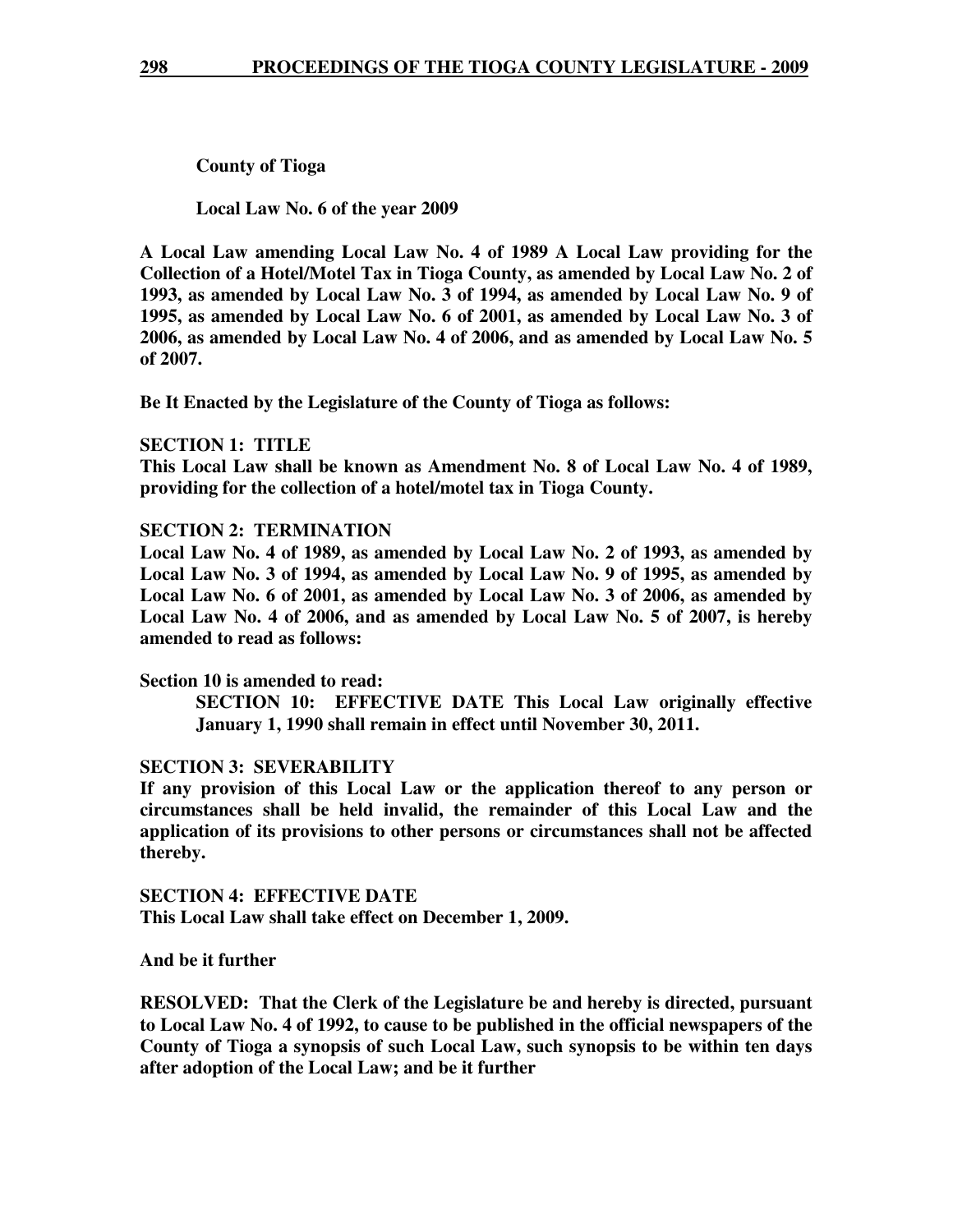**RESOLVED: That the Clerk of the Legislature be and hereby is directed within five days after adoption of such Local Law to cause the Local Law to be filed as required by the Municipal Home Rule Law Section 27.**

> **Roll Call: Ayes 08 Noes 00 Absent 01 CARRIED**

## **REFERRED TO: FINANCE/LEGAL COMMITEE**

**RESOLUTION NO. 225–09** *ADOPT LOCAL LAW NO. 7 OF 2009* 

 **Adoption moved by Legislator McEwen, seconded by Legislator Sullivan.** 

**WHEREAS: A public hearing was held on July 9, 2009, following due notice thereof to consider the adoption of Local Law Introductory No. G of the Year 2009 A Local Law amending Local Law No. 4 of 1989 A Local Law providing for the collection of a Hotel/Motel Tax in Tioga County, as amended by Local Law No. 3 of 1994, increasing the Hotel/Motel Tax from 3% to 4%; and** 

**WHEREAS: It is in the best interests of the residents of Tioga County to adopt such Local Law which will be Local Law No. 7 of 2009; therefore be it** 

**RESOLVED: That the following Local Law be and hereby is adopted;** 

 **County of Tioga** 

 **Local Law No. 7 of the Year 2009.** 

**A Local Law amending Local Law No. 4 of 1989 A Local Law providing for the Collection of a Hotel/Motel Tax in Tioga County, as amended by Local Law No. 3 of 1994, increasing the Hotel/Motel Tax from 3% to 4%.** 

**Be It Enacted by the Legislature of the County of Tioga as follows:** 

**SECTION 1: TITLE This Local Law shall be known as Amendment No. 9 of Local Law No. 4 of 1989, providing for the collection of a hotel/motel tax in Tioga County.**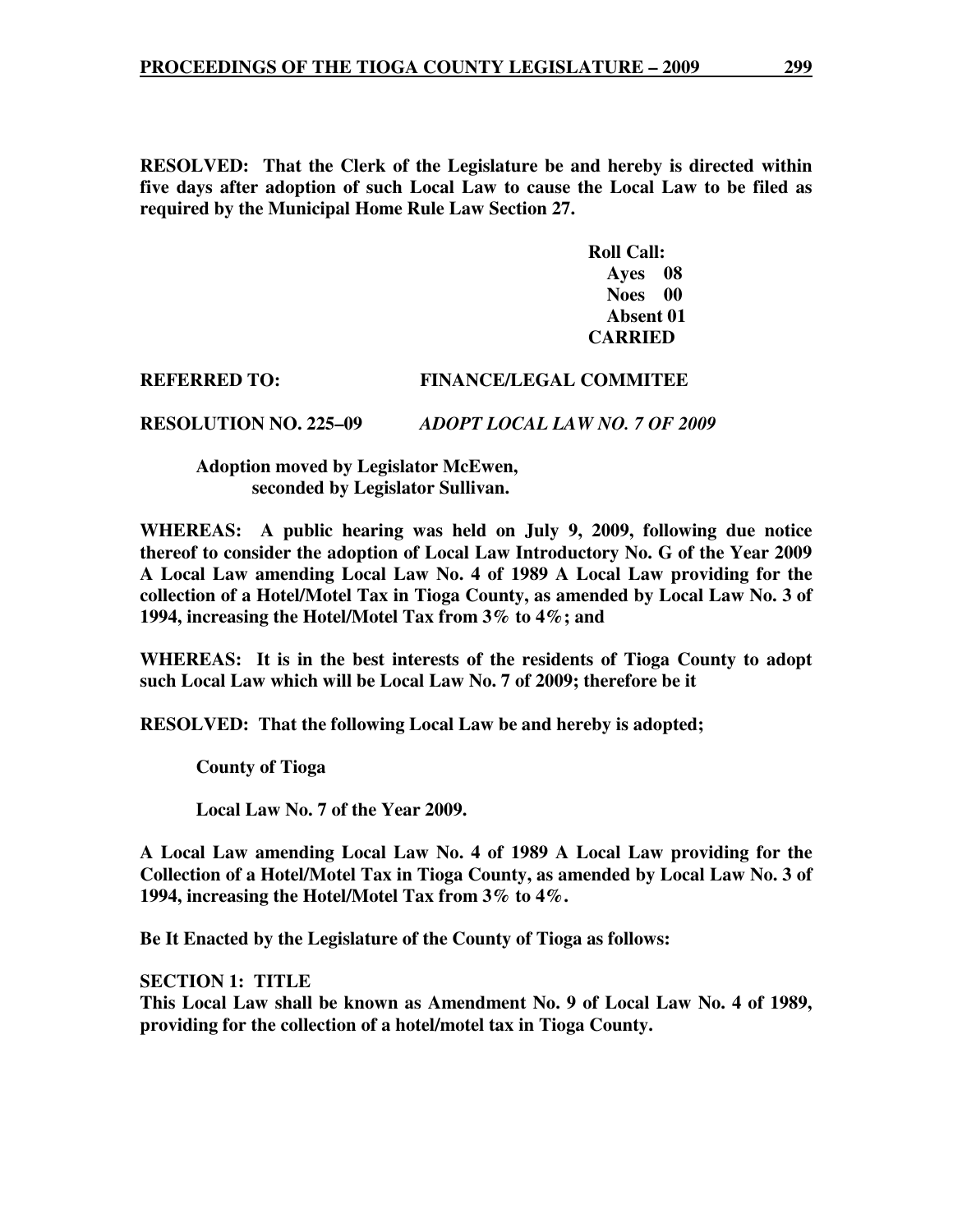#### **SECTION 2: AMENDMENTS**

**Local Law No. 4 of 1989, as amended by Local Law No. 3 of 1994, is hereby amended to read as follows:** 

**Section 4(A) of Local Law 4 of 1989, as amended by Local Law No. 3 of 1994, is hereby amended to increase the tax rate from three percent (3%) of the per diem rental rate for each room occupied to four percent (4%).** 

#### **SECTION 3: SEVERABILITY**

**If any provision of this Local Law or the application thereof to any person or circumstances shall be held invalid, the remainder of this Local Law and the application of its provisions to other persons or circumstances shall not be affected thereby.** 

**SECTION 4: EFFECTIVE DATE This Local Law shall take effect on December 1, 2009.** 

**And be it further** 

**RESOLVED: That the Clerk of the Legislature be and hereby is directed, pursuant to Local Law No. 4 of 1992, to cause to be published in the official newspapers of the County of Tioga a synopsis of such Local Law, such synopsis to be within ten days after adoption of the Local Law; and be it further** 

**RESOLVED: That the Clerk of the Legislature be and hereby is directed within five days after adoption of such Local Law to cause the Local Law to be filed as required by the Municipal Home Rule Law Section 27.**

> **Roll Call: Ayes 08 Noes 00 Absent 01 CARRIED**

#### **REFERRED TO: PUBLIC SAFETY COMMITTEE**

**RESOLUTION NO. 226–09** *APPROVE EMERGENCY MANAGEMENT PARTNERING WITH STEUBEN COUNTY AND ITHACA FIRE DEPARTMENT FOR REGIONAL EXERCISES - EMERGENCY MANAGEMENT OFFICE* 

 **Adoption moved by Legislator Sauerbrey, seconded by Legislator McEwen.**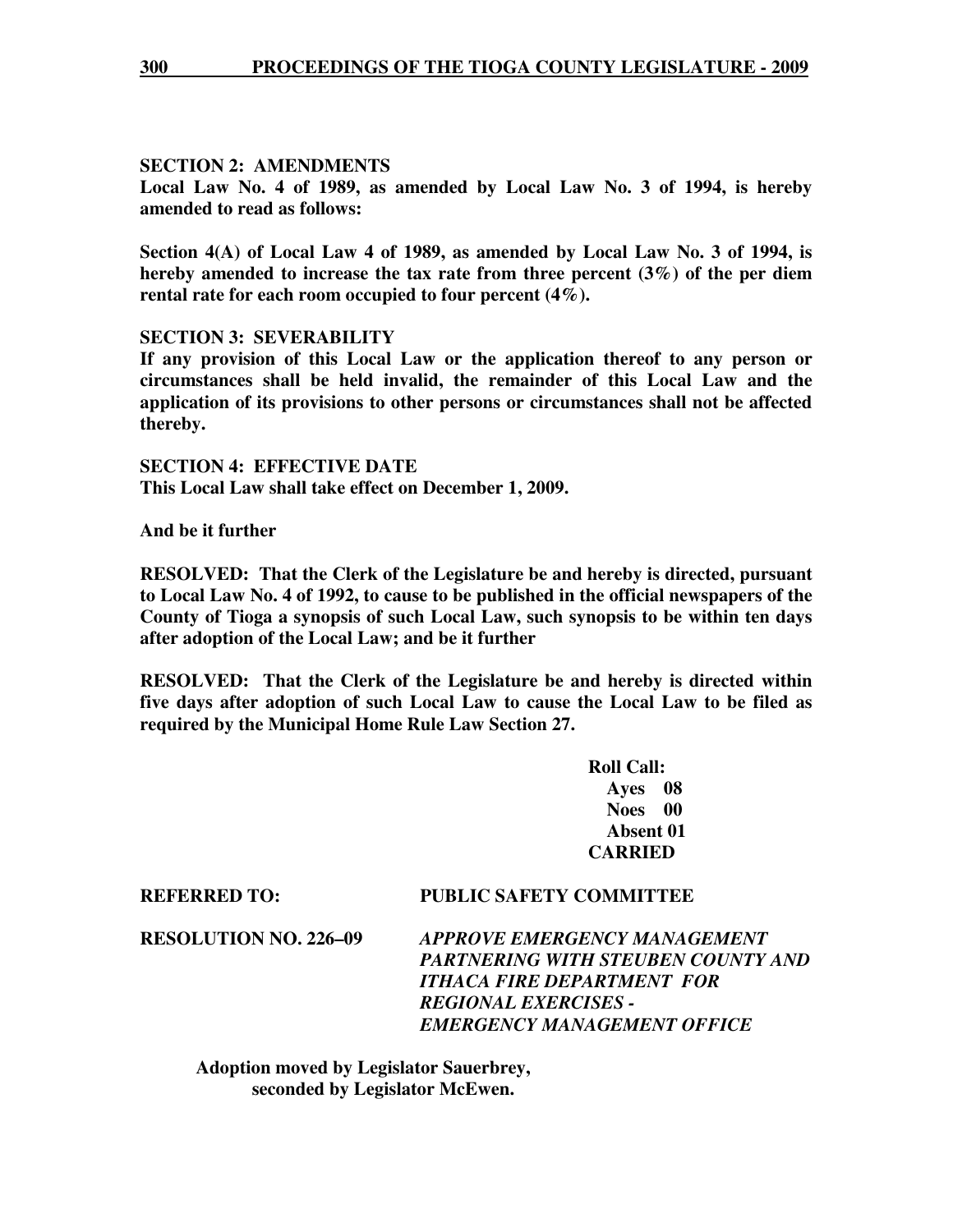**WHEREAS: The New State Department of Homeland Security is emphasizing the need to have regional exercises and is funding grants to meet this need, and** 

**WHEREAS: Steuben County Emergency Service has submitted for said grant and has asked Tioga County Emergency Management Office to be a partner in this endeavor, and** 

**WHEREAS: Ithaca Fire Department has submitted for said grant and has asked that the Tioga County HAZMAT Team be a partner, and** 

**WHEREAS: By partnering with these agencies, Tioga County is not responsible for administering said grants, but will reap the benefits of these grants, therefore be it** 

**RESOLVED: That the Legislature approve of Tioga County partnering with both agencies in this initiative.** 

> **Roll Call: Ayes 08 Noes 00 Absent 01 CARRIED**

#### **REFERRED TO: PUBLIC SAFETY COMMITTEE**

**RESOLUTION NO. 227–09** *HAZARDOUS MATERIALS EMERGENCY PREPAREDNESS GRANT - EMERGENCY MANAGEMENT OFFICE* 

 **Adoption moved by Legislator Sauerbrey, seconded by Legislator McEwen.** 

**WHEREAS: For the last sixteen years, the Tioga County Emergency Management Office has participated in the U.S. Department of Transportation Hazardous Materials Emergency Preparedness (HMEP) Grant administered by the New York State Emergency Management Office, and** 

**WHEREAS: This grant is up for renewal as of August 21, 2009, and the County will be awarded \$2,930.00 for HAZMAT training and planning if they apply for said grant. The only requirement is that the County hold an annual meeting, which is mandated by SARA Title 3, therefore be it** 

**RESOLVED: That the Tioga County Emergency Management Office be allowed to apply for said grant.**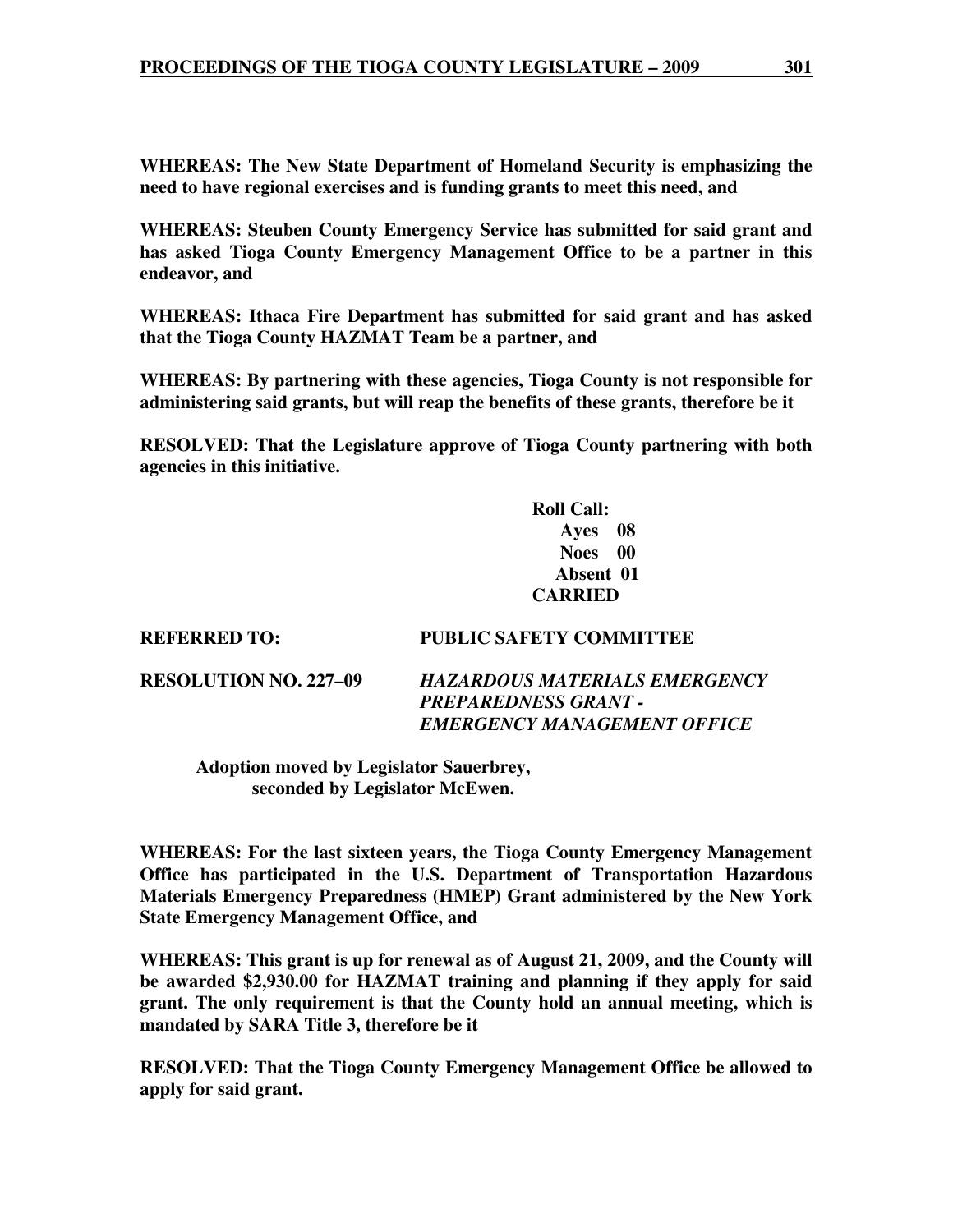**Roll Call: Ayes 08 Noes 00 Absent 01 CARRIED** 

**REFERRED TO: PUBLIC WORKS** 

 **FINANCE** 

**RESOLUTION NO. 228-09** *AWARD BID FOR* 

 *INSTALLATION OF STANDBY GENERATOR AT HHS* 

 **Adoption moved by Legislator Huttleston, seconded by Legislator Sauerbrey.** 

**WHEREAS: The Tioga County Department of Public Works has purchased a standby generator for the Health & Human Resource Building; and** 

**WHEREAS: The Department of Public Works received sealed bids for the installation on 7/01/09; and** 

**WHEREAS: The bid results were as follows:** 

**Blanding Electric,** \$59,000  **Vestal, NY Nelcorp- Electrical \$47,749 Endwell, NY Plumbing \$20,982** Total \$68,731 \$68,731

**Therefore be it** 

**RESOLVED: That the Tioga County Legislature award the bid to the lowest bidder; Blanding Electric, not to exceed \$59,000 to be paid out of the standby generator account H1620.20 use code 923.** 

> **Roll Call: Ayes 08 Noes 00 Absent 01 CARRIED**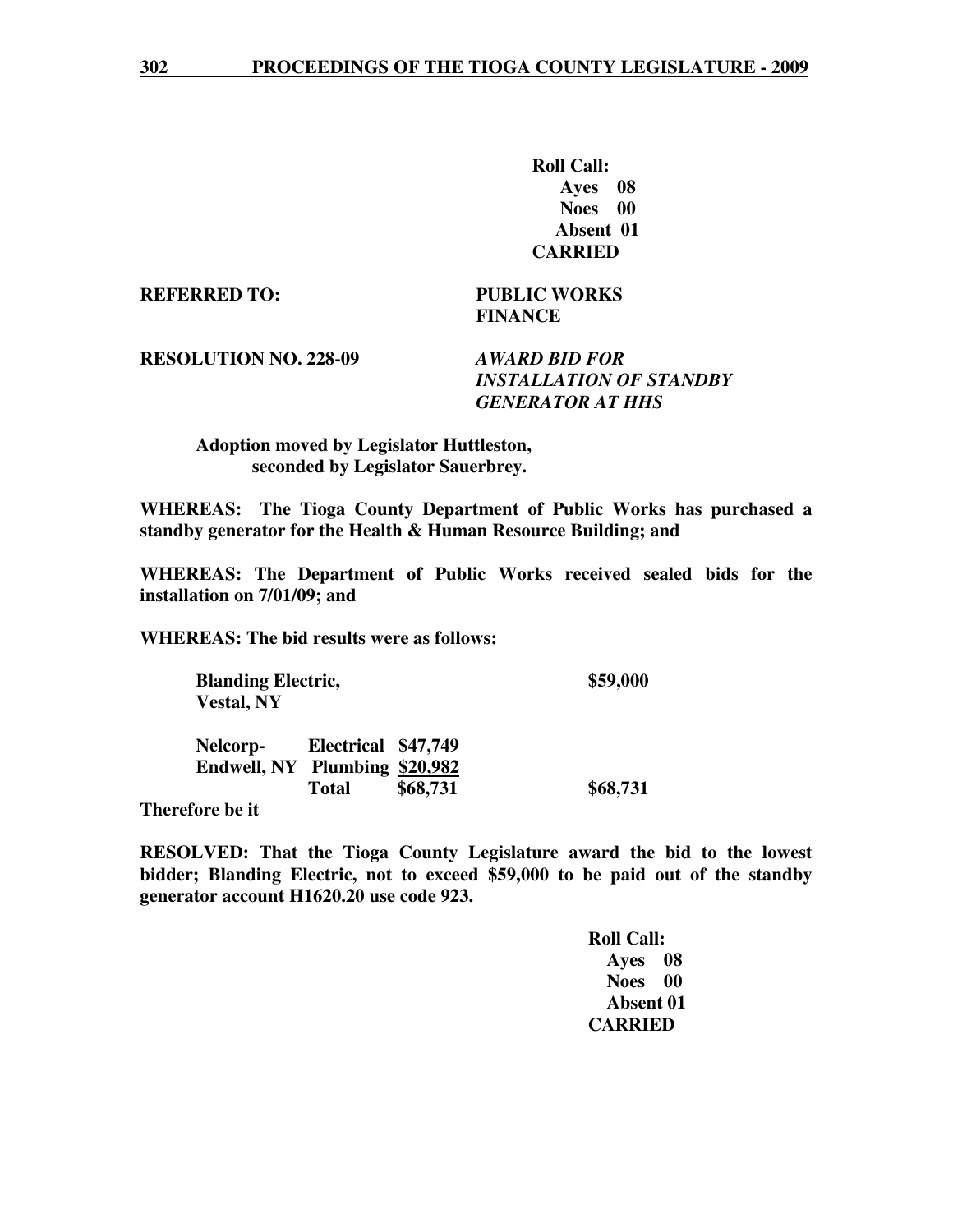#### **REFERRED TO: PUBLIC WORKS**

# **FINANCE**

**RESOLUTION NO. 229-09** *TRANSFER FUNDS FOR* 

 *INSTALLATION OF STANDBY GENERATOR AT HHS* 

#### **Adoption moved by Legislator Huttleston, seconded by Legislator Monell.**

**WHEREAS: The Tioga County Department of Public Works has purchased a standby generator for the Health & Human Resource Building; and** 

**WHEREAS: The account for the standby generator H1620.20 use code 923 does not have enough funds for the installation; and** 

**WHEREAS: The Department of Public Works has other project accounts that have a surplus; therefore be it** 

**RESOLVED: That the Tioga County Legislature authorizes the following transfers of funds:** 

| <b>From:</b> | H1620.21 use code 901 (mowing tractor) | \$1,473.55  |
|--------------|----------------------------------------|-------------|
|              | H2006.03 (Halsey Valley Rd. Bridge)    | \$60,000.00 |
|              | <b>Total Transfer</b>                  | \$61,473.55 |

**TO: H1620.20 use code 923 (Standby Generator) \$61,473.55** 

 **Roll Call: Ayes 08 Noes 00 Absent 01 CARRIED** 

**REFERRED TO: PUBLIC WORKS** 

 **FINANCE** 

**RESOLUTION NO. 230-09** *AUTHORIZE TRANSFER OF FUNDS TO COMPLETE DMV RENOVATIONS AT 56 MAIN ST* 

 **Adoption moved by Legislator Huttleston, seconded by Legislator Sullivan.**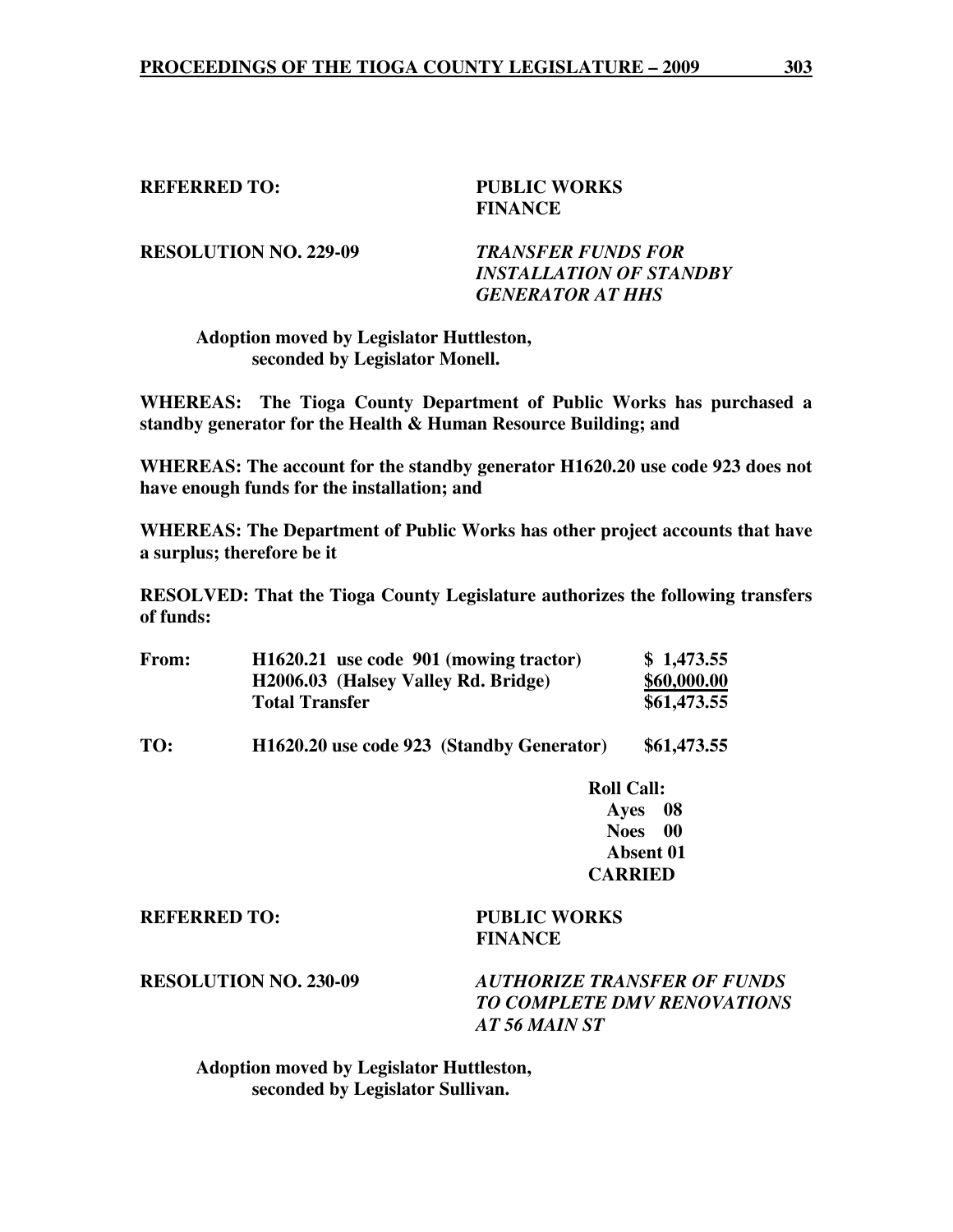**WHEREAS: The Tioga County Legislature has authorized the Commissioner of Public Works to do major renovations at 56 Main St. to move the Dept. of Motor Vehicles out of the Owego Fairgrounds Plaza; and** 

**WHEREAS: The decision to do the renovations was after the first of the year; and** 

**WHEREAS: The costs has been paid out of Building & Grounds – Building Repairs Account A1620.40 use code 93 at approximately \$30,000 to date with the project only half complete; and** 

**WHEREAS: Due to the timing of this decision the funding was not budgeted; therefore be it** 

**RESOLVED: That the sum of \$30,000 is hereby appropriated as follows:** 

**FROM: Contingency Account A1990.40-715 \$30,000** 

- **TO: Building & Grounds Building Repairs A1620.40 use code 93** \$30,000
	- **Roll Call: Ayes 08 Noes 00 Absent 01 CARRIED**

#### **REFERRED TO: PUBLIC SAFETY COMMITTEE FINANCE COMMITTEE**

**RESOLUTION NO. 231-09** *FUND SHERIFF'S GRANT –NYS WM 2008 SLETPP GRANT* 

 **Adoption moved by Legislator Sauerbrey, Seconded by Legislator McEwen.** 

**WHEREAS: The Sheriff's Office has been awarded a NYS Homeland Security Grant (Project # LE08-1020-EOO) in the amount of \$26,000, and** 

**WHEREAS: This funding now needs to be appropriated, therefore be it** 

**RESOLVED: That the NYS Homeland Security Grant (Project # LE08-1020-EOO) be appropriated as follows:** 

**From: State Aid-Sheriff LE08-1020-EOO A3397.00 \$26,000**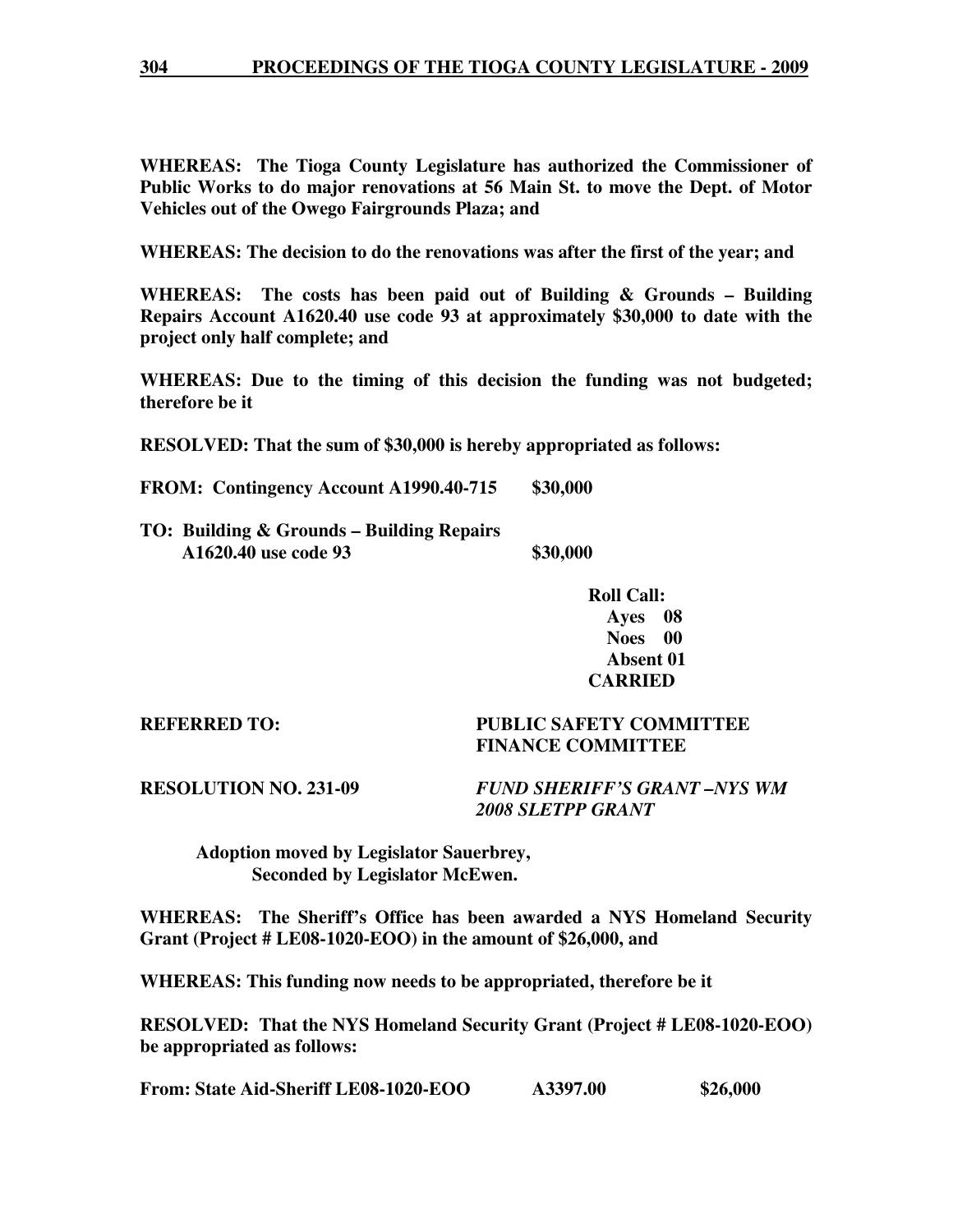#### **To: Sheriff LE08-1020-EOO Grant-Personnel A3118.10.30 \$ 6,500 Sheriff LE08-1020-EOO Grant-Equipment A3118.20.130 \$19,500**

 **Roll Call: Ayes 08 Noes 00 Absent 01 CARRIED** 

#### **REFERRED TO: HEALTH & HUMAN SERVICES COMMITTEE FINANCE COMMITTEE**

| <b>RESOLUTION NO. 232–09</b> | <b>TRANSFER OF FUNDS</b> |  |
|------------------------------|--------------------------|--|
|                              | <b>PUBLIC HEALTH</b>     |  |

 **Adoption moved by Legislator Huttleston, Seconded by Legislator Sullivan.** 

**WHEREAS: The costs of the mandated Handicapped Education Program (3-5) have increased; and** 

**WHEREAS: Additional funding is needed to meet the costs of the Handicapped Education program for the balance of 2009; and** 

**WHEREAS: The Legislature directed Public Health to reduce the budgeted funds in the 2009 County budget to reduce potential taxation in case it was not needed; with the understanding that if needed, the funding would come from County contingency funds in 2009; and** 

**WHEREAS: Some of the funding to meet the immediate needs of the Handicapped Education Program (3-5) are available from within the Early Intervention budget; and** 

**WHEREAS: The balance of the funding needs in 2009 will be addressed in future months once fall enrollment statistics are available for both the Handicapped Education Program and Early Intervention program, and cost estimates can then be determined for the appropriations needed from County contingency funds; and** 

**WHEREAS: Transfer of funds requires Legislative approval, therefore be it** 

**RESOLVED: That funds be transferred as follows:**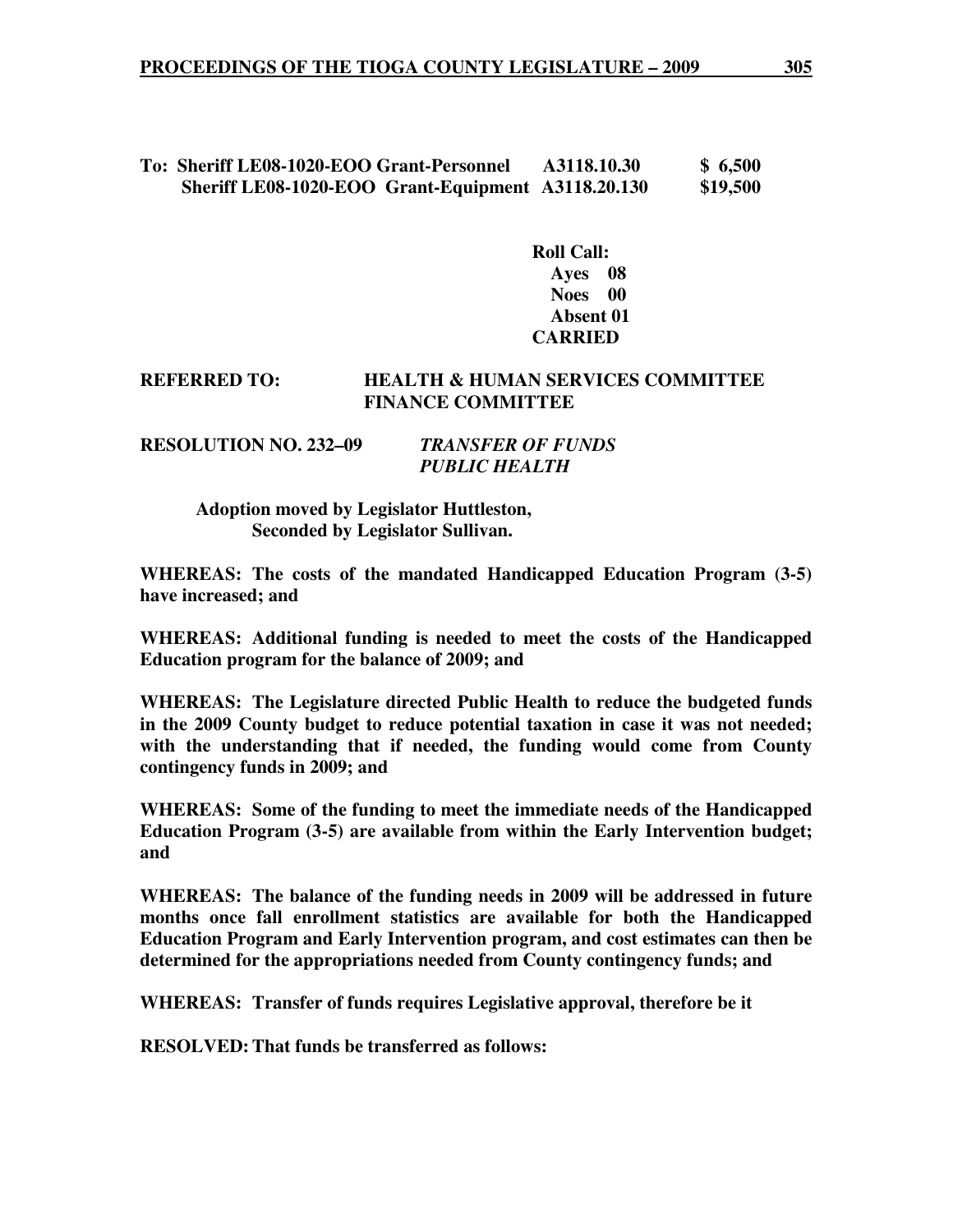**From: A4044.40-140 Early Intervention- Contracting Services \$ 125,000** 

 **To: A2960.40-590 Handicapped Education- Contractual Services \$ 125,000** 

 **Roll Call: Ayes 08 Noes 00 Absent 01 CARRIED** 

**REFERRED TO: PUBLIC WORKS** 

**RESOLUTION NO. 233-09** *AUTHORIZE TO HOLD JOINT AUCTION WITH BROOME COUNTY* 

 **Adoption moved by Legislator Huttleston, seconded by Legislator Sauerbrey.** 

**WHEREAS: Broome County has offered Tioga County the ability to rejoin them with a joint auction for surplus property; and** 

**WHEREAS: Broome County has contracted Mel Manassee & Son Auctioneers for Saturday, September 26, 2009 @ 10:00 AM; therefore be it** 

**RESOLVED: That the Tioga County Legislature authorizes the auction for surplus properties to be held in conjunction with Broome County on Saturday, September 26, 2009 @ 10:00 AM; and be it further** 

**RESOLVED: That Tioga County's auction for surplus properties will be held at the Broome County Highway Dept., 47 Thomas St., Chenango Bridge, NY 13745 and at a fee of 9% of the proceeds.** 

> **Roll Call: Ayes 08 Noes 00 Absent 01 CARRIED**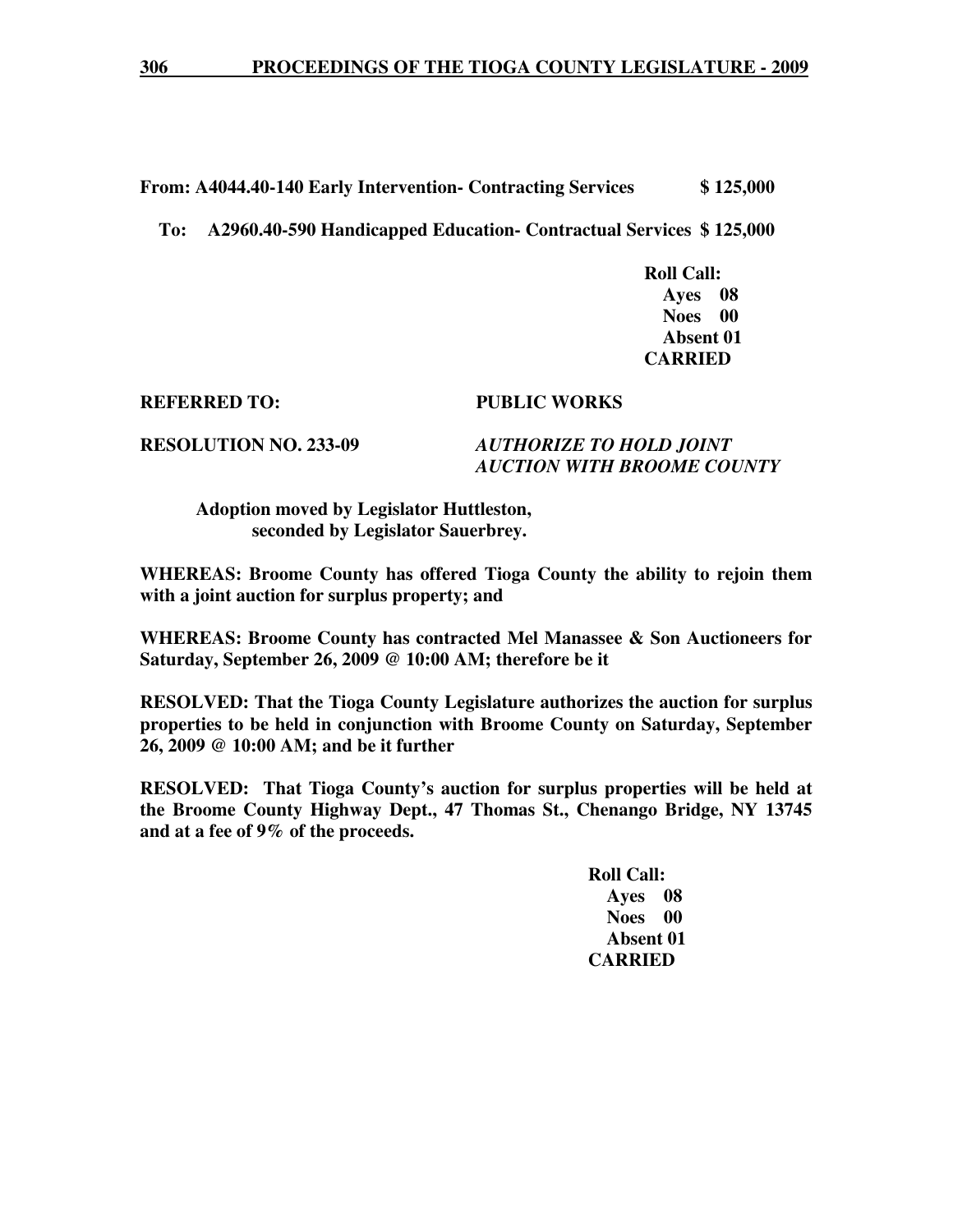**REFERRED TO: PUBLIC WORKS** 

**RESOLUTION NO. 234-09** *ECONOMIC RECOVERY PROJECTS MUNICIPAL/SPONSOR RESOLUTION SOUTHSIDE DRIVE BRIDGE PROJECT (STIMULUS PROJECT)* 

 **Adoption moved by Legislator Huttleston, seconded by Legislator McEwen.** 

**WHEREAS: The Southside Drive Bridge (BIN: 3335530) over Pumpelly Creek in the Village of Owego, Tioga County, PIN 9753.44, Economic Recovery Project (hereinafter "the Project") in Tioga County, (hereinafter "the Municipality/Sponsor) is eligible for funding under Title 23 U.S. Code, as amended, that calls for the apportionment of the costs of such program to be borne at the ratio of Federal funds and non-Federal funds; therefore be it** 

**RESOLVED: That the Tioga County Legislature hereby approves the above Project; and be it further** 

**RESOLVED: That the Tioga County Legislature agrees to advance the Project through the Tioga County's resources and agrees that the Tioga County Legislature hereby authorizes the County of Tioga to pay in the first instance the full Federal and non-Federal costs of any and all phases or portions thereof and it further appropriates from Southside Bridge Account H2008.08 the funds necessary to complete the Project including all phases or portions thereof; and be it further** 

**RESOLVED: That the Tioga County Legislature makes a 100% commitment of the Federal and non-Federal share (if any) of the costs of the Construction and Construction supervision and Inspection phase of work for the Projects or portions thereof, with Federal share of such costs to be applied by the New York State Department of Transportation pursuant to the State/Local Agreement; and be it further** 

**RESOLVED: That the sum of \$1,805,000 is hereby appropriated from Southside Drive Bridge Account H2008.08 and made available to cover the cost of participation in the above phase of the Project; and hereby appropriates from Southside Bridge Account H2008.08 the funds necessary to complete the Project including all phases or portions thereof; and be it further** 

**RESOLVED: That upon completion of construction of the Project, or fully usable portion thereof, the County of Tioga agrees to maintain the Project, or fully usable portion thereof, at their sole cost and expense; and be it further**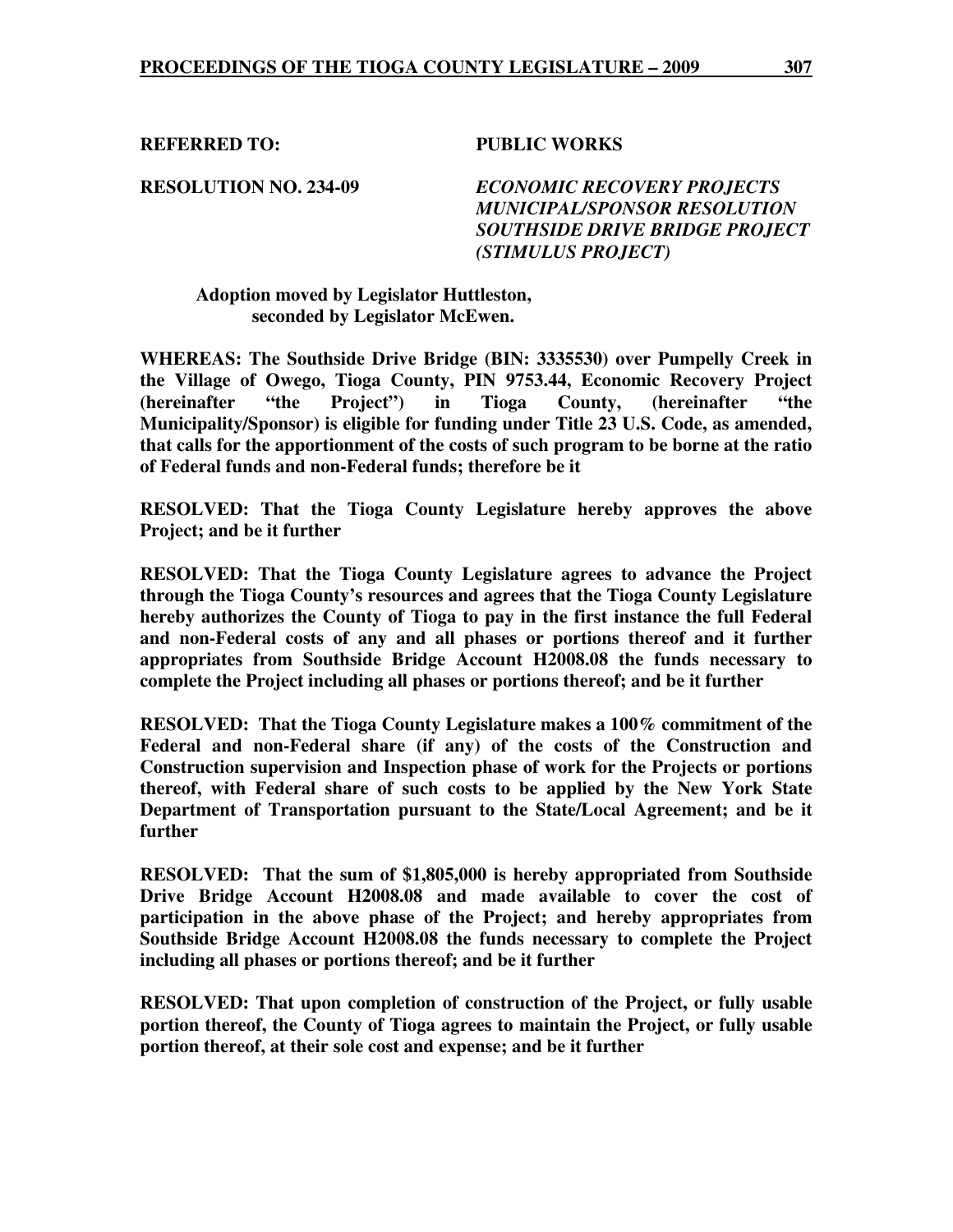**RESOLVED: That in the event the full Federal and non-Federal share of the Projects exceeds the amount appropriated above, the Tioga County Legislature shall convene as soon as possible to appropriate said excess amount immediately; and be it further** 

**RESOLVED: That the Chair of the Legislature of the County of Tioga is hereby authorized to execute all necessary Agreements or Certifications on behalf of the County of Tioga, (subject to the Municipal/Sponsor Attorney's approval as to form the content), with the New York State Department of Transportation in connection with the advancement or approval of the Project indentified in the State/Local Agreement; and providing for the administration of the Project and the County of Tioga's first instance funding of the Local share of Federal-aid and State-aid eligible Project costs and all Project costs within appropriations therefore that are not so eligible; and be it further** 

**RESOLVED: That a certified copy of this Resolution be filed with the New York State Commissioner of the Department of Transportation by attaching it to any necessary Agreement in connection with the Project; and be it further** 

**RESOLVED: That this Resolution shall take effect immediately.** 

 **Roll Call: Ayes 08 Noes 00 Absent 01 CARRIED** 

**REFERRED TO: ED&P COMMITTEE** 

#### **RESOLUTION NO. 235–09** *APPOINT MEMBER TO THE TIOGA COUNTY LOCAL DEVELOPMENT CORPORATION*

 **Adoption moved by Legislator Sauerbrey, seconded by Legislator Sullivan.** 

**WHEREAS: The Tioga County Local Development Corporation (TCLDC) is reorganizing its Board membership to better represent the Tourism business; and** 

**WHEREAS: The Tioga County Local Development Corporation (TCLDC) Board of Directors is reaching out to the Tourism Advisory Council to fill the TCLDC Board seats; and**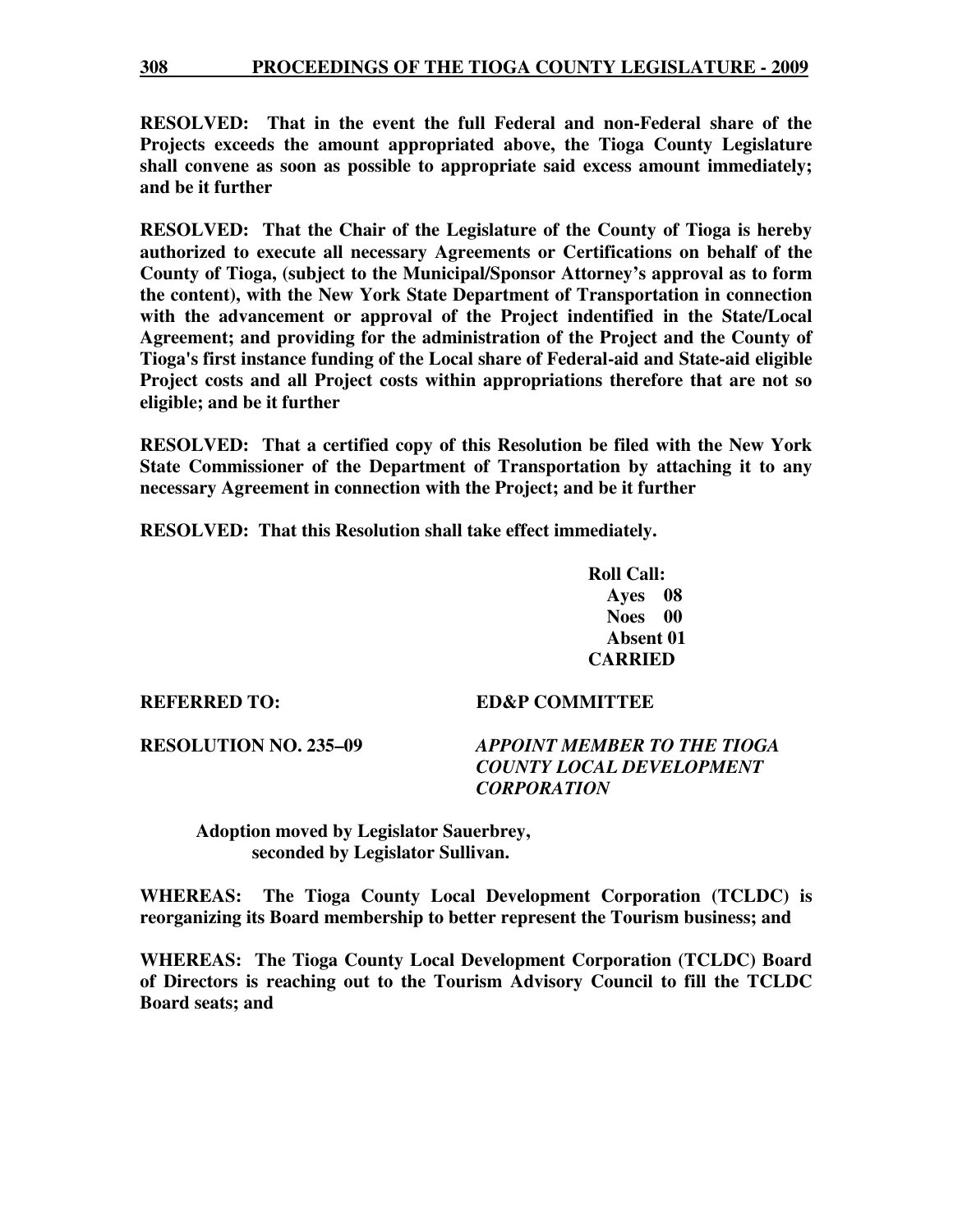**WHEREAS: Current Board member, Laura Costello, has graciously offered her seat to a current Tourism Advisory Council member; and** 

**WHEREAS: Beth Johnson is a current Tioga Advisory Council member and is willing and able to serve on the Tioga County Local Development Corporation Board of Directors; therefore be it** 

**RESOLVED: That the Tioga County Legislature appoint Beth Johnson to serve the remainder of Laura Costello's unexpired term on the Tioga County Local Development Corporation from 8/11/09 – 3/31/12; and be it further** 

**RESOLVED: That the Tioga County Legislature appreciates and acknowledges the service of Laura Costello.** 

#### **CARRIED**

#### **REFERREED TO: ED&P COMMITTEE**

**RESOLUTION NO. 236-09** *U. S. CENSUS 2010 SUPPORT* 

#### **Adoption moved by Legislator Sauerbrey, seconded by Legislator McEwen.**

**WHEREAS: The next Decennial Census, as required by the United States Constitution, will take place in April 2010 and Tioga County's political representation to the United States House of Representatives, state government and local governments is determined by each Decennial Census; and** 

**WHEREAS: Tioga County recognizes all residents responsibility to respond to the U. S. Census and the importance of counting of each resident in the 2010 Census and;** 

**WHEREAS: Tioga County will work in partnership with the U. S. Census Bureau, 16 local partners plus all the municipalities within Tioga County to form a Complete Count Committee; and** 

**WHEREAS: The purpose of the Tioga County Complete Count Committee is to make all Tioga County residents aware of the importance of the completing the census form in and mailing the form back to the U. S. Census Bureau on April 1, 2010 and targeting awareness efforts to hard-to-reach populations indigenous to Tioga County; therefore be it** 

**RESOLVED: That the Tioga County Legislature hereby proclaims support to the U. S. 2010 Census and related promotional activities of the Tioga County Complete Count Committee.** 

#### **CARRIED**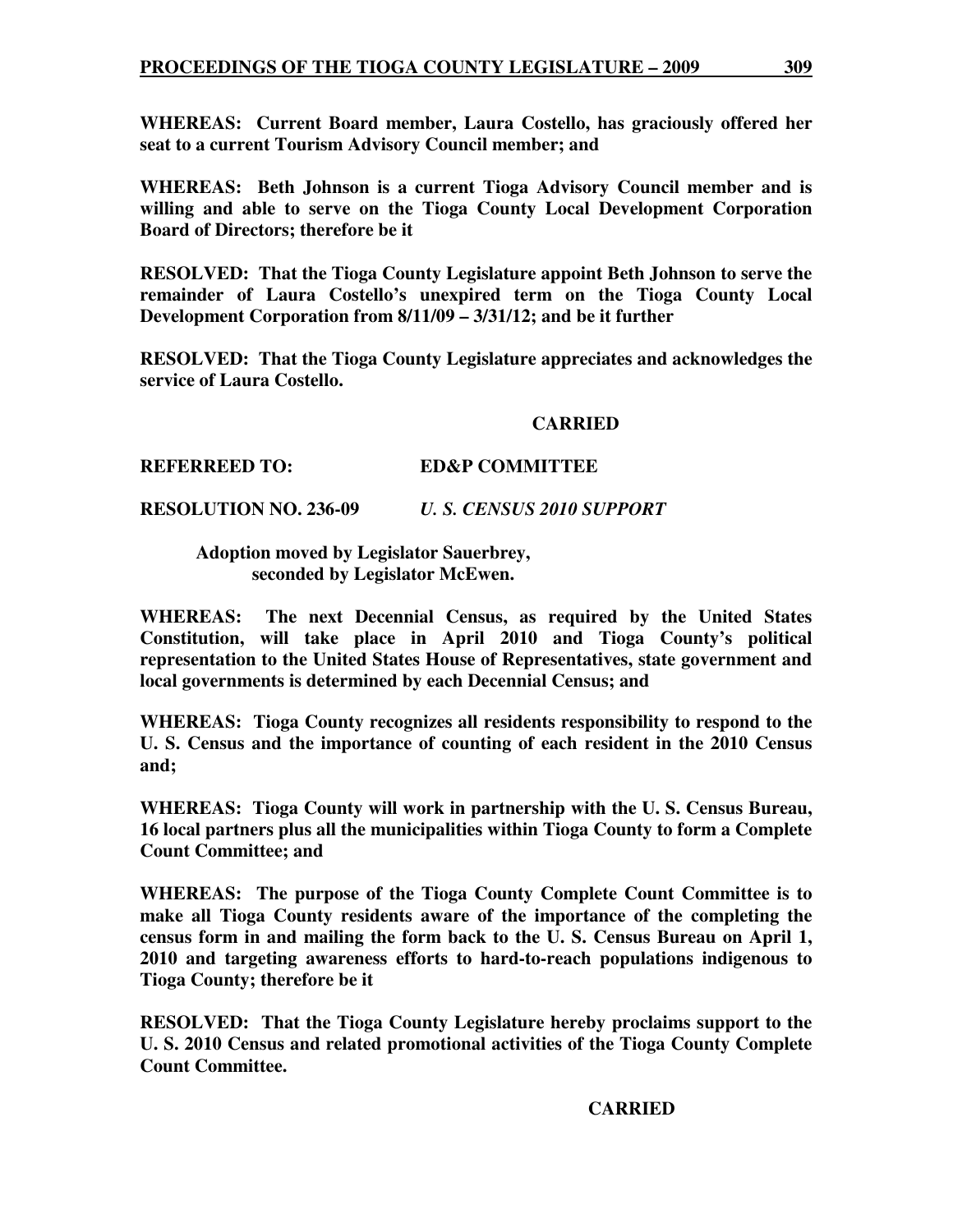#### **REFERRED TO: PUBLIC SAFETY COMMITTEE PERSONNEL COMMITTEE**

**RESOLUTION NO. 237–09** *REVISE POLICY 53 (WORKPLACE VIOLENCE PREVENTION/SEXUAL HARASSMENT/THREAT REPORTING POLICY)* 

 **Adoption moved by Legislator Sauerbrey, seconded by Legislator Sullivan.** 

**WHEREAS: New York State adopted the final code rule for workplace violence prevention programs; and** 

**WHEREAS: County policy 53 requires numerous changes to become compliant with the new code rule; and** 

**WHEREAS: These changes include the revision of one reporting form and the addition of a sexual harassment complaint form; therefore be it** 

**RESOLVED: That the Tioga County Legislature replaces policy 53 in whole with the attached policy.**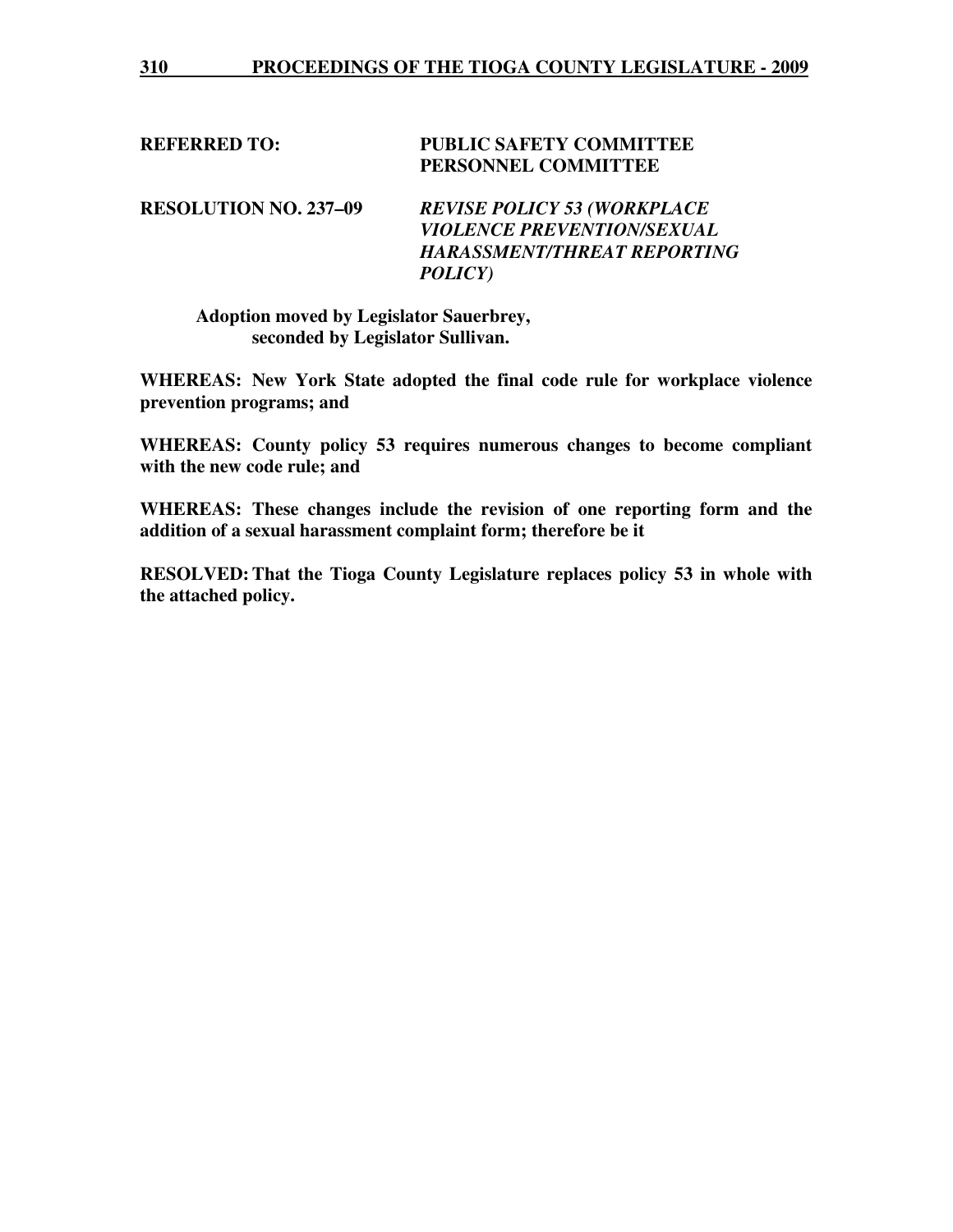#### **POLICY 53**

#### **TIOGA COUNTY WORK PLACE VIOLENCE PREVENTION / SEXUAL HARASSMENT POLICY**

- **I. Policy Statement**
- **II. Policy Objective**
- **III. Scope**
- **IV. Definitions**
- **V. Risk Factors**
- **VI. Methods for Hazard Prevention and Control**
- **VII. Reporting of incidents**
- **VIII. Responsibilities**
- **IX. Education**
- **X. Confidentiality**
- **XI. Retaliation**
- **XII. Administrative Procedures Sexual Harassment**
- **XIII. Administrative Procedures Workplace Violence**
- **XIV. Sexual Harassment Complaint Form**
- **XV. Workplace Violence Incident Report**

#### **I. Policy Statement**

**Tioga County has a long-standing commitment to promoting a safe and secure work environment for all its employees. All County employees and elected County Officials are expected to maintain a work environment free from violence, threats of harassment, intimidation or coercion including sexual harassment. While these behaviors are not prevalent in Tioga County's workplaces, no organization is immune.** 

**The purpose of this policy is to address the issue of potential workplace violence, prevent workplace violence from occurring to the fullest extent possible, and set forth procedures to be followed when such violence has occurred. This policy also addresses the fact that the County strongly disapproves of sexual harassment of its employees in any form, and states that all employees, including elected officials at** 

**all levels of the County must avoid offensive or inappropriate sexual and/or sexually harassing behavior at work and will be held responsible for insuring that the workplace is free from sexual harassment.** 

**Specifically, the County prohibits the following:** 

**• Unwelcome sexual advances;** 

**• Requests for sexual favors, whether or not accompanied by promises or threats with regard to the employment relationship;**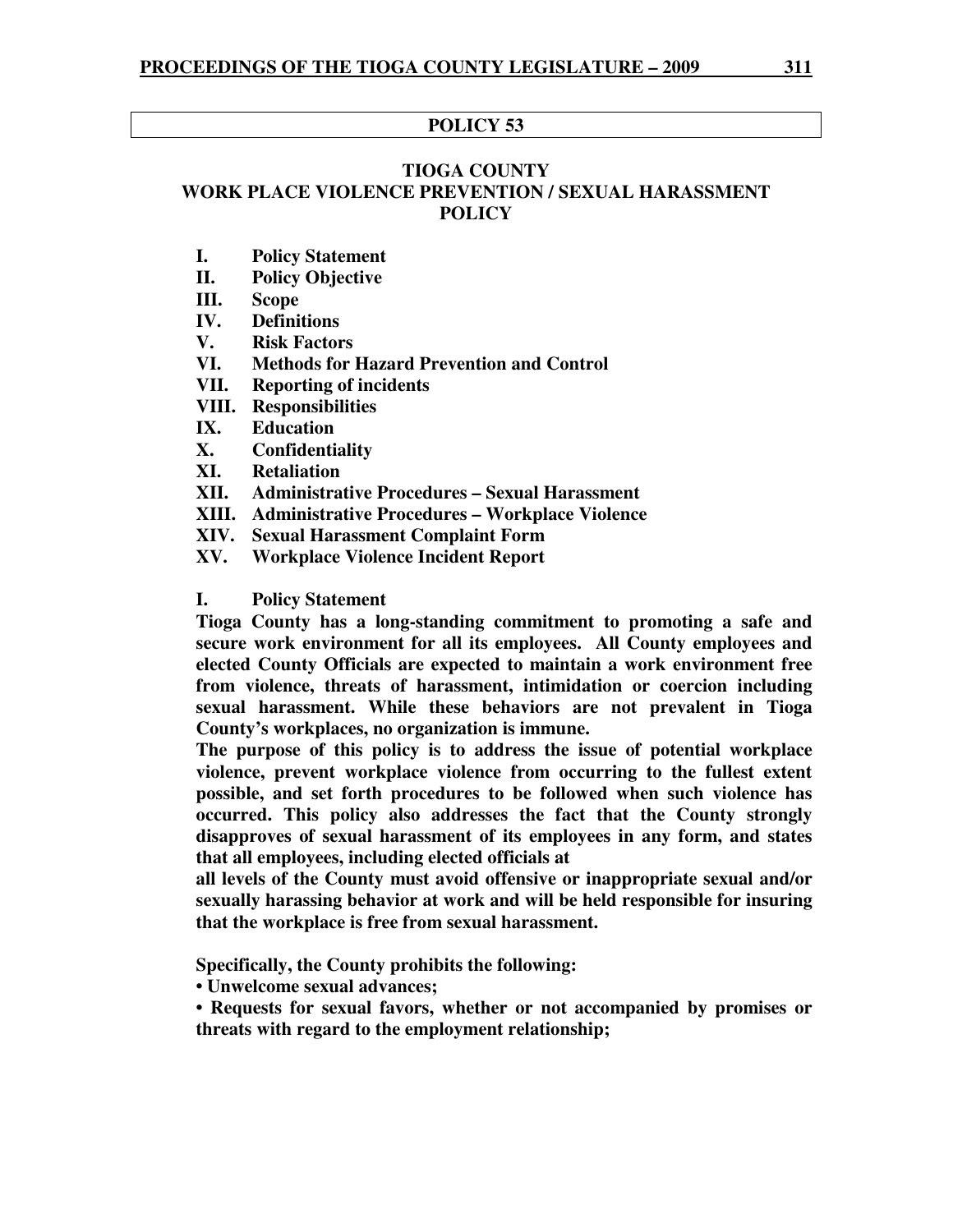**• Other verbal or physical conduct of a sexual nature made to any employee that may threaten or insinuate either explicitly or implicitly that any employee's submission to or rejection of sexual advances will in any way influence any personnel decision regarding that person's employment, evaluation, wages, advancement, assigned duties, shifts or any other condition of employment or career development;** 

**• Any verbal or physical conduct that has the purpose or effect of substantially interfering with the employee's ability to do his or her job;** 

**• Any verbal or physical conduct that has the purpose or effect of creating an intimidating, hostile or offensive working environment;** 

#### **II. Policy Objective**

**Tioga County prohibits workplace violence and harassment. Violence, threats of violence, intimidation, harassment, coercion, or other threatening behavior towards people or property will not be tolerated. Complaints involving workplace violence or harassment will not be ignored and will be given the serious attention they deserve. Individuals who violate this policy may be removed from County property and employees may be subject to disciplinary action up to and including termination, consistent with County policies, rules and collective bargaining agreements, and/or referral to law enforcement authorities for criminal prosecution. Tioga County Department of Social Services, Public Health, and Probation Department personnel are to continue to use their field safety policies as guidance for day to day operations. The County, at the request of an employee, or at its own discretion, may prohibit members of the public, including family members, from seeing an employee on County property unless necessary to transact County-related business. This policy particularly applies in cases where the employee suspects that an act of violence will result from an encounter with said individual(s).** 

#### **III. Scope**

**All County employees, elected County Officials, vendors, contractors, consultants, and others, who do business with the County, whether in a County facility or where official County business is conducted, are covered by this policy. This policy also applies to other persons not affiliated with the County, such as former employees and visitors. When employees have complaints about other employees, they should contact their immediate supervisor. If the complaint involves their immediate supervisor they should contact their department head.** 

#### **IV. Definitions**

**1. Workplace violence is any behavior that is violent, threatens violence, coerces, harasses or intimidates others, interferes with an individual's legal rights of movement or expression, or disrupts the workplace, or the County's ability to provide services to the public. Examples of workplace violence include, but are not limited to:**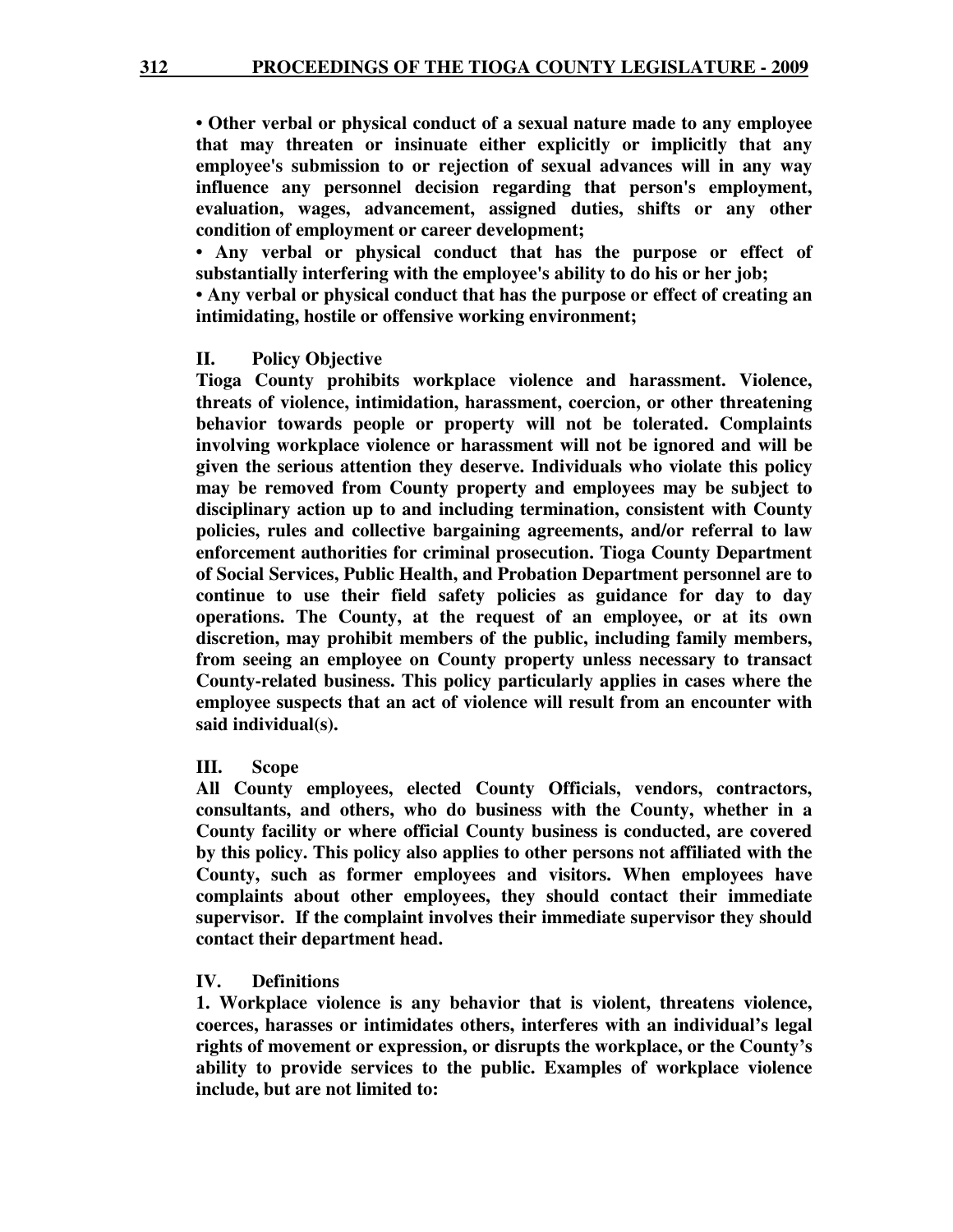- **Disruptive behavior intended to disturb, interfere with or prevent normal work activities (such as yelling, using profanity, verbally abusing others, or waving arms and fists).**
- **Intentional physical contact for the purpose of causing harm (such as slapping, stabbing, punching, striking, shoving, or other physical attack).**
- **Menacing or threatening behavior (such as throwing objects, pounding on a desk or door, damaging property, stalking, or otherwise acting aggressively; or making oral or written statements specifically intended to frighten, coerce, or threaten) where a reasonable person would interpret such behavior as constituting evidence of intent to cause harm to individuals or property.**
- **Possessing firearms, imitation firearms, knives or other dangerous weapons, instruments or materials shall be covered under County Policy number forty-nine.**

**2. Sexual Harassment is any behavior that includes but is not limited to, commentary about an individual's body, sexually degrading words to describe an individual, offensive comments, off-color language or jokes, innuendoes, and sexually suggestive objects, books, magazines, photographs, cartoons or pictures.** 

#### **V. Risk Factors**

 **1. The following risk factors, locations and applicability in Tioga County are listed below:** 

- **Working in public settings: applies to all County locations and personnel.**
- **Working late night or early morning hours: applies to personnel at the County Office building, Court Annex/County Clerk's building, Health and Human Services building, Highway Department, Buildings & Grounds, Solid Waste, and Mental Hygiene in Waverly.**
- **Exchanging money with the public: applies to personnel at the County Office building, Public Safety building, Court Annex/County Clerk's building, Health and Human Services building, Solid Waste, and Mental Health in Waverly.**
- **Working alone or in small numbers: applies to personnel at the Solid Waste facility and the County Office building. It also applies to personnel who do field work for the County from DSS, the Sheriff's Department, Public Works, Law Office, Health and Human Services and Probation.**
- **Uncontrolled access to the workplace: applies to personnel at the County Office building, County Clerk's building, Highway Department, and Buildings & Grounds.**
- **Areas of previous security problems include the County Office building and Health and Human Services building.**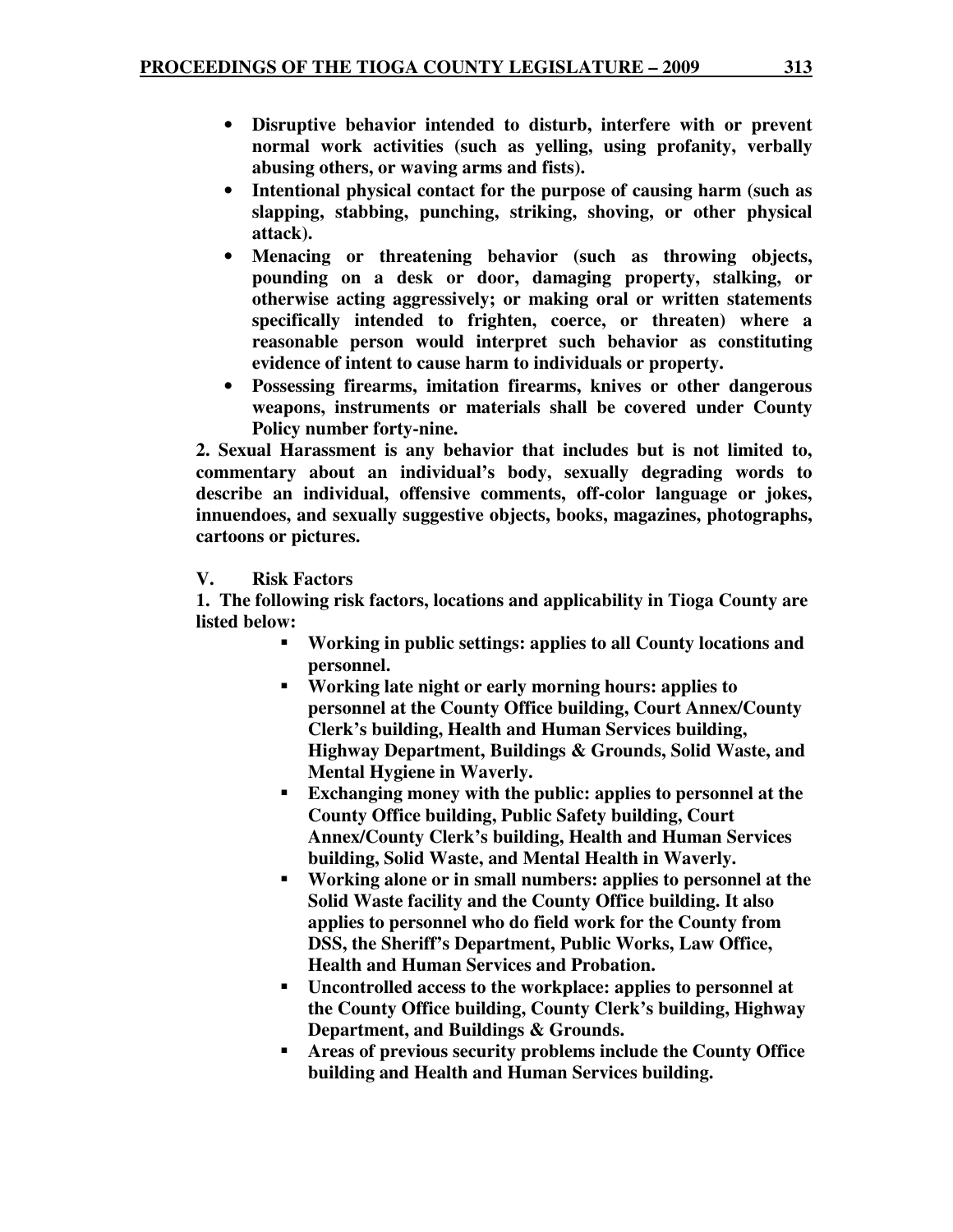#### **VI. Methods for Hazard Prevention and Control**

**1. It is the policy of the County to make high risk areas more visible, install additional lighting where needed, post signs where necessary, train employees on conflict resolution and maintain a response system through the Sheriff's Department.** 

 **2. The hierarchy of controls to be used is:** 

- **Engineering Controls.**
- **Administrative Controls.**
- **Personal Protective Equipment.**

**3. It is also the County's policy to use input from a variety of sources including, but not limited to: employee security surveys, self assessments, Sheriff's Department recommendations and lessons learned from other entities to effect changes that make the County's work areas and personnel as safe as possible.** 

#### **VII. Reporting of incidents**

**1. General Reporting Responsibilities – Workplace Violence** 

**Incidents of workplace violence, threats of workplace violence, or observations of workplace violence are not to be ignored by any County employee or elected official. Workplace violence should promptly be reported using the workplace violence incident report in paragraph XV. Additionally, County employees and elected officials are encouraged to report behavior that they reasonably believe poses a potential for workplace violence as defined in Section IV. It is important that all employees and elected officials take this responsibility seriously to effectively maintain a safe working environment.** 

**2. Imminent or Actual Violence** 

**Any person experiencing or witnessing imminent danger or actual violence involving weapons or personal injury should call 911 immediately.** 

#### **3. Commitment of a Crime**

**All individuals who believe a crime has been committed against them have the right, and are encouraged, to report the incident to the appropriate law enforcement agency.** 

#### **4. Sexual Harassment**

**Employees who have complaints of sexual harassment by anyone at work, including any supervisors, co-employees, or visitors, are urged to report such conduct so that the County may investigate and resolve the problem. Employees may bring such matters to the direct attention of their supervisor, department head, Personnel Director or directly to the County Attorney. 5. False Reports** 

**Employees and elected officials who make false and malicious complaints of workplace violence or sexual harassment, as opposed to complaints which, even if erroneous, are made in good faith, will be subject to disciplinary action and/or referral to law enforcement authorities as appropriate.**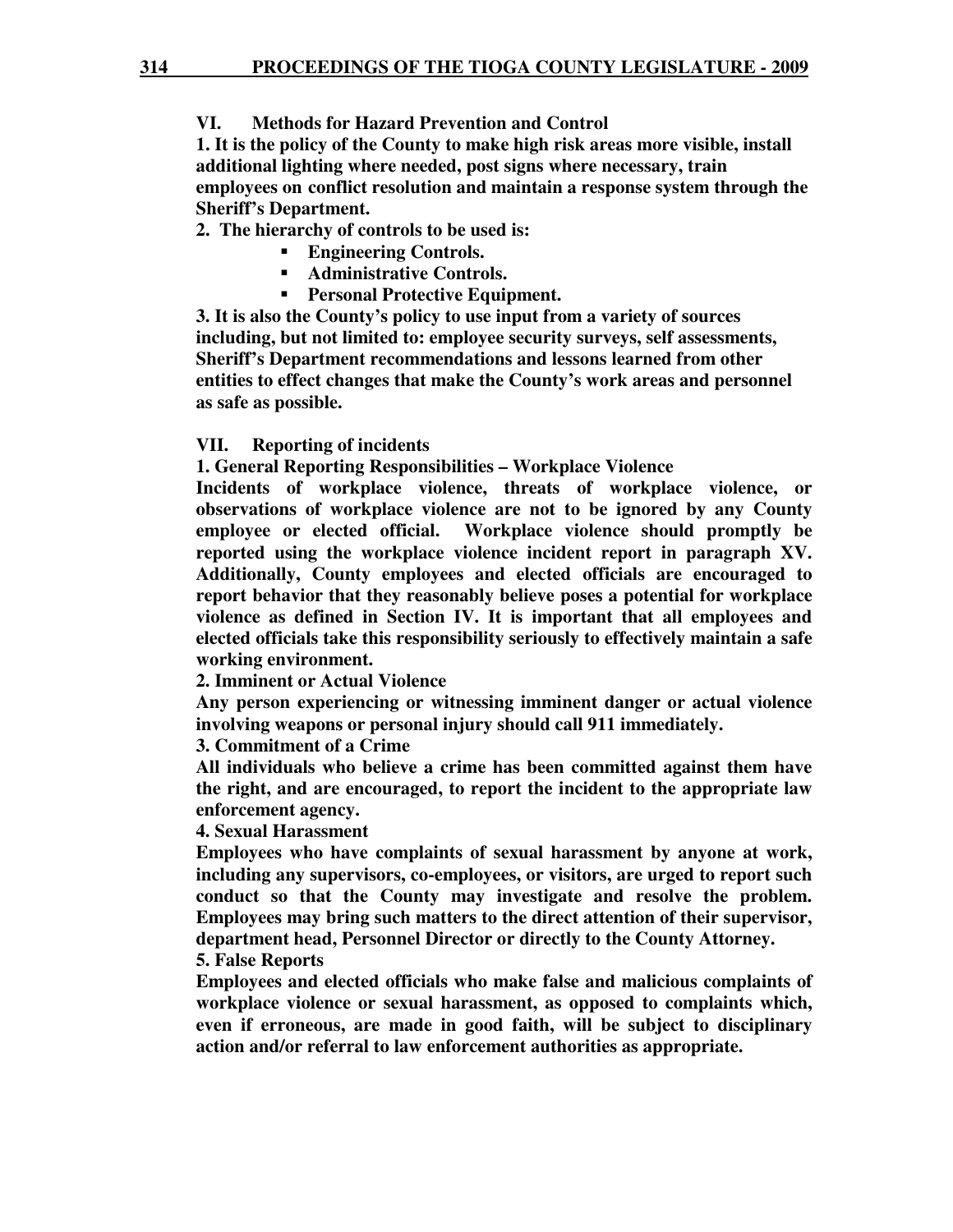**6. Privacy Concern Case** 

**Incidents involving the following injuries or illnesses shall be treated as privacy concern cases:** 

- **An injury or illness to an intimate body part or the reproductive system;**
- **An injury or illness resulting from a sexual assault;**
- **Mental illness;**
- **HIV infection;**
- **Needle stick injuries and cuts from sharp objects that are or may be contaminated with another person's blood or other potentially infectious material; and**
- **Other injuries or illnesses, if the employee independently and voluntarily requests his or her name not to be entered into the report.**

**If reports of these incidents are to be shared with any other party than the Commissioner of Labor of the State of New York, then the name of the employee who was the victim of the workplace violence shall be removed and "PRIVACY CONCERN CASE" shall be entered in the space normally used for the employee's name.**

### **VIII. Responsibilities**

#### **1. Elected Officials and Department Heads**

**Elected Officials and Department Heads shall be responsible for the implementation of this policy. The responsibility includes dissemination of this policy to all employees, ensuring appropriate investigation and follow-up of all alleged incidents of workplace violence, and ensuring that all administrators and supervisors are aware of their responsibilities under this policy through internal communications and training.** 

#### **2. Supervisors**

**Each employee designated with supervisory responsibility (hereinafter "supervisor") is responsible within his/her area of jurisdiction for the implementation of this policy. Supervisors must report any complaint of workplace violence made to him/her and any other incidents of workplace violence of which he/she becomes aware or reasonably believes to exist. Supervisors are expected to inform their immediate supervisor promptly about any complaints, acts, or threats of violence even if the situation has been addressed and resolved. After having reported such complaint the supervisor should keep it confidential and not disclose it further, except as necessary during the investigation process and/or subsequent proceedings.** 

**Supervisors are required to call 911 immediately in the event of imminent or actual violence involving weapons or potential physical injuries.** 

#### **3. Employees**

**Employees must report workplace violence, as defined above, to their supervisor. Employees who are advised that a workplace violence incident has occurred or has been observed must report this to their supervisor immediately. Recurring or persistent workplace violence that an employee**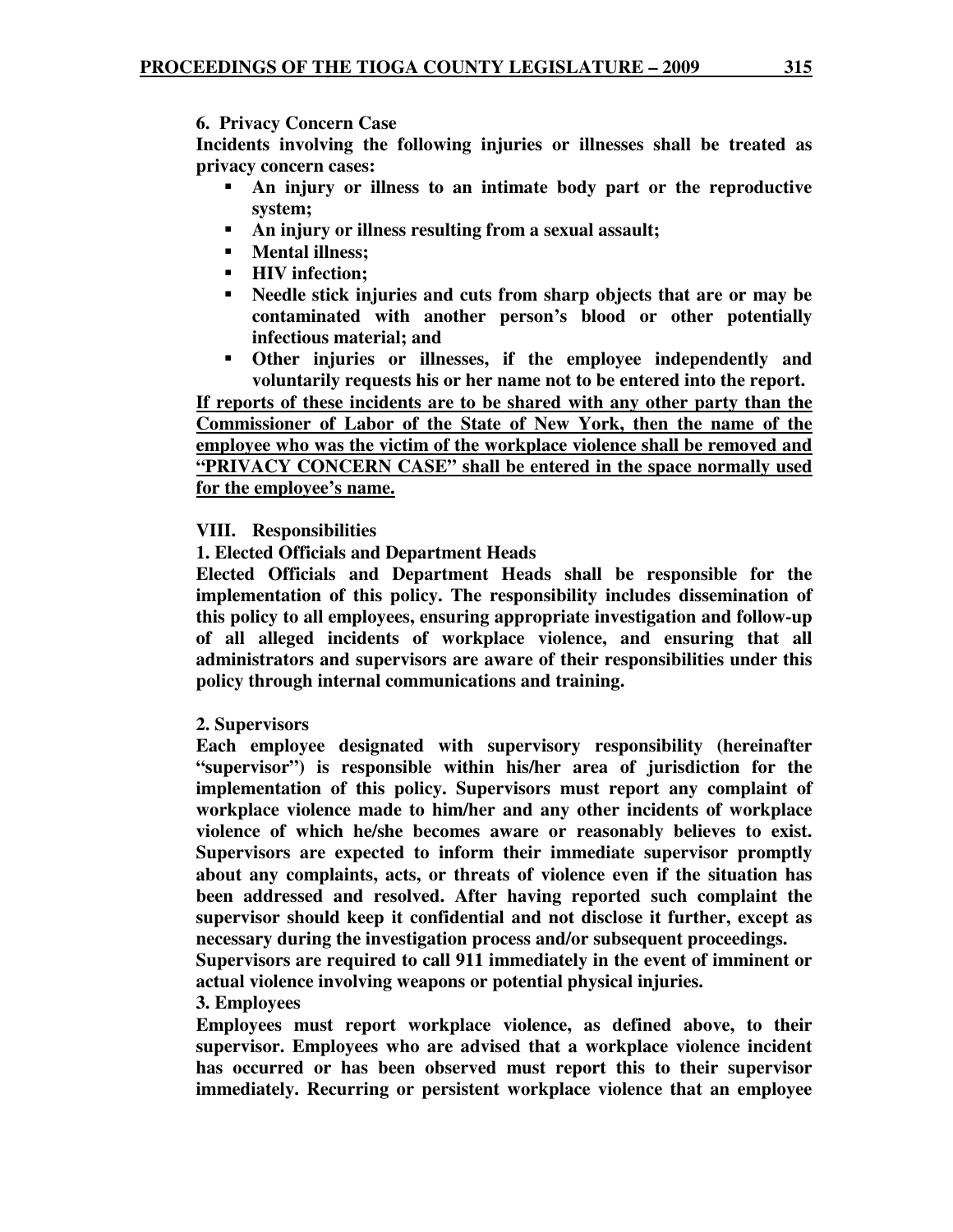**reasonably believes is not being addressed satisfactorily, or violence that is, or has been, engaged in by the employee's supervisor should be brought to the attention of the department head.** 

**Employees who have obtained Orders of Protection are expected to notify their supervisor and provide a list of locations which are designated as protected areas.** 

**Victims of domestic violence who believe the violence may extend into the workplace, or employees who believe that domestic or other personal matters may result in their being subject to violence extending into the workplace, are encouraged to notify their supervisor. Confidentiality will be maintained to the fullest extent possible.** 

**Upon hiring, and annually thereafter, employees will have copies of this policy made available to them. Additionally, the policy will be posted throughout County buildings and be placed on the County's intranet, as appropriate.** 

**4. County Safety Officer** 

**The County Safety Officer is responsible to insure that new employees or transferred employees have a copy of the Workplace Violence Policy and Procedures made available to them and also insuring County employees receive appropriate training. The County Safety Officer will also be responsible for annually disseminating any changes made to this policy to County personnel, as well as ensuring the policy is posted appropriately throughout county buildings and other work sites.** 

**5. Workplace Violence Advisory Team** 

**The County shall establish a Workplace Violence Advisory Team. This Team, will assist the County in responding to workplace violence; annually reviewing reported incidents of workplace violence; assessing the potential problem of workplace violence at its sites; assessing the County's readiness for dealing with workplace violence and evaluating incidents to prevent future occurrences. This Team will also develop workplace violence prevention tools (such as pamphlets, guidelines and handbooks) to further assist in recognizing and preventing workplace violence at County buildings and work sites. This Team shall include representatives from County departments, as deemed appropriate by the County Legislature and will meet at least annually.** 

#### **IX. Education**

**The County is responsible for the dissemination and enforcement of this policy as described herein, as well as for providing opportunities for training in the prevention and awareness of workplace violence. The County Safety Officer, department heads and elected officials are responsible to assist in identifying available training opportunities, as well as other resources and tools, (such as reference materials detailing workplace violence warning signs) that can be incorporated into County prevention materials for dissemination to County Employees.**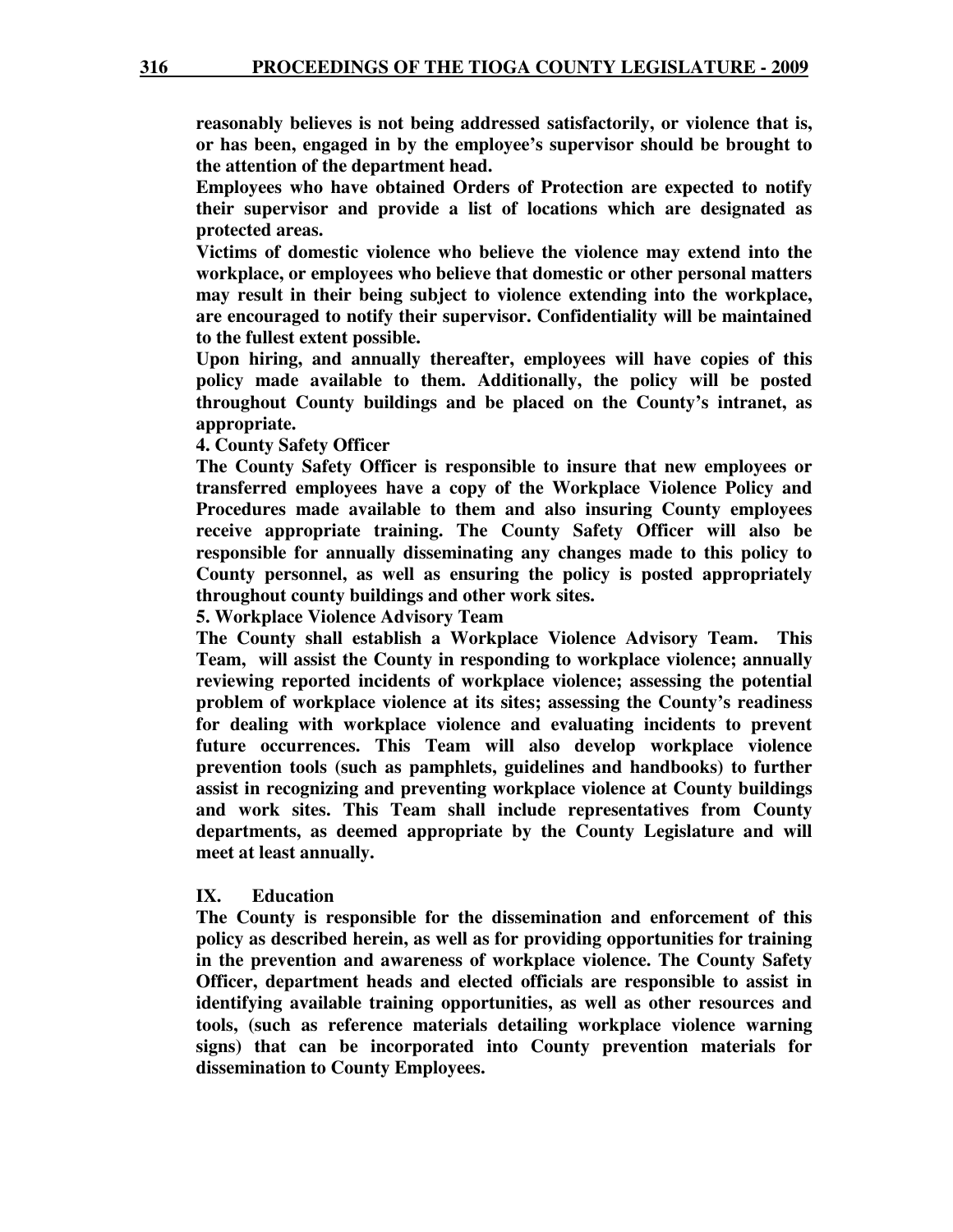#### **X. Confidentiality**

**The County shall maintain the confidentiality of investigations of workplace violence and sexual harassment to the fullest extent possible. The County will act on the basis of anonymous complaints where it has a reasonable basis to believe that there has been a violation of this policy and that the safety and well being of County employees would be served by such action.** 

#### **XI. Retaliation**

**Retaliation against anyone acting in good faith who has made a complaint of workplace violence or sexual harassment, who has reported witnessing workplace violence, or who has been involved in reporting, investigating, or responding to workplace violence is a violation of this policy. Those found responsible for retaliatory action may be subject to discipline up to and including termination.** 

#### **XII. Administrative Procedures – Sexual Harassment**

- **A. Referral Every supervisor, department head or officer who receives a complaint of sexual harassment shall refer the matter as soon as practical to the County Attorney for investigation. If the complaint is against the County Attorney, the referral should be made to the Personnel Officer. The referral should be made using the sexual harassment complaint form in paragraph XIV. The above information should be delivered personally rather than by interoffice mail, facsimile or email.**
- **B. Investigation Upon receipt of the complaint, the County Attorney or, as applicable, the Personnel Officer shall investigate the complaint or refer the matter to an outside law firm to investigate the harassment claim.**

**XIII. Administrative Procedures – Workplace Violence** 

**1. Review of incident** 

**The administrator to whom the employee reports the incident will review the incident with that employee and with any other appropriate staff.** 

**2. Completion of the incident report** 

**That administrator will begin to complete the incident report during the interview(s).** 

**3. Notification of Other Administrators** 

**The supervisor will notify all other administrators (as appropriate) immediately thereafter.** 

**{NOTE: The situation may dictate that the other administrators be notified even before all the details are known so that they can secure the workplace and warn others, as appropriate.}** 

#### **4. Safeguarding the Workplace**

**a. The administrator to whom the employee reported the incident will take steps to safeguard the workplace. Arrangements will be made in consultation with the Department Head if he/she is immediately available**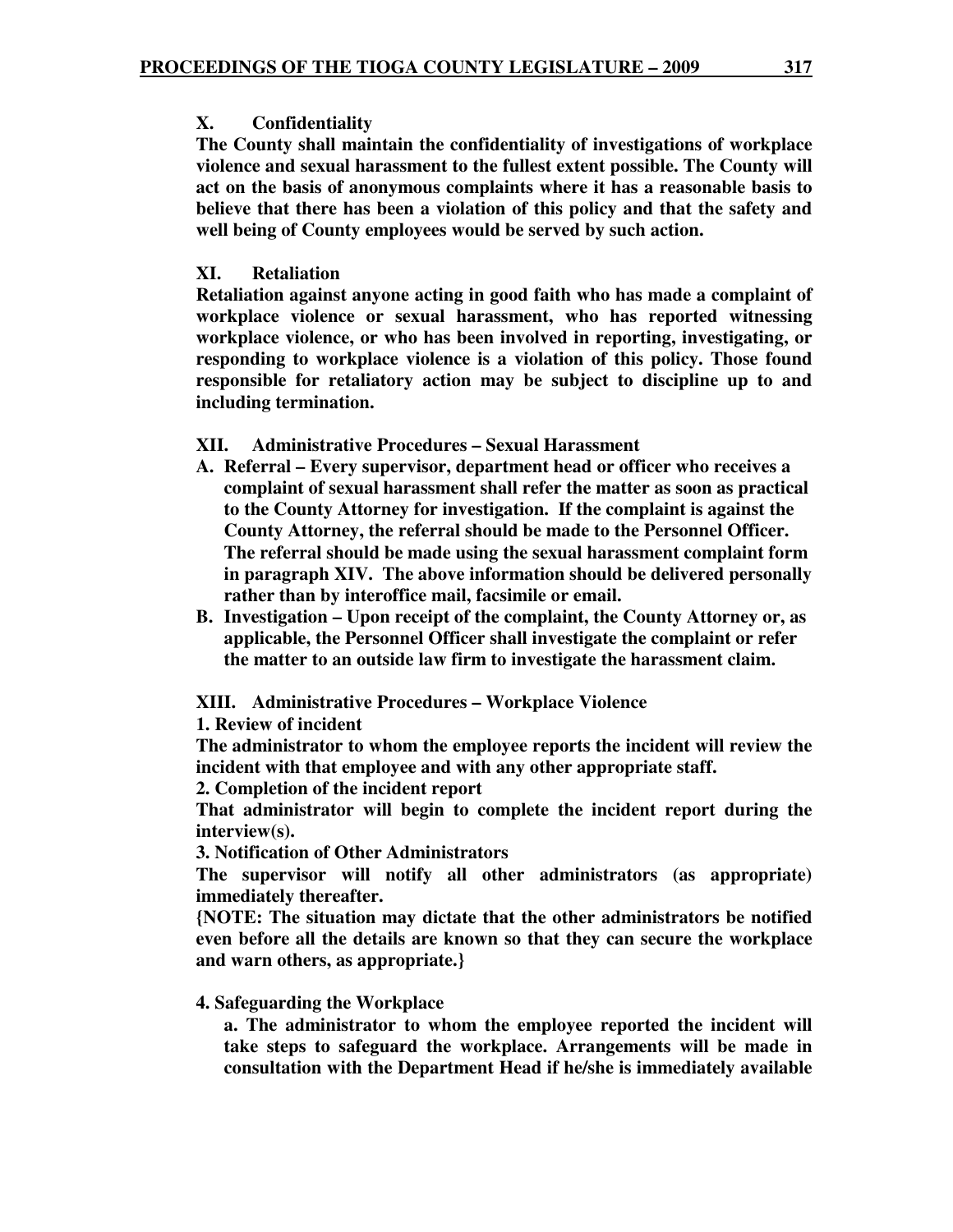**and may include notification of employees and law enforcement officials, if there is good reason to warrant such action.** 

**b. The administrator should consult with the Sheriff, the County Attorney and other county officials as the situation dictates.** 

**c. The administrator will make a reasonable effort to notify staff working in the field, if the threat is likely to impact them.** 

**5. Timeliness of Reporting** 

**It is the policy of Tioga County to react timely and reasonably to workrelated threats against employees and/or their property. Because there are limits to Tioga County's ability to provide effective safeguards, primary responsibility for protecting against harm must remain with the threatened employee through the exercise of vigilance, common sense and his/her rights to police protection as a citizen. Nothing in this procedure limits the threatened employee from exercising his/her legal rights to make additional arrangements for protections which do not impede his/her ability to perform his/her work duties as agreed to with the Department Head.** 

**6. Legal Action** 

**Only the Department Head (or in his/her absence, the Acting/Deputy Department Head), shall initiate legal action on behalf of the County beyond notification of and coordination with law enforcement officials.** 

**7. Distribution of Threat Summary** 

**a. If the employee's own administrator was absent when the report was made, the substitute administrator will provide a copy of the incident report to the administrator as soon as possible, regardless of the expected duration of the incident. The employee's administrator will be responsible for taking any necessary action from that point.** 

**b. As soon as the incident report is reasonably complete, (usually within one workday), the administrator to whom the incident was first reported will give it to the Department Head's secretary to be kept on file. As the investigation proceeds, the administrator in charge of the case at any given point in time will update that official file as significant events occur. Updates might include:** 

**1) Reports that the threatening individual stalked the employee at home;** 

**2) Documentation of additional threats;** 

**3). Further actions taken by the department or law enforcement; etc.** 

**c. The official file will be kept current by any administrator who takes the investigation over from a substitute administrator.**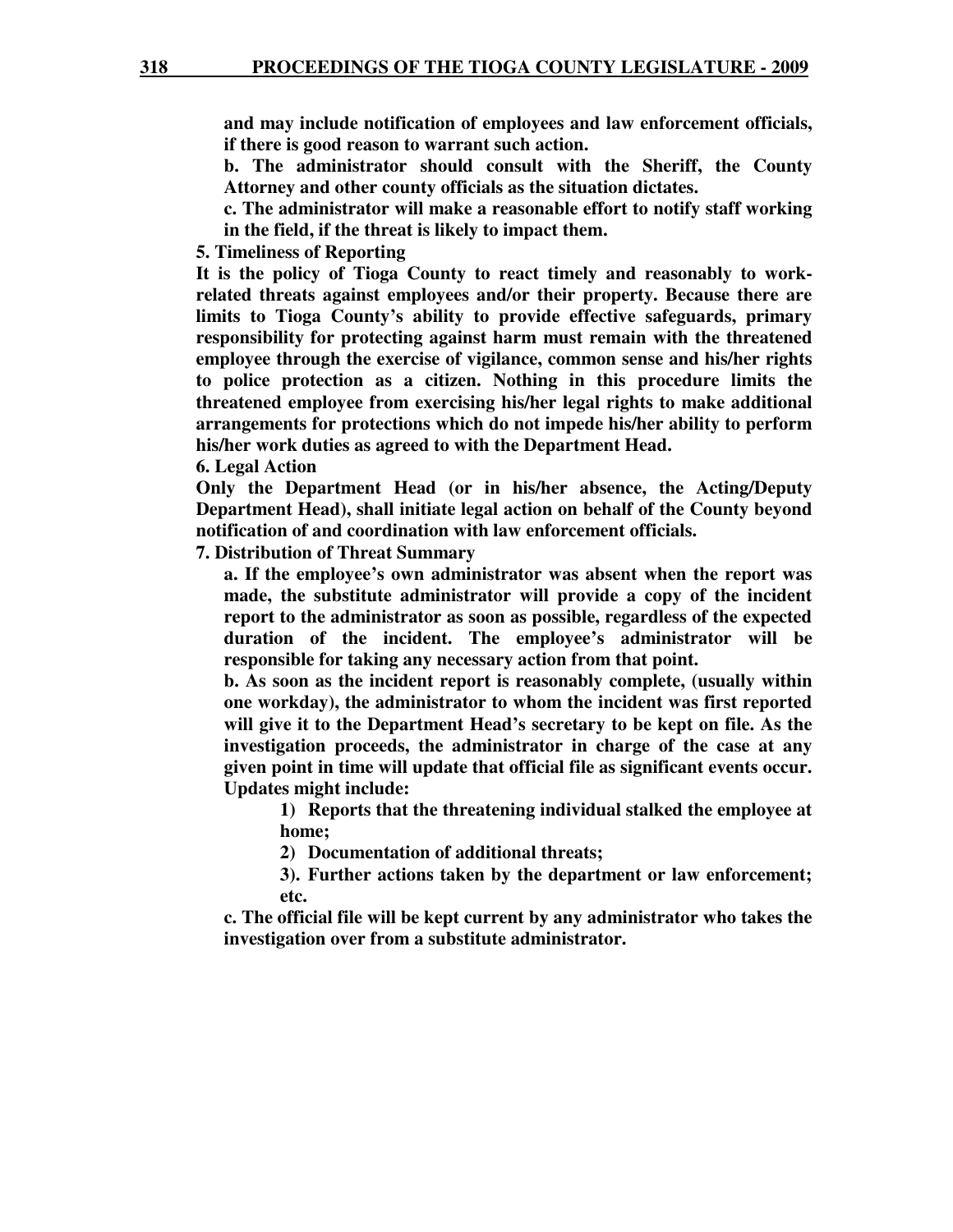#### **8. After-hours Threats**

**If a work-related threat is received after work hours, the employee should immediately make arrangements to protect themselves (i.e., call a police agency and follow their instructions). The employee should then immediately notify their administrator or a substitute administrator, regardless of the time of day. The Tioga County Sheriff's Department should be given and will maintain a list of administrator's home phone numbers.**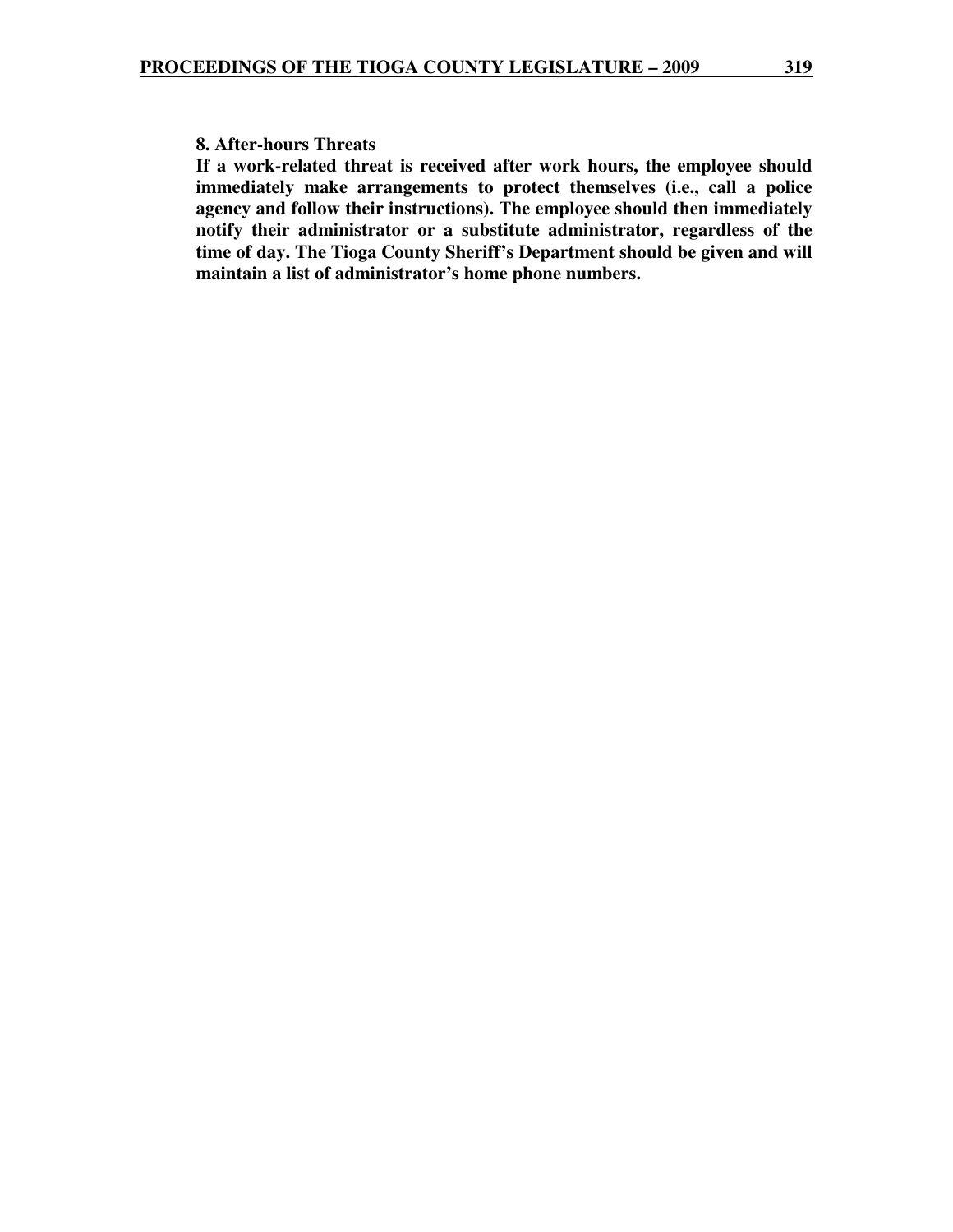#### XIV. Sexual Harassment Complaint Form

| <b>Complainant's Name</b> |  |
|---------------------------|--|
| <b>Job Title</b>          |  |
| <b>Workplace Location</b> |  |
| Time period covered by    |  |
| complaint                 |  |

Individual(s) who committed harassment (LIST BELOW):

| <b>NAME</b> | <b>JOB TITLE</b> | <b>DEPARTMENT</b> |
|-------------|------------------|-------------------|
|             |                  |                   |

and the control of the control of the control of the control of the control of the control of the control of the

Describe the dates and the nature of the harassment committed by each identified individual (if additional space is needed, attach a written statement):

Identify all employees or others with knowledge of or who may be witnesses to the harassment:

Is there any physical evidence, including written statements, emails or telephone records, which evidences your complaint? If so please describe:

Have you missed any work as a result of the harassment? If yes, identify the occasions: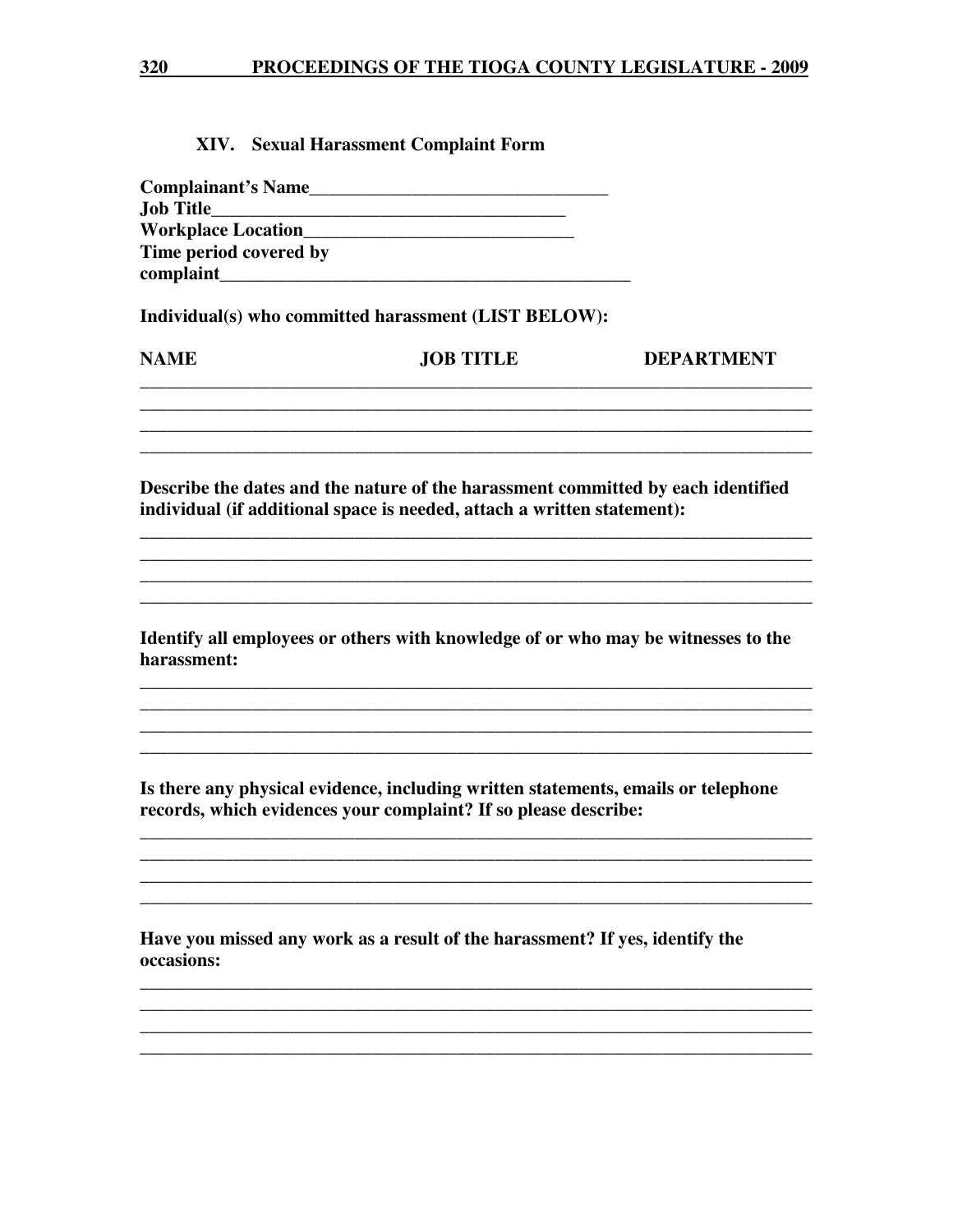**Have you incurred any unreimbursed medical expenses as the result of the harassment?** 

**Have you previously complained about this or related acts of sexual harassment to a supervisor or official? If so, please identify the individual/s to whom you complained, the date and nature of the complaint and the resolution of your complaint:** 

**\_\_\_\_\_\_\_\_\_\_\_\_\_\_\_\_\_\_\_\_\_\_\_\_\_\_\_\_\_\_\_\_\_\_\_\_\_\_\_\_\_\_\_\_\_\_\_\_\_\_\_\_\_\_\_\_\_\_\_\_\_\_\_\_\_\_\_\_\_\_\_\_ \_\_\_\_\_\_\_\_\_\_\_\_\_\_\_\_\_\_\_\_\_\_\_\_\_\_\_\_\_\_\_\_\_\_\_\_\_\_\_\_\_\_\_\_\_\_\_\_\_\_\_\_\_\_\_\_\_\_\_\_\_\_\_\_\_\_\_\_\_\_\_\_**

**\_\_\_\_\_\_\_\_\_\_\_\_\_\_\_\_\_\_\_\_\_\_\_\_\_\_\_\_\_\_\_\_\_\_\_\_\_\_\_\_\_\_\_\_\_\_\_\_\_\_\_\_\_\_\_\_\_\_\_\_\_\_\_\_\_\_\_\_\_\_\_\_ \_\_\_\_\_\_\_\_\_\_\_\_\_\_\_\_\_\_\_\_\_\_\_\_\_\_\_\_\_\_\_\_\_\_\_\_\_\_\_\_\_\_\_\_\_\_\_\_\_\_\_\_\_\_\_\_\_\_\_\_\_\_\_\_\_\_\_\_\_\_\_\_ \_\_\_\_\_\_\_\_\_\_\_\_\_\_\_\_\_\_\_\_\_\_\_\_\_\_\_\_\_\_\_\_\_\_\_\_\_\_\_\_\_\_\_\_\_\_\_\_\_\_\_\_\_\_\_\_\_\_\_\_\_\_\_\_\_\_\_\_\_\_\_\_ \_\_\_\_\_\_\_\_\_\_\_\_\_\_\_\_\_\_\_\_\_\_\_\_\_\_\_\_\_\_\_\_\_\_\_\_\_\_\_\_\_\_\_\_\_\_\_\_\_\_\_\_\_\_\_\_\_\_\_\_\_\_\_\_\_\_\_\_\_\_\_\_** 

#### **ACKNOWLEDGEMENTS**

**\_\_\_\_\_\_\_\_\_\_\_\_\_\_\_\_\_\_\_\_\_\_\_\_\_\_\_\_\_\_\_\_\_\_\_\_\_\_\_\_\_\_\_\_\_\_\_\_\_\_\_\_\_\_\_\_\_\_\_\_\_\_\_\_\_\_\_\_\_\_\_\_** 

**I hereby attest that the information provided herein is true and correct.** 

 $BY:$ **DATE: \_\_\_\_\_\_\_\_\_\_\_\_\_\_\_\_\_\_\_\_\_\_\_\_\_\_\_\_\_\_\_\_\_\_\_\_\_\_\_\_\_** 

**In order to investigate your complaint, it may be necessary to interview you, the alleged harasser(s), and any witness with knowledge of the allegations or defenses. The County will notify all persons involved in the investigation that it is confidential and that unauthorized disclosures of information concerning the investigation could result in disciplinary action up to and including termination.** 

**I am willing to cooperate fully in the investigation of my complaint and to provide whatever evidence the County deems relevant.** 

| BY:   |  |
|-------|--|
| DATE: |  |

**This form is to be delivered IN PERSON to the County Attorney's Office and is not to be e-mailed, mailed or sent via the inter-office mail system.**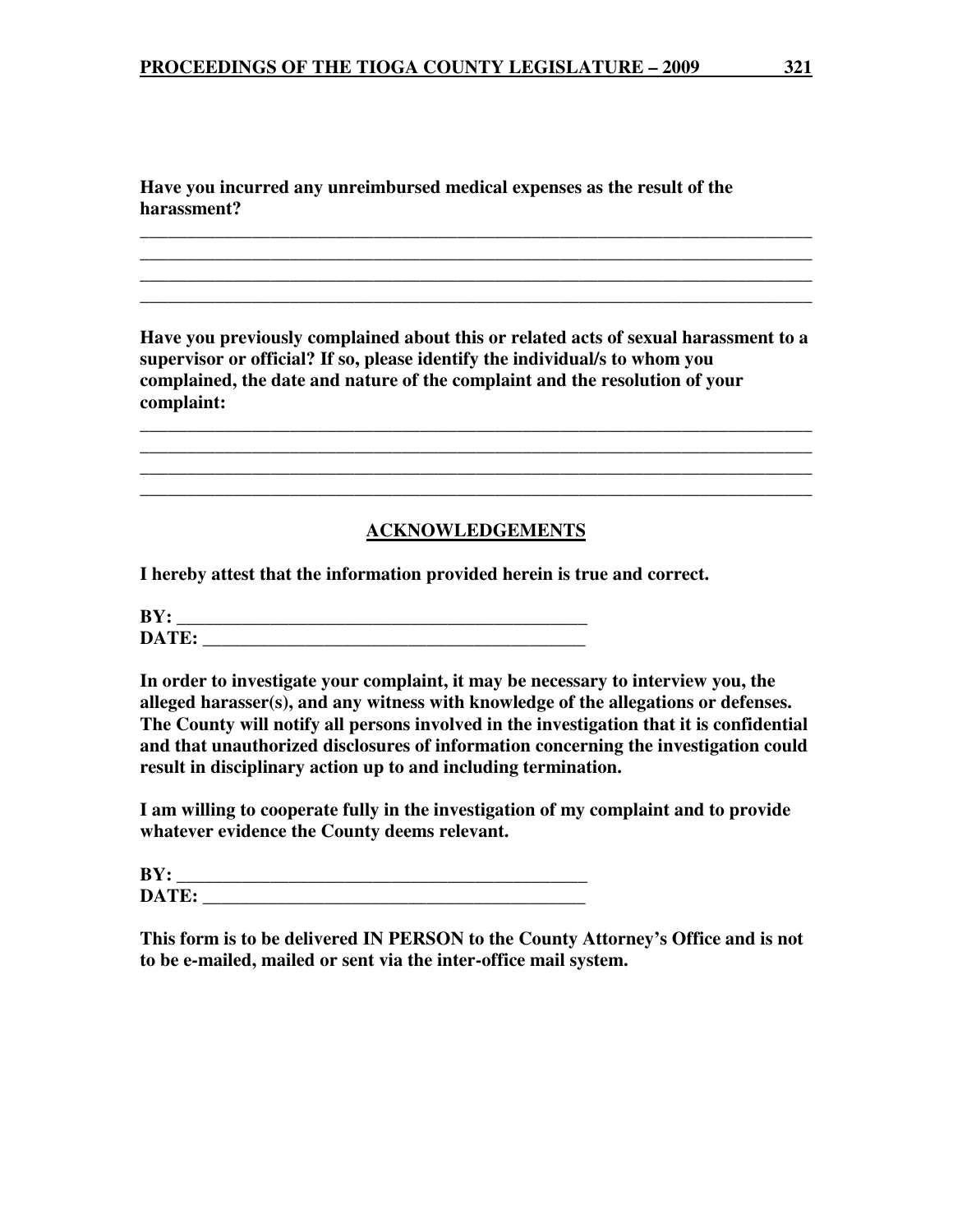#### 322 PROCEEDINGS OF THE TIOGA COUNTY LEGISLATURE - 2009

#### XV. Workplace Violence Incident Report

Today's Date\_\_\_\_\_\_\_\_\_\_\_\_\_

Case Number<br>
<u>Case Number</u>

**Title** 

(DSS ONLY: Attach a WMS or CSMS inquiry screen, if available)

Incident Description (Including what happened immediately prior to the incident and how the incident ended):

Names and job titles of involved employees:

Names or identifiers of individuals involved (non-employee):

**Extent of injuries:**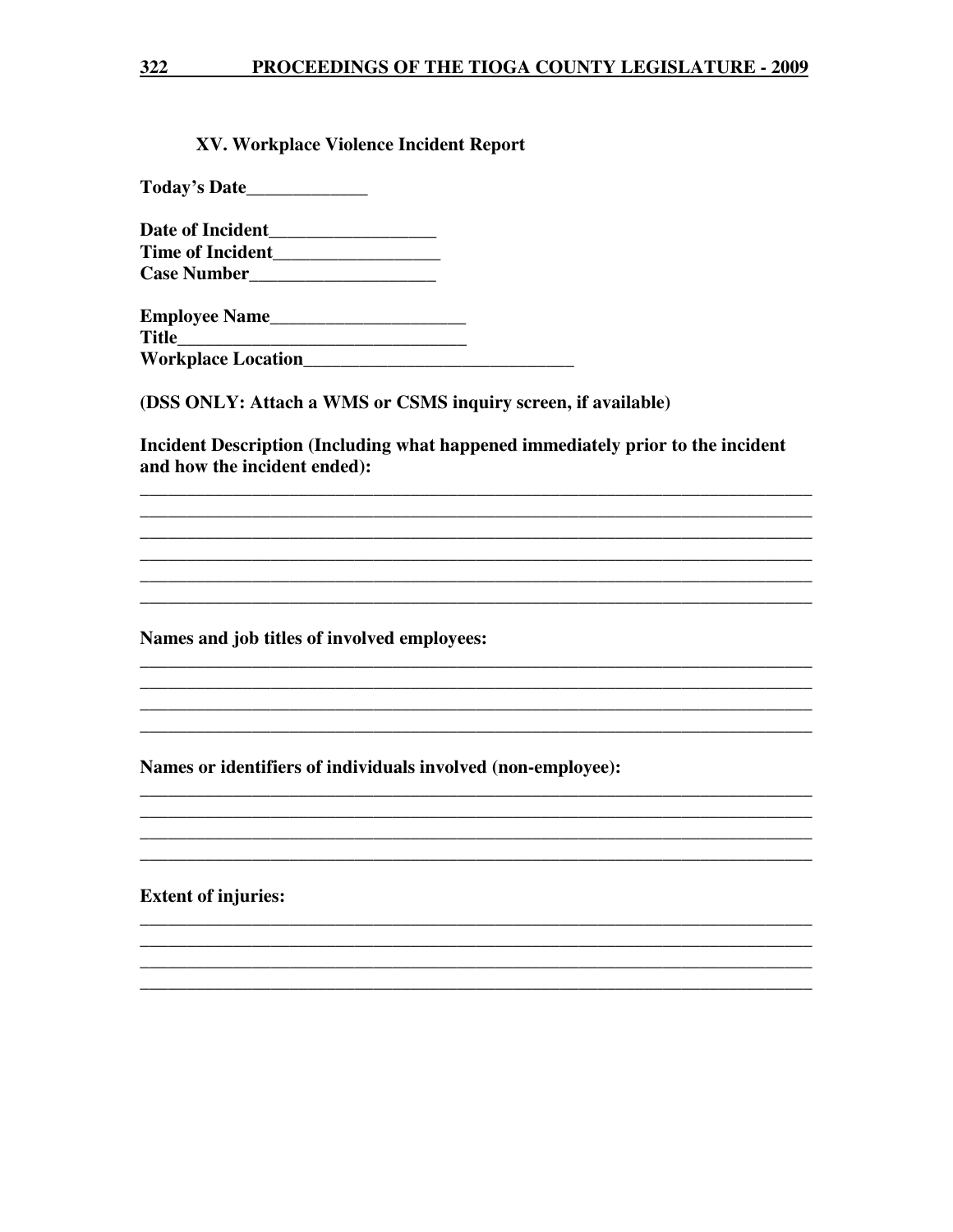| <b>Names of witnesses:</b>           |                                                                                                                                                                              |
|--------------------------------------|------------------------------------------------------------------------------------------------------------------------------------------------------------------------------|
|                                      |                                                                                                                                                                              |
| What was the immediate action taken? |                                                                                                                                                                              |
| <b>Police Notified:</b>              |                                                                                                                                                                              |
| Department                           | Name of Officer                                                                                                                                                              |
|                                      |                                                                                                                                                                              |
| Department                           | Name of Officer                                                                                                                                                              |
|                                      |                                                                                                                                                                              |
| worksites) which are apparent:       | Actions Tioga County has or is in the process of taking to mitigate future incidents<br>(list time table for correction, interim protective measures and any global (similar |
|                                      |                                                                                                                                                                              |
|                                      |                                                                                                                                                                              |
|                                      |                                                                                                                                                                              |
|                                      |                                                                                                                                                                              |
|                                      |                                                                                                                                                                              |
|                                      |                                                                                                                                                                              |
|                                      |                                                                                                                                                                              |
| <b>Signature</b>                     | <b>Date</b>                                                                                                                                                                  |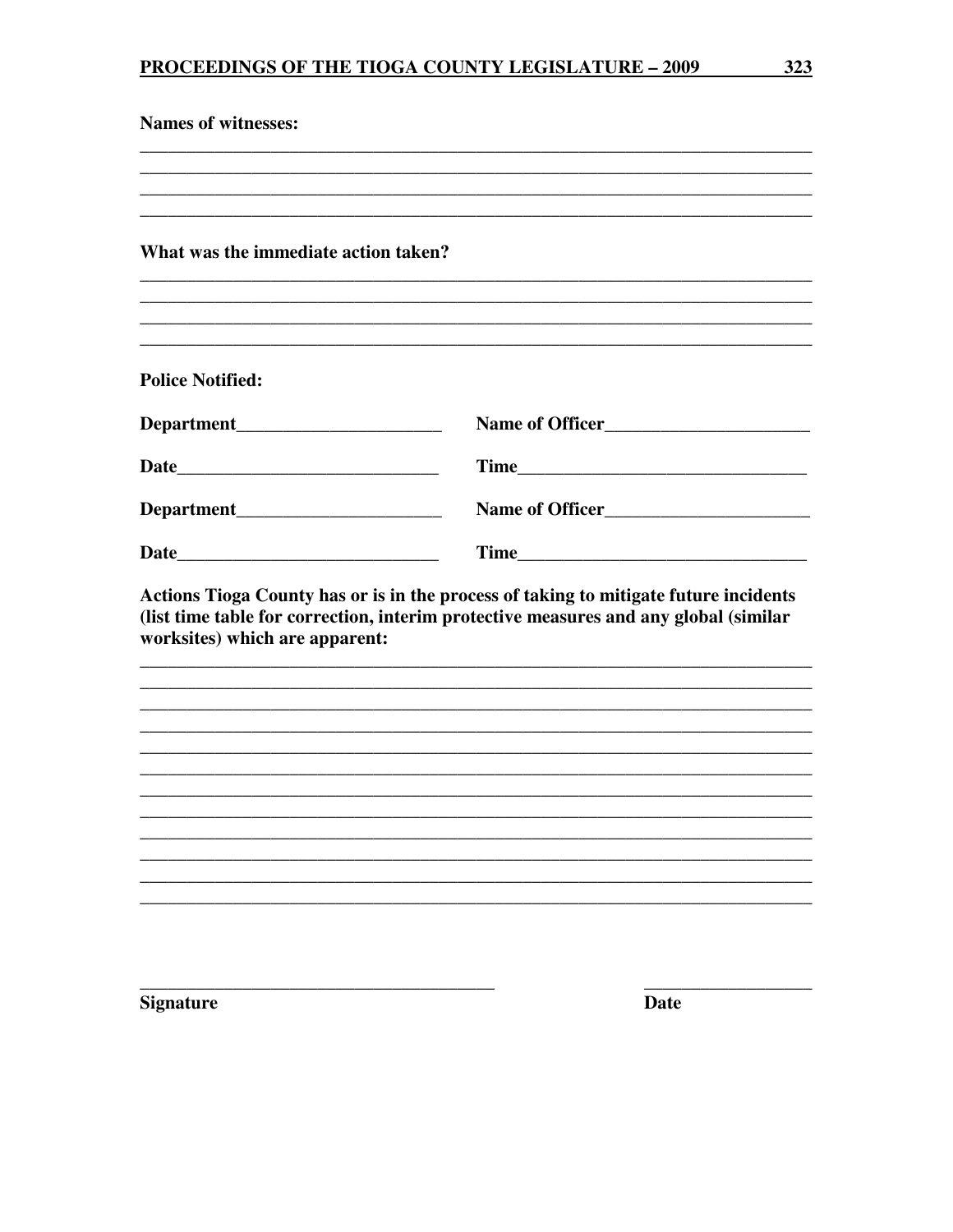**Roll Call: Ayes 08 Noes 00 Absent 01 CARRIED** 

#### **REFERRED TO: HEALTH & HUMAN SERVICES COMMITTEE PERSONNEL COMMITTEE**

**RESOLUTION NO. 238-09** *AUTHORIZE CONTRACT FOR LEGAL SERVICES DEPARTMENT OF SOCIAL SERVICES* 

#### **Adoption moved by Legislator Huttleston, seconded by Legislator Monell.**

**WHEREAS: The Department of Social Services provides a list of qualified attorneys to its non-ADC (Aid to Dependent Children) clients who have requested Child Support Services (CSS) through the Tioga County Support Collections Unit; and** 

**WHEREAS: Frederick M. Cerio, Esq. has indicated willingness to provide legal services to its non-ADC clients and wishes to be listed by DSS as a qualified attorney who will provide such legal services; and** 

**WHEREAS: Procedures outlined in County Policy 46 have been completed, including the IRS 20 factor test and it has been determined that Frederick M. Cerio, Esq. qualifies as Independent Contractor; therefore be it** 

**RESOLVED: That the Department of Social Services is authorized to contract with Frederick M. Cerio, Esq. for legal services for non-ADC clients who have requested Child Support Services through the Tioga County Support Collections Unit effective as of August 12, 2009.**

> **Roll Call: Ayes 08 Noes 00 Absent 01 CARRIED**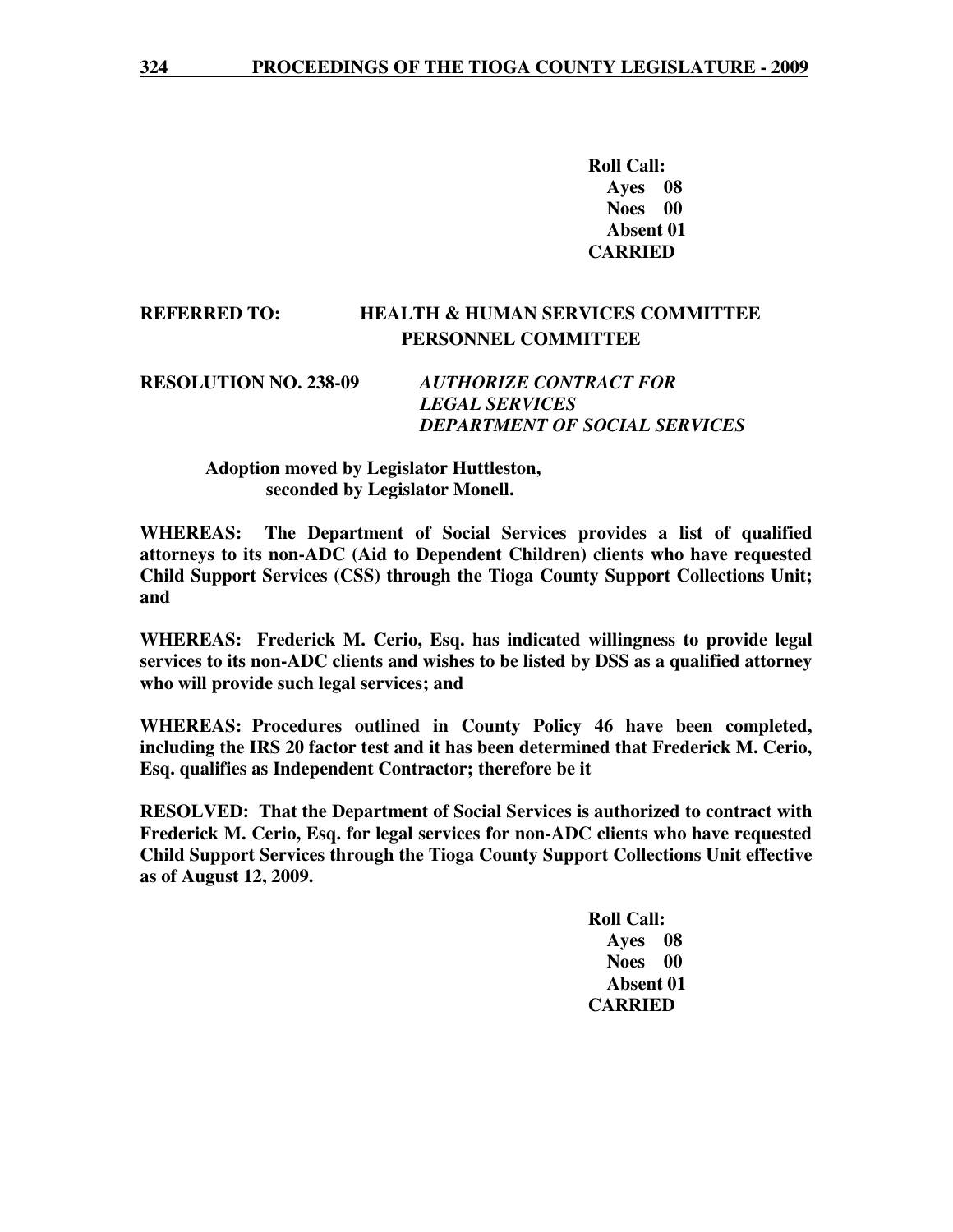#### **REFERRED TO: HEALTH & HUMAN SERVICES COMMITTEE PERSONNEL COMMITTEE**

**RESOLUTION NO. 239-09** *AUTHORIZE HIRING WAIVER; SUPERVISING COMMUNITY HEALTH NURSE PUBLIC HEALTH* 

#### **Adoption moved by Legislator Huttleston, seconded by Legislator Monell.**

**WHEREAS: Regina Fay, Supervising Community Health Nurse, has informed the Public Health Department that she will resign effective September 11, 2009; and** 

**WHEREAS: Tioga County Health is required by law to ensure that all personnel delivering care in patient homes are adequately supervised; and** 

**WHEREAS: Tioga County Health Department has only two Supervising Community Health Nurse positions; and** 

**WHEREAS: The remaining Supervising Community Health Nurse will be supervising both the Long Term Home Health Care program and the certified Home Health Care Agency, including the field staff of both; and** 

**WHEREAS: The field staff mandated by New York State law to be supervised provide an average of 1422 visits per month, all of which require supervision; and** 

**WHEREAS: A 60-day delay in filling the Supervising Community Health Nurse position will put the CHHA and the LTHHC in jeopardy of losing certification and funding should the requirements of the state and federal government related to the program not be met; and** 

**WHEREAS: The loss of funding would cause significant hardship and delays in services to the population serviced; therefore be it** 

**RESOLVED: That the Public Health Director is hereby granted a waiver from the 60-day Hiring Delay for Ms. Fay's position and is authorized to fill it as of September 14, 2009.** 

 **Roll Call: Ayes 08 Noes 00 Absent 01 CARRIED**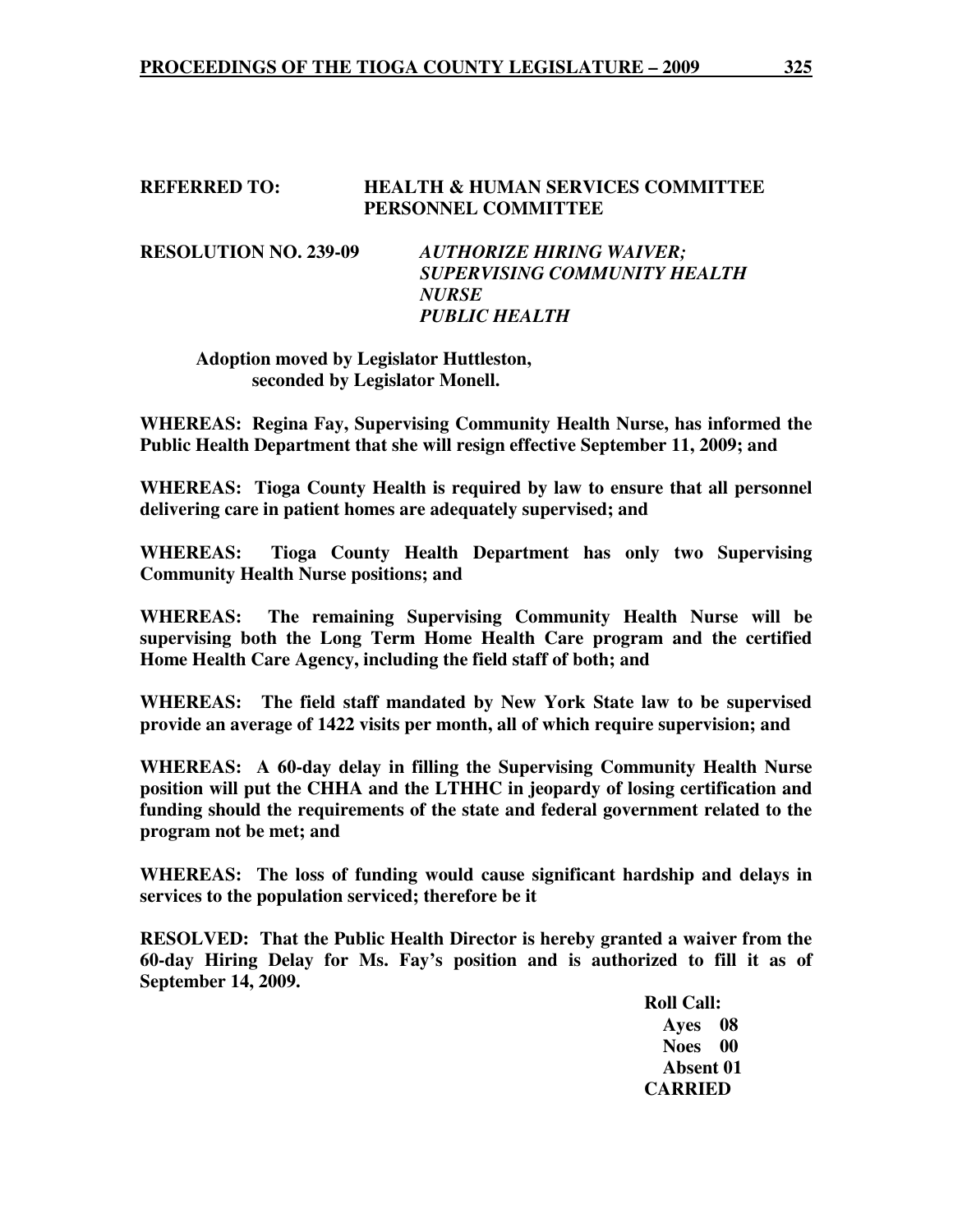**Legislator McEwen made a motion to bring forth the following late-filed resolution, seconded by Legislator Oberbeck and carried.** 

#### **REFERRED TO: FINANCE/LEGAL COMMITTEE**

**RESOLUTION NO. 240 -09** *ACCEPT AUCTION BIDS FOR COUNTY OWNED PROPERTY ACQUIRED FOR TAXES, AUTHORIZE EXECUTION OF DEEDS* 

#### **Adoption moved by Legislator McEwen, seconded by Legislator Monell.**

**WHEREAS: Properties acquired by Tioga County for nonpayment of taxes in the Towns of Barton, Candor, Newark Valley, Owego, Richford, Spencer and Tioga were offered for sale at Public Auction conducted August 6, 2009 by the County Treasurer; and** 

**WHEREAS: It is the intent of the Legislature to return the properties to the Tax Rolls as soon as possible, therefore be it** 

**RESOLVED: That the following bids, being the highest made at said Auction for the several different properties offered, be and hereby are accepted and the Chair of the Tioga County Legislature authorized to sign and record, on receipt of the amount bid and recording costs, Quit Claim Deeds conveying the various parcels to the successful bidders and to their assigns:** 

| <b>Town of Barton:</b>                       | Purchaser                                | Bid          |
|----------------------------------------------|------------------------------------------|--------------|
| Prior Owner-Tax Map #                        |                                          |              |
| 101.00-1-21.23, Melella, Michael             | <b>Michael Buiniskis</b>                 | \$11,500.00  |
| 101.00-1-22.12, Melella, Michael             | Dale A. Porter                           | \$38,000.00  |
| 166.19-4-13, Schultz, Lewis & Patricia       | Lori A. Searfoss                         | 400.00<br>\$ |
| 167.15-1-12, Stewart, Frederick              | <b>Precision Modular Installers, LLC</b> | \$24,000.00  |
| 157.00-2-16, Thornton, Gerard P. &           | <b>Eric Slate</b>                        | \$<br>300.00 |
| <b>Harold Shoemaker</b>                      |                                          |              |
| 112.00-1-7, Whalen, Lewis F.                 | George & Phoebe Rice                     | \$ 8,000.00  |
| <b>Town of Candor</b>                        |                                          |              |
| <b>Prior Owner-Tax Map #</b>                 |                                          |              |
| 61.09-3-72, Ahart, David M.                  | <b>Kenneth &amp; David Jacobson</b>      | \$16,000.00  |
| 61.09-3-71, Ahart, David M.                  | sold as one piece                        |              |
| 81.00-1-2, Elcock, Luther Jr.                | Christopher Pelto & Cris Pasto           | \$16,500.00  |
| 61.09-3-69, Krauss, Henry & Terri R.         | <b>Whitney R. Michard</b>                | 15.00<br>\$  |
| 27.03-1-65, Parrott, Lisa M. Shutter         | Craig B. Kranz                           | \$21,000.00  |
| 84.00-1-27.12, Stuart, John E. & Michelle M. | <b>Edward Kenhart</b>                    | \$1,000.00   |
| 2.00-1-51, Veasesy, David $\&$               | <b>Frederick K. Liske</b>                | \$9,500.00   |
| <b>Stephanie Nichols-Veasev</b>              |                                          |              |